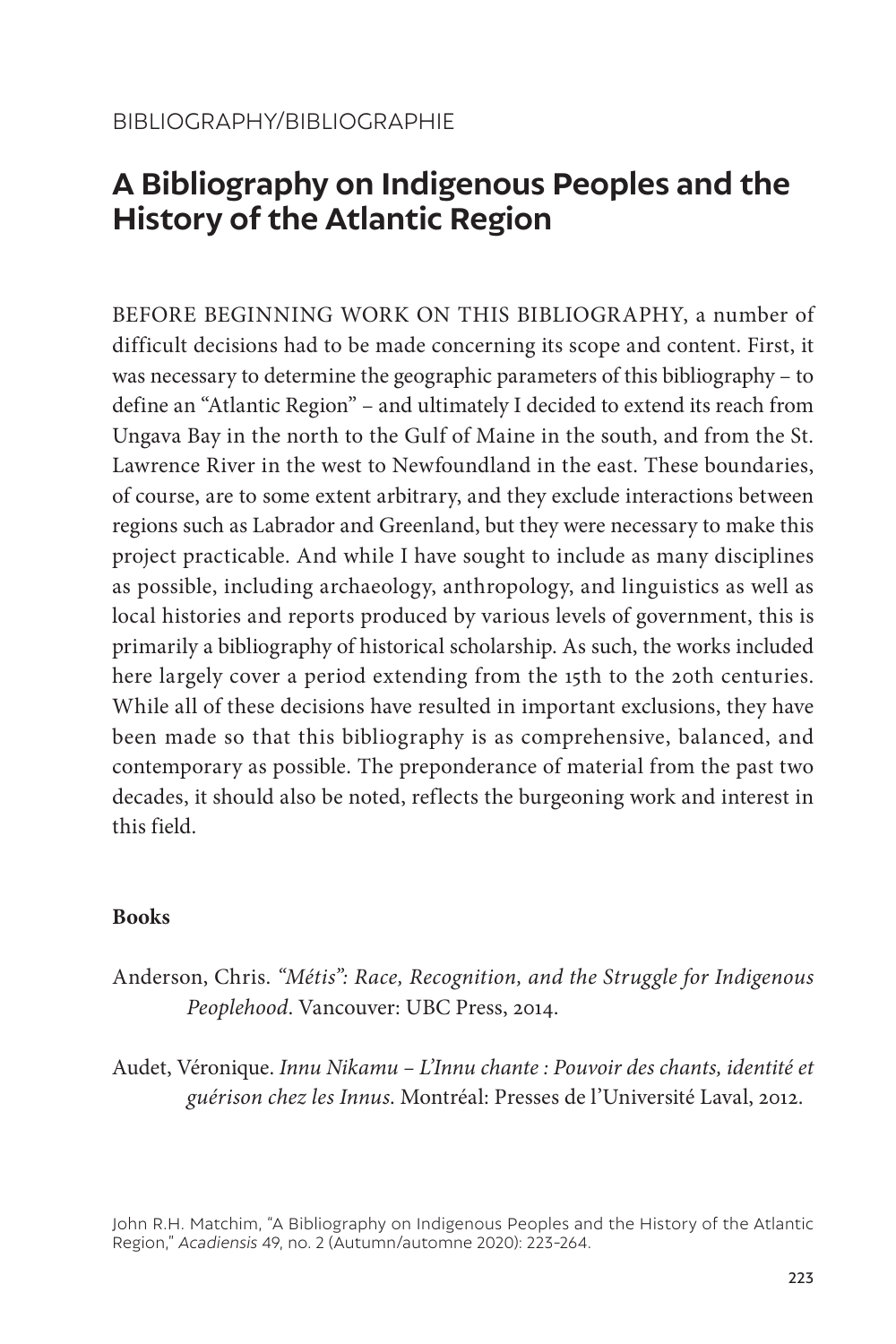- Augustine, Stephen J. *Mi'kmaq and Maliseet Cultural Ancestral Material: National Collections from the Canadian Museum of Civilization*. Gatineau: Canadian Museum of Civilization, 2005.
- Bailey, Alfred G. *The Conflict of European and Eastern Algonkian Cultures, 1504-1700: A Study in Canadian Civilization*. Saint John: New Brunswick Museum, 1937; 2nd ed., Toronto: University of Toronto Press, 1969.
- Baker, Emerson, et al., ed. *American Beginnings: Exploration, Culture, and Cartography in the Land of Norumbega*. Lincoln: University of Nebraska Press, 1994.
- Battiste, Marie, ed. *Living Treaties: Narrating Mi'kmaw Treaty Relations*. Sydney, NS: Cape Breton University Press, 2016.
	- , ed. *Visioning a Mi'kmaw Humanities: Indigenizing the Academy*. Sydney, NS: Cape Breton University Press, 2016.
- Belvin, Cleophas. *The Forgotten Labrador: Kegashka to Blanc-Sablon*. Montreal and Kingston: McGill-Queen's University Press, 2006.
- Benjamin, Christopher. *Indian School Road: Legacies of the Shubenacadie Residential School*. Halifax: Nimbus, 2014.
- Bourque, Bruce J. *Twelve Thousand Years: American Indians in Maine*. Lincoln, NE: University of Nebraska Press, 2001.
- Bourque, Bruce J., and Laureen A. LaBar. *Uncommon Threads: Wabanaki Textiles, Clothing, and Costumes*. Montreal and Kingston: McGill-Queen's University Press, 2009.
- Bowen, H.V., Elizabeth Mancke, and John G. Reid, eds. *Britain's Oceanic Empire: Atlantic and Indian Ocean Worlds, c. 1550-1850*. Cambridge: Cambridge University Press, 2012.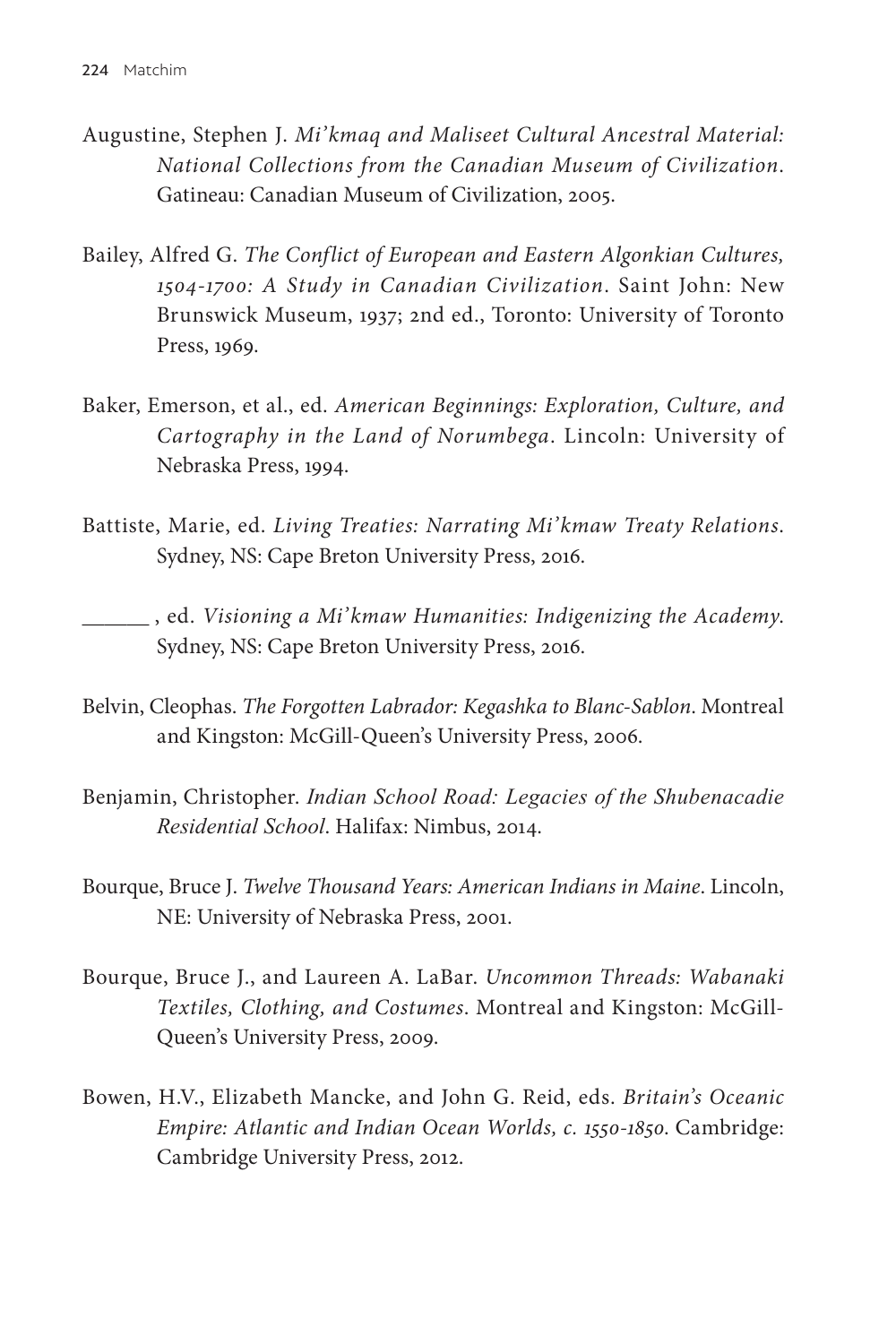- Brodeur, Paul. *Restitution: The Land Claims of the Mashpee, Passamaquoddy, and Penobscot Indians of New England*. Boston: Northeastern University Press, 1985.
- Brooks, Lisa. *The Common Pot: The Recovery of Native Space in the Northeast*. Minneapolis: University of Minnesota Press, 2008.
- . *Our Beloved Kin: A New History of King Philip's War*. New Haven: Yale University Press, 2018.
- Buckner, Philip, and John G. Reid, eds. *Revisiting 1759: The Conquest of Canada in Historical Perspective*. Toronto: University of Toronto Press, 2012.
- Budgell, Anne. *We All Expected to Die: Spanish Influenza in Labrador, 1918-1919*. St. John's: ISER Books, 2018.
- Calloway, Colin G. *The Abenaki*. New York: Chelsea House Publishers, 1989.
- . *Dawnland Encounters: Indians and Europeans in Northern New England*. Hanover, NH and London: University Press of New England, 1991.
- Campbell, Claire Elizabeth, George Edward MacDonald, and Brian J. Payne, eds. *The Greater Gulf: Essays on the Environmental History of the Gulf of St. Lawrence*. Montreal and Kingston: McGill-Queen's University Press, 2020.
- Campbell, Claire, and Robert Summerby-Murray, eds. *Land and Sea: Environmental History in Atlantic Canada*. Fredericton: Acadiensis Press, 2013.
- Chapdelaine, Claude. *Late Pleistocene Archaeology and Ecology in the Far Northeast*. College Station: Texas A&M University Press, 2012.
- Chapdelaine, Claude, James F. Pendergast, and J.V. Wright, eds. *Essays in St. Lawrence Iroquoian Archaeology*. Dundas, ON: Copetown Press, 1993.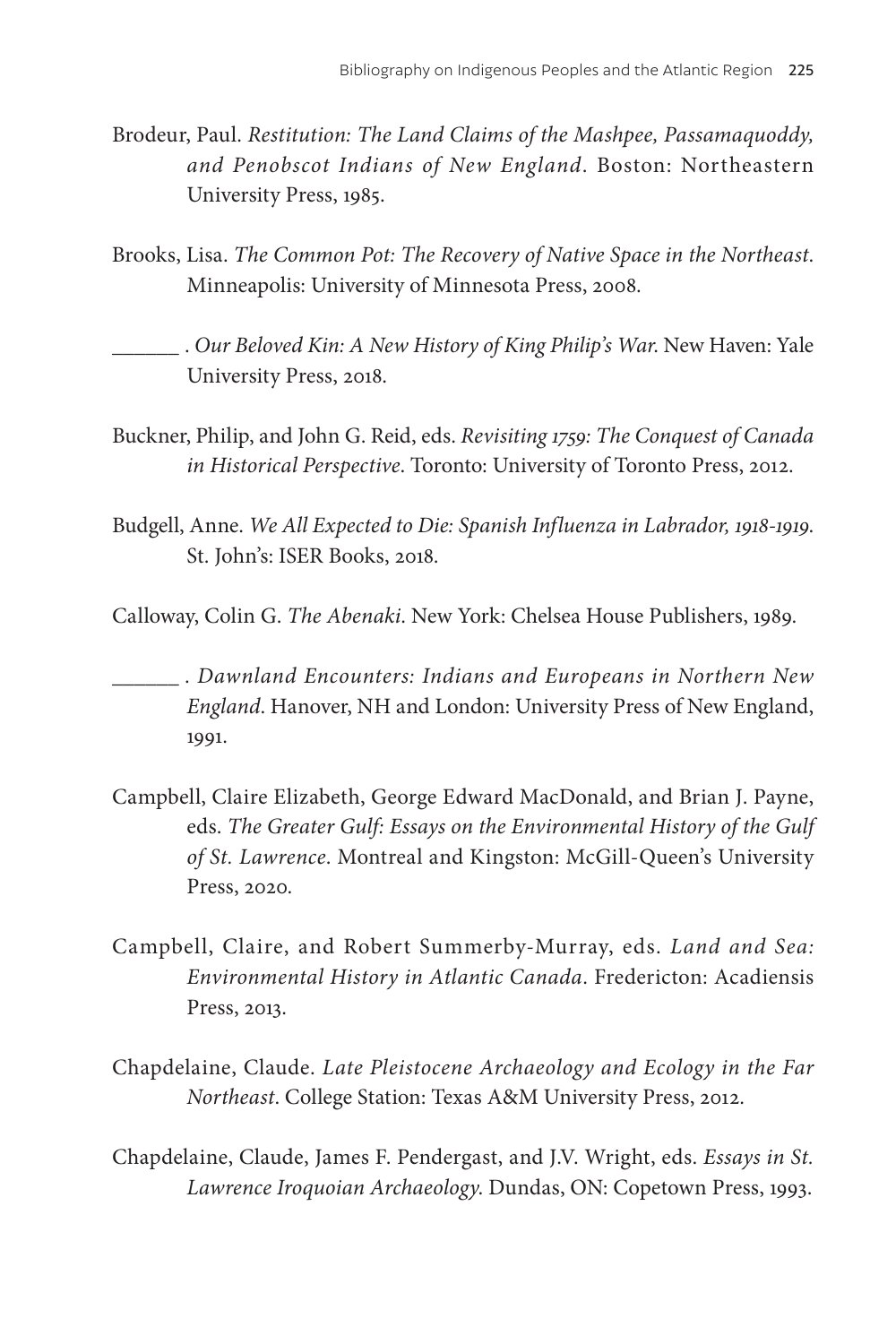- Clarke, George Frederick. *Someone Before Us: Our Maritime Indians*. Fredericton: Brunswick Press, 1968.
- Coates, Ken S. *Marshall Decision and Native Rights: The Marshall Decision and Mi'kmaq Rights in the Maritimes*. Montreal and Kingston: McGill-Queen's University Press, 2000.
- Craig, Béatrice, and Maxime Dagenais. *The Land in Between: The Upper Saint John River Valley, Prehistory to World War I*. Gardiner, ME: Tilbury House Publishers, 2009.
- Cronon, William. *Changes in the Land: Indians, Colonists, and the Ecology of New England*. New York: Hill & Wang, 1983.
- Cuthbertson, Brian. *Stubborn Resistance: New Brunswick Maliseet and Mi'kmaq in Defence of their Lands*. Halifax: Nimbus Publishing, 2015.
- DeLucia, Christine M. *Memory Lands: King Philip's War and the Place of Violence in the Northeast*. New Haven: Yale University Press, 2018.
- Dickason, Olive Patricia. *Louisbourg and the Indians: A Study in Imperial Race Relations, 1713-1760*. Ottawa: Supply and Services Canada, 1976.
- Dickason, Olive Patricia. *The Myth of the Savage and the Beginnings of French Colonialism in the Americas*. Edmonton: University of Alberta Press, 1984.
- Dorais, Louis-Jacques. *The Language of the Inuit: Syntax, Semantics, and Society in the Arctic*. Montreal and Kingston: McGill-Queen's University Press, 2010.
- Eckstorm, Fannie Hardy. *Indian Place-Names of the Penobscot Valley and the Maine Coast*. Orono, ME: University of Maine Press, 1978.
- Francis, David A., Robert M. Leavitt, and Margaret Apt. *A Passamaquoddy-Maliseet Dictionary – Peskotomuhkati Wolastoqewi Latuwewakon*. Orono, ME: University of Maine Press, 2008.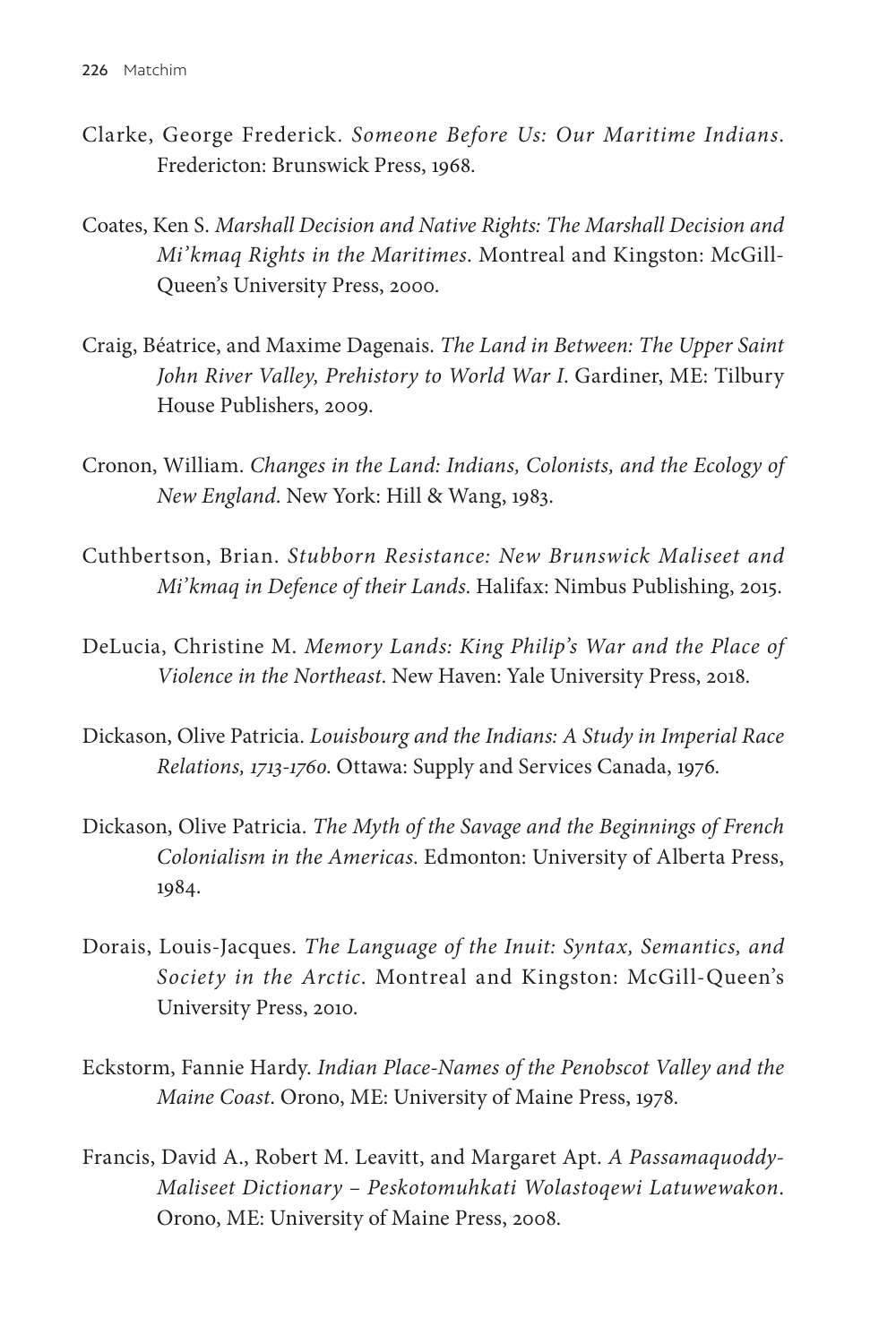- Gespe'gewa'gi Mi'gmawei Mawiomi. *Nta'tugwaqanminen: Our Story: Evolution of the Gesp'gewa'gi Mi'gmaq*. Halifax: Fernwood, 2016.
- Glover, Jeffrey. *Paper Sovereigns: Anglo-Native Treaties and the Law of Nations, 1604-1664*. Philadelphia: University of Pennsylvania Press, 2016.
- Gould, Gary P., and Alan J. Semple, eds. *Our Land: The Maritimes: The Basis of the Indian Claim in the Maritime Provinces of Canada*. Fredericton: St. Anne's Point Press, 1980.
- Greer, Allan. *Property and Dispossession: Natives, Empires, and Land in Early Modern North America*. Cambridge: Cambridge University Press, 2018.
- Grenier, John. *The Far Reaches of Empire: War in Nova Scotia, 1710-1760*. Norman, OK: University of Oklahoma Press, 2008.
- Grygier, Pat Sandiford. *A Long Way from Home: The Tuberculosis Epidemic among the Inuit*. Montreal and Kingston: McGill-Queen's University Press, 1994.
- Hart, John P., ed. *Current Northeast Paleoethnobotany II*. Albany, NY: State Education Department, University of the State of New York, 2008.
- Holley, Donald H., Jr. *History in the Making: The Archaeology of the Eastern Subarctic*. Lanham, MD: AltaMira Press, 2013.
- Hood, Bryan C. *Towards an Archaeology of the Nain Region, Labrador*. Washington: National Museum of Natural History, Smithsonian Institute, Arctic Studies Centre, 2008.
- Hornborg, Anne-Christine. *Mi'kmaq Landscapes: From Animism to Sacred Ecology*. Burlington, VT: Ashgate, 2008.
- Hutchings, Richard M. *Maritime Heritage in Crisis: Indigenous Landscapes and Global Ecological Breakdown*. New York: Routledge, 2017.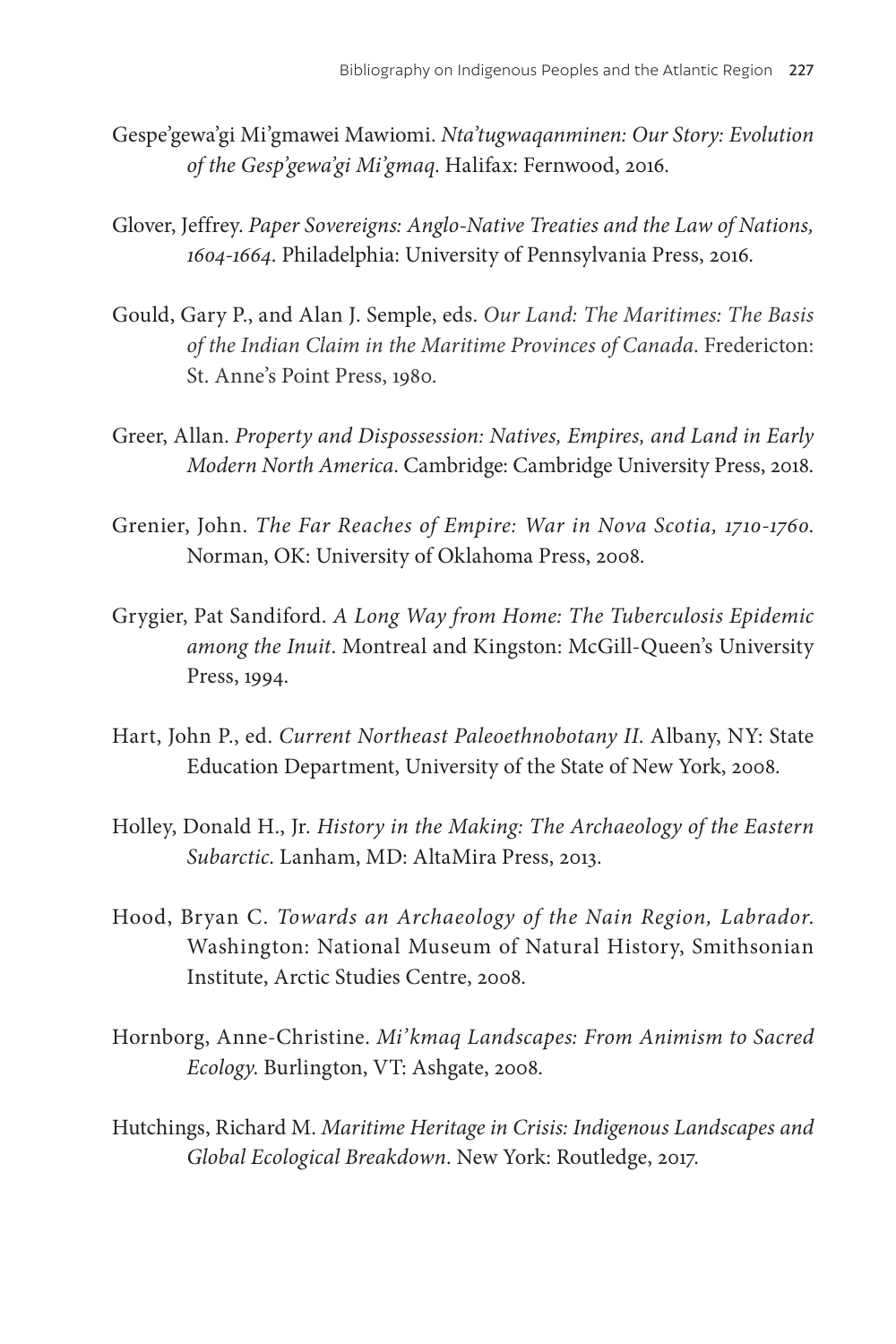- Inglis, Stephanie Heather, Joy Mannette, and Stacey Sulewski, eds. *Paqtatek: Policy and Consciousness in Mi'kmaq Life*. Halifax: Garamond Press, 1991.
- Johnston, A.J.B., and Jesse Francis. *Ni'n na L'nu: The Mi'kmaq of Prince Edward Island*. Charlottetown: Acorn Press, 2013.
- Judd, Richard W. *Second Nature: An Environmental History of New England*. Amherst, MA: University of Massachusetts Press, 2014.
- Kennedy, John. *Encounters: An Anthropological History of Southeastern Labrador*. Montreal and Kingston: McGill-Queen's University Press, 2015.
- , ed. *History and Renewal of Labrador's Inuit-Métis*. St. John's: ISER Books, 2014.
- Knockwood, Isabelle. *Out of the Depths: The Experience of Mi'kmaw Children at the Indian Residential School at Shubenacadie, Nova Scotia*, 4th ed. Halifax: Fernwood Publishing, 2015.
- Kolodny, Annette. *In Search of First Contact: The Vikings of America, the People of the Dawnland, and the Anglo-American Anxiety of Discovery*. Durham, NC: Duke University Press, 2012.
- Kucich, John J. *Rediscovering the Maine Woods: Thoreau's Legacy in an Unsettled Land*. Amherst and Boston: University of Massachusetts Press, 2019.
- Kugel, Rebecca, and Lucy Eldersveld Murphy. *Native Women's History in Eastern North America before 1900: A Guide to Research and Writing*. Lincoln, NE: University of Nebraska Press, 2007.
- Landry, Nicolas. *La Cadie frontière du Canada : Micmacs et Euro-Canadiens au nord-est du Nouveau-Brunswick, 1620-1850*. Québec : Les éditions du Septentrion, 2013.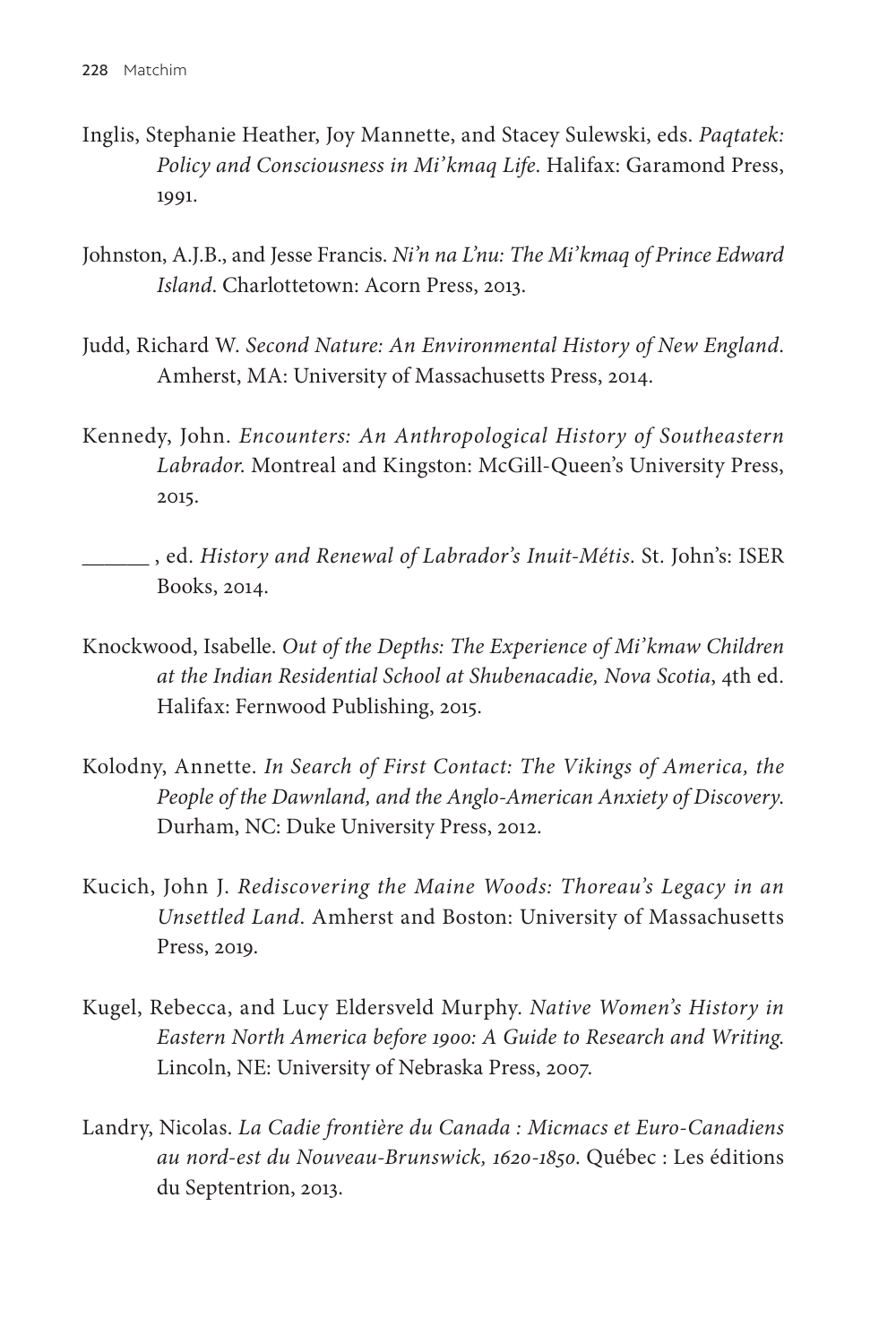- Leavitt, Robert M. *Maliseet & Mi'kmaq: First Nations of the Maritimes*. Fredericton: New Ireland Press, 1995.
- Leavitt, Robert M., and David A. Francis, eds. *Wapapi Akonutomakonol: The Wampum Records; Wabanaki Traditional Laws*. Fredericton: Micmac-Maliseet Institute, University of New Brunswick, 1990.
- Lelièvre, Michelle A. *Unsettling Mobility: Mediating Mi'kmaw Sovereignty in Post-Contact Nova Scotia*. Tucson: University of Arizona Press, 2017.
- Lennox, Jeffers. *Homelands and Empires: Indigenous Spaces, Imperial Fictions, and Competition for Territory in Northeastern North America, 1690- 1763*. Toronto: University of Toronto Press, 2017.
- Leroux, Darryl. *Distorted Descent: White Claims to Indigenous Identity*. Winnipeg: University of Manitoba Press, 2019.
- LeSourd, Philip S., ed. *Tales from Maliseet Country: The Maliseet Texts of Karl V. Teeter*. Lincoln, NE: University of Nebraska Press, 2007.
- Lipman, Andrew. *The Saltwater Frontier: Indians and the Contest for the American Coast*. New Haven: Yale University Press, 2015.
- MacDougall, Pauleena. *The Penobscot Dance of Resistance: Tradition in the History of a People*. Durham, NH: University of New Hampshire Press, 2004.
- Mandell, Daniel R. *Tribe, Race, History: Native Americans in Southern New England, 1780-1880*. Baltimore: Johns Hopkins University Press, 2007.
- Marshall, Ingeborg. *A History and Ethnography of the Beothuk*. Montreal and Kingston: McGill-Queen's University Press, 1996.
- Martijn, Charles A. *Les Micmacs et la mer*. Montréal : Recherches amérindiennes au Québec, 1986.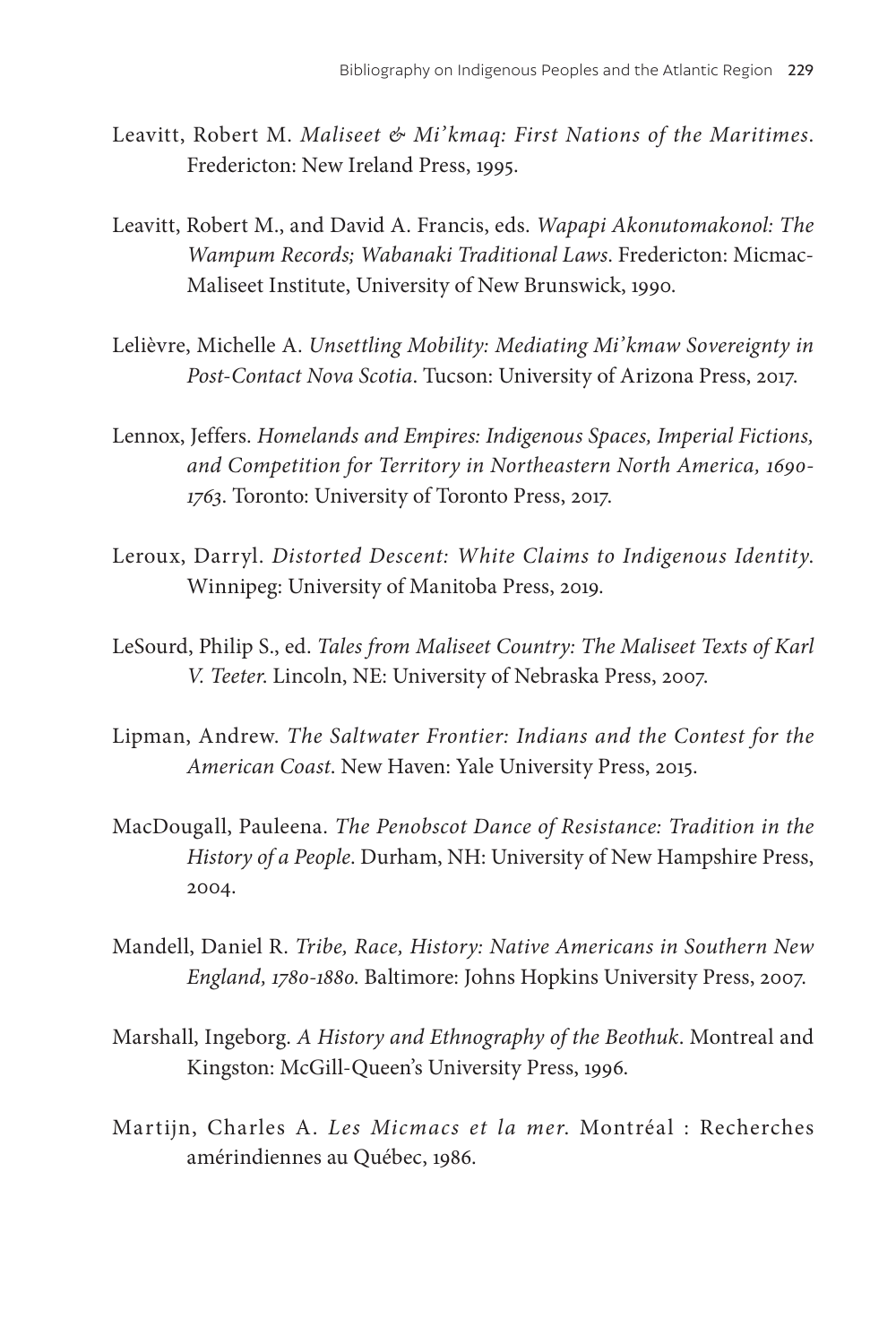- McBride, Bunny, and Harald E.L. Prins. *Indians in Eden: Wabanakis and Rusticators on Maine's Mount Desert Island, 1840s-1920s*. East Peoria, IL: Versa Press, 2009.
- Miller, James Rodger. *Shingwauk's Vision: A History of Native Residential Schools*. Toronto: University of Toronto Press, 1996.
- Morrison, Kenneth M. *The Embattled Northeast: The Elusive Ideal of Alliance in Abenaki-Euramerican Relations*. Berkeley: University of California Press, 1984.
- Natcher, David C., Lawrence Felt, and Andrea Procter. *The Nunatsiavummiut Experience: Settlement, Subsistence, and Change Among the Labrador Inuit*. Winnipeg: University of Manitoba Press, 2012.
- Newell, Margaret Ellen. *Brethren by Nature: New England Indians, Colonists, and the Origins of American Slavery*. Ithaca: Cornell University Press, 2015.
- Nicholas, George P., ed. *Holocene Human Ecology in Northeastern North America*. New York: Plenum Publishing, 2010.
- O'Brien, Jean M. *Dispossession by Degree: Indian Land and Identity in Natick, Massachusetts, 1650-1790*. New York: Cambridge University Press, 1997.

 . *Firsting and Lasting: Writing Indians Out of Existence in New England*. Minneapolis: University of Minnesota Press, 2010.

- Parsons, Christopher M. *A Not-So-New World: Empire and Environment in French Colonial North America*. Philadelphia: University of Pennsylvania Press, 2018.
- Pastore, Ralph T. *The Newfoundland Micmacs*. St. John's: Newfoundland Historical Society, 1978.
- Paul, Daniel N. *We Were Not the Savages: Collision Between European and Native American Civilizations*. Halifax: Fernwood, 2006.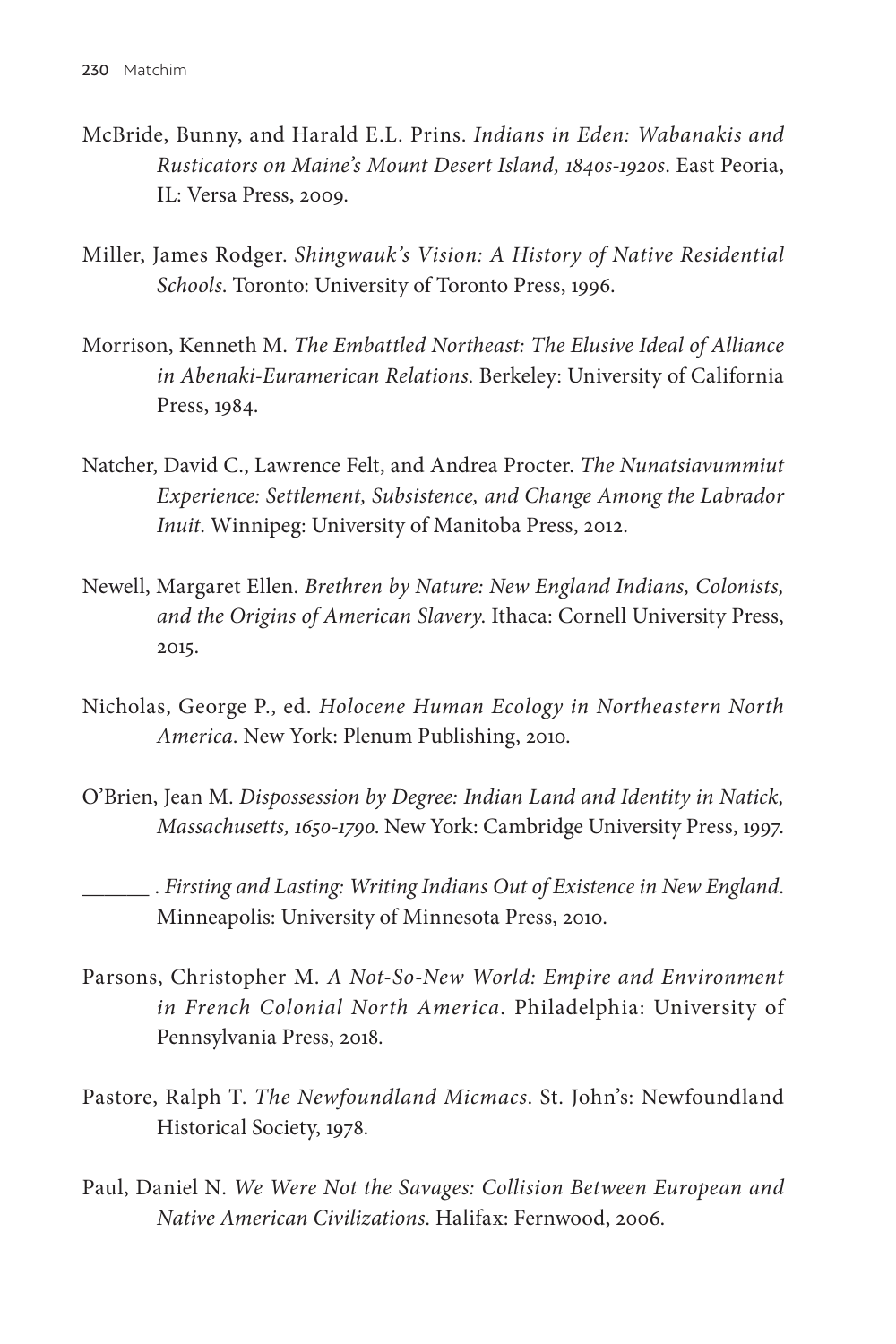. *We Were Not the Savages: A Micmac Perspective on the Collision of European and Aboriginal Civilizations*. Halifax: Fernwood, 2000. First printed in 1993 by Nimbus.

- Pawling, Micah A., ed. *Wabanaki Homeland and the New State of Maine: The 1820 Journal and Plans of Survey of Joseph Trent*. Amherst, MA: University of Massachusetts Press in conjunction with the Penobscot Indian Nation, 2007.
- Perley, Bernard C. *Defying Maliseet Language Death: Emergent Vitalities of Language, Culture and Identity in Eastern Canada*. Lincoln, NE: University of Nebraska Press, 2011.
- Plank, Geoffrey. *Rebellion and Savagery: The Jacobite Rising of 1745 and the British Empire*. Philadelphia: University of Pennsylvania Press, 2006.

 . *An Unsettled Conquest: The British Campaign Against the Peoples of Acadia*. Philadelphia: University of Pennsylvania Press, 2001.

- Prins, Harald E.L. *The Mi'kmaq: Resistance, Accommodation, and Cultural Survival*. Fort Worth, TX: Harcourt Brace College, 1996.
- Prins, Harald E.L., and Bunny McBride. *Asticou's Island Domain: Wabanaki Peoples at Mount Desert Island, 1500-2000*. Boston: National Park Service, 2007.
- Pulsipher, Jenny Hale. *Subjects unto the Same King: Indians, English, and the Contest for Authority in Colonial New England*. Philadelphia: University of Pennsylvania Press, 2006.
- Reid, Jennifer. *Finding Kluskap: A Journey into Mi'kmaw Myth*. University Park, PA: Pennsylvania State University Press, 2013.
- . *Myth, Symbol, and Colonial Encounter: British and Mi'kmaq in Acadia, 1700-1867*. Ottawa: University of Ottawa Press, 1995.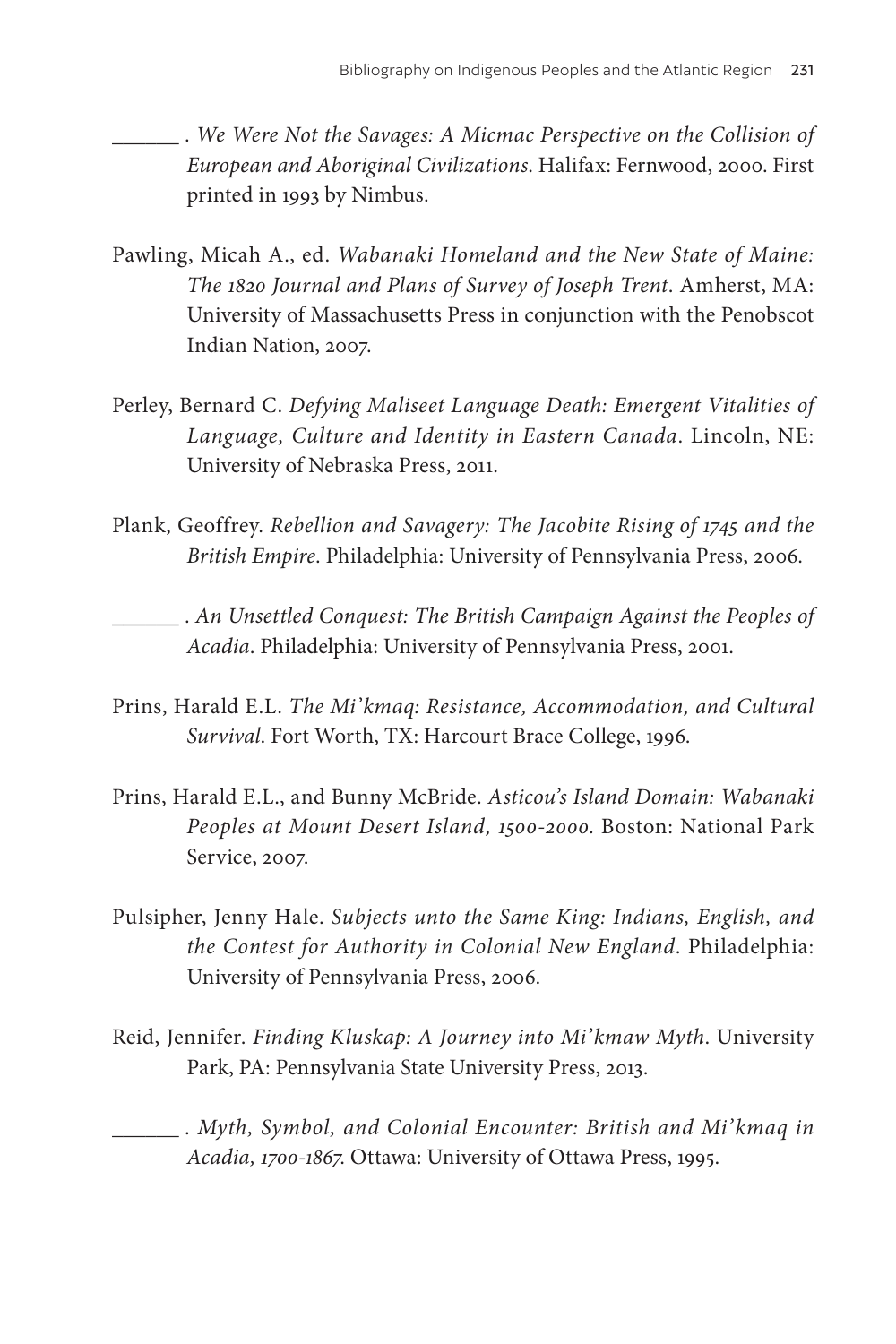- Reid, John G. *Acadia, Maine, and New Scotland: Marginal Colonies in the Seventeenth Century*. Toronto: University of Toronto Press, 1981.
	- . *Essays on Northeastern North America, Seventeenth, and Eighteenth Centuries*. Toronto: University of Toronto Press, 2008.
- . *Six Crucial Decades: Times of Change in the History of the Maritimes*. Halifax: Nimbus Publishing Ltd., 1987.
- , Maurice Basque, Elizabeth Mancke, Barry Moody, Geoffrey Plank, and William Wicken. *The 'Conquest' of Acadia: Imperial, Colonial, and Aboriginal Constructions*. Toronto: University of Toronto Press, 2004.
- Renouf, Priscilla, ed. *The Cultural Landscapes of Port au Choix: Precontact Hunter-Gatherers of Northwestern Newfoundland*. New York: Springer, 2011.
- Rivett, Sarah. *Unscripted America: Indigenous Languages and the Origins of a Literary Nation*. New York: Oxford University Press, 2017.
- Rolde, Neil. *Unsettled Past, Unsettled Future: The Story of Maine Indians*. Gardiner, ME: Tilbury House, 2004.
- Rutherdale, Myra. *Caregiving on the Periphery: Historical Perspectives on Nursing and Midwifery in Canada*. Montreal and Kingston: McGill-Queen's University Press, 2010.
- Sable, Trudy, and Bernie Francis. *The Language of this Land: Mi'kma'ki*. Sydney, NS: Cape Breton University Press, 2012.
- Saxine, Ian. *Properties of Empire: Indians, Colonists, and Land Speculators on the New England Frontier*. New York: New York University Press, 2019.
- Senier, Siobhan. *Dawnland Voices: An Anthology of Indigenous Voices from New England*. Lincoln, NE: University of Nebraska Press, 2014.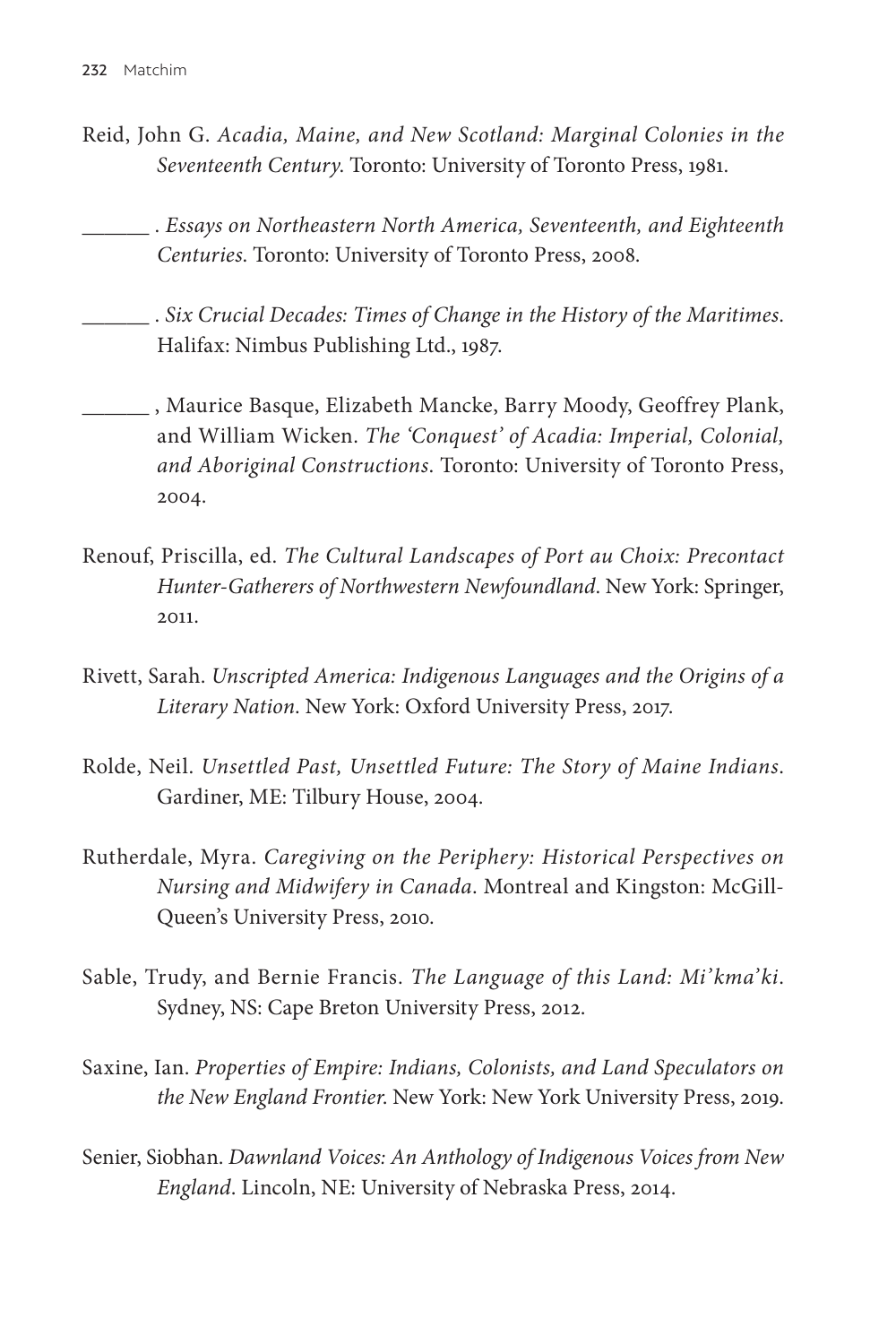- Sider, Gerald M. *Skin for Skin: Death and Life for Inuit and Innu*. Durham, NC: Duke University Press, 2014.
- Soctomah, Donald G. *Hard Times at Passamaquoddy: Tribal Life and Times in Maine and New Brunswick*. Princeton, ME: Passamaquoddy Tribe of Indian Township, 2003.
- . *Let Me Live as My Ancestors Had, 1850-1890: Tribal Life and Times in Maine and New Brunswick*. Indian Township, ME: Passamaquoddy Tribe, 2005.
- Spinney, Ann Morrison. *Passamaquoddy Ceremonial Songs: Aesthetics and Survival*. Amherst MA: University of Massachusetts Press, 2010.
- Taylor, Allan. *The Divided Ground: Indians, Settlers, and the Northern Borderland of the American Revolution*. New York: Knopf, 2006.
- Tuck, James A. *Newfoundland and Labrador Prehistory*. Ottawa: Archaeological Survey of Canada, National Museum of Man, and National Museums of Canada, 1976; Ottawa: Canadian Museum of Civilization, 1995.
- Upton, L.F.S. *Micmacs and Colonists: Indian-White Relations in the Maritime Provinces, 1713-1867*. Vancouver: UBC Press, 1979.
- Walls, Martha. *No Need of a Chief for This Band: The Maritime Mi'kmaq and Federal Electoral Legislation, 1899-1951*. Vancouver: UBC Press, 2010.
- Wallis, Wilson D., and Ruth Sawtell Wallis. *The Micmac Indians of Eastern Canada*. Minneapolis: University of Minnesota Press, 1955.
- Weaver, Jace. *The Red Atlantic: American Indigenes and the Making of the Modern World, 1000-1927*. Chapel Hill: The University of North Carolina Press, 2014.
- Whitehead, Ruth Holmes, ed. *The Old Man Told Us: Excerpts from Micmac History, 1500-1950*. Halifax: Nimbus, 1991.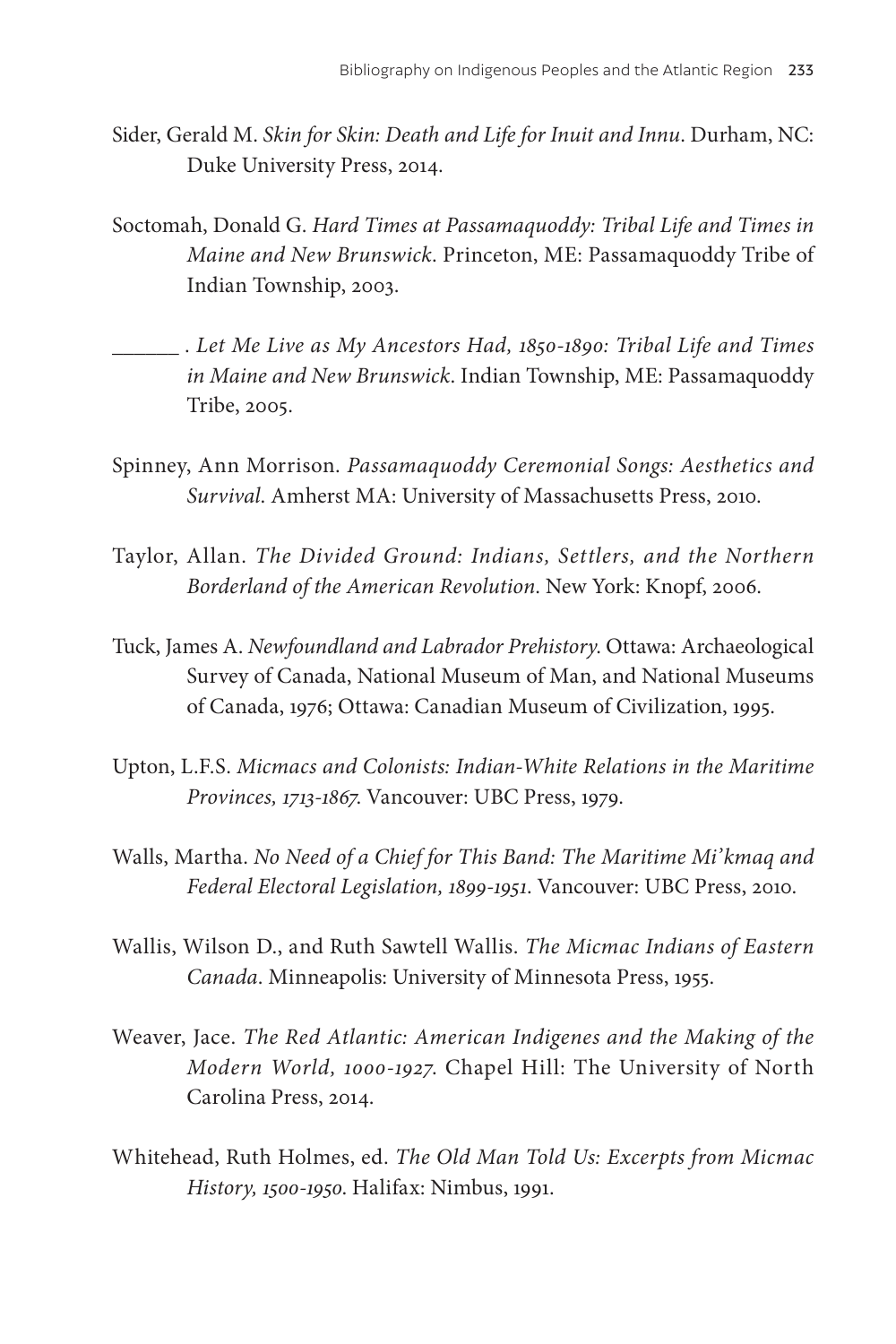Wicken, William C. *The Colonization of Mi'kmaw Memory and History, 1794- 1929:* The King v. Gabriel Sylliboy. Toronto: University of Toronto Press, 2012.

 . *Mi'kmaq Treaties on Trial: History, Land, and Donald Marshall Junior*. Toronto: University of Toronto Press, 2002.

Wilkins, David E. *Hollow Justice: A History of Indigenous Claims in the United States*. New Haven: Yale University Press, 2013.

# **Articles**

- Alcantara, Christopher. "Indigenous Contentious Collective Action in Canada: The Labrador Innu and their Occupation of the Goose Bay Military Air Base." *Canadian Journal of Native Studies* 30, no. 1 (2010): 21-43.
- Anderson, Catharyn, and Alana Johns. "Labrador Inuttitut: Speaking into the Future." *Études Inuit Studies* 29, no. 1-2 (2005): 187-205.
- Anderson, Jane. "Negotiating Who 'Owns' Penobscot Culture." *Anthropological Quarterly* 91, no. 1 (Winter 2018): 267-306.
- Artiss, Tom. "Music and Change in Nain, Nunatsiavut: More White Does Not Always Mean Less Inuit." *Études Inuit Studies* 38, no. 1-2 (2014): 33-52.
- Augustine, Stephen J. "Memories of Movement in Mi'kmaq Oral Traditions: Negotiating a Culture of Survival and Governance." *Biodiversity* 3, no. 3 (August 2002): 4-5.
- Baker, Emerson W. "Finding the Almouchiquois: Native American Families, Territories and Land Sales in Southern Maine." *Ethnohistory* 51, no. 1 (Winter 2004): 73-100.
- Baker, Emerson W. "'A Scratch with a Bear's Paw': Anglo-Indian Land Deeds in Early Maine." *Ethnohistory* 36, no. 3 (Summer 1989): 235-56.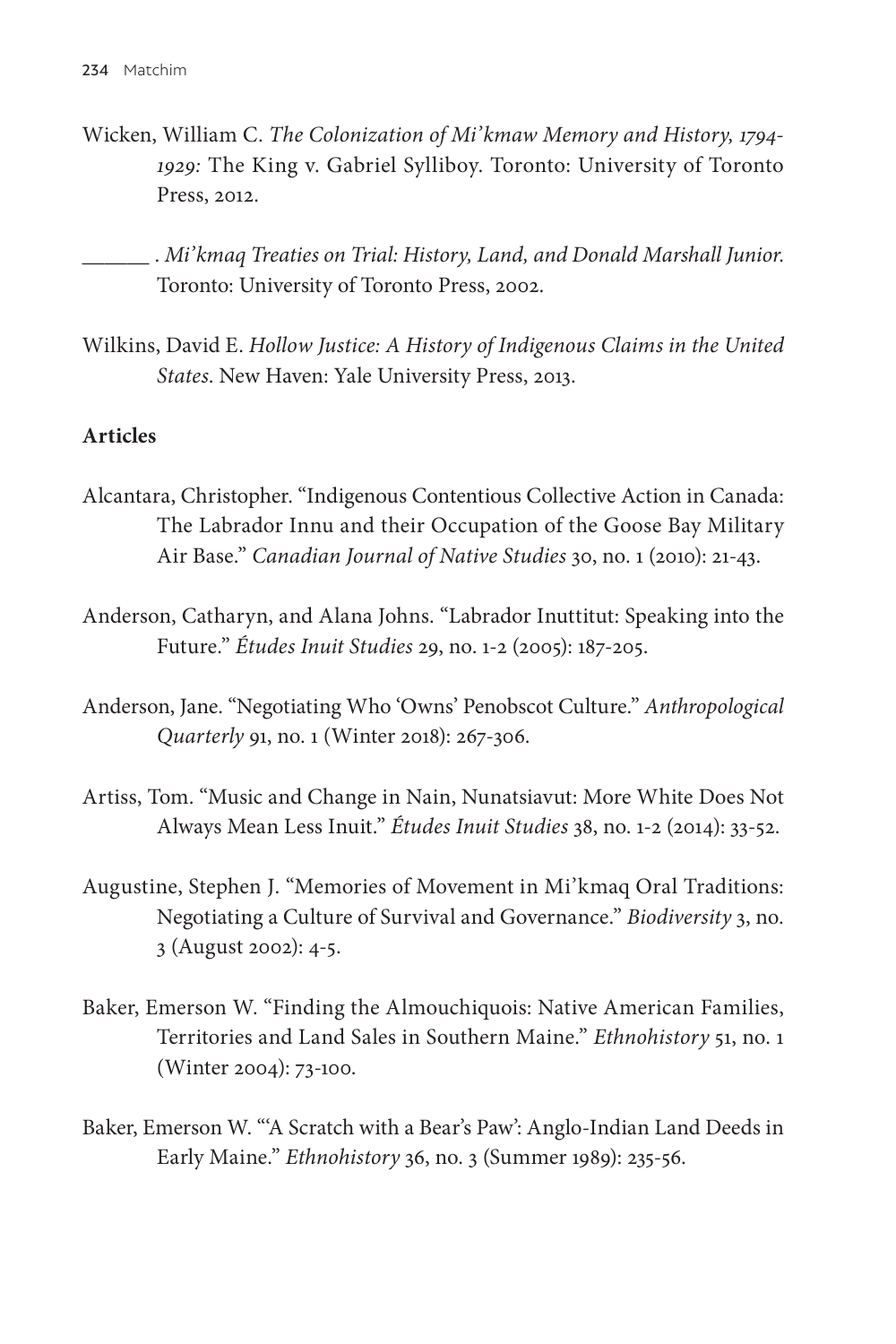- Baker, Emerson W., and James Kences. "Maine, Indian Land Speculation, and the Essex County Witchcraft Outbreak of 1692." *Maine History* 40, no. 3 (Fall 2001): 159-89.
- Baker, Emerson W., and John G. Reid. "Amerindian Power in the Early Modern Northeast: A Reappraisal." *William and Mary Quarterly* 61, no. 1 (January 2004): 77-106.
- Balcom, B.A., and A.J.B. Johnston. "Missions to the Mi'kmaq: Malagawatch and Chapel Island in the 18th Century." *Journal of the Royal Nova Scotia Historical Society* 9 (2006): 115-140.
- Bannister, Jerry. "Atlantic Canada in an Atlantic World? Northeastern North America in the Long 18th Century." *Acadiensis* 43, no. 2 (Summer/ Autumn 2014): 3-30.
- . "A River Runs Through It: Churchill Falls and the End of Newfoundland History." *Acadiensis* 41, no. 1 (Winter/Spring 2012): 211-25.
- Bartels, Dennis, and Olaf Uwe Janzen. "Micmac Migration to Western Newfoundland." *Canadian Journal of Native Studies* 10, no. 1 (1990): 71-96.
- Baumann-Nelson, Eunice. "A Penobscot Assessment of Frank Siebert." *Maine History* 37, no. 3 (Winter 1998): 80-1.
- Beck, Lauren. "Early-Modern European and Indigenous Linguistic Influences on New Brunswick Place Names." *Journal of New Brunswick Studies*  7, no. 1 (2016): 15-36. doi:https://journals.lib.unb.ca/index.php/JNBS/ article/view/25195.
- Bell, D.G. "Was Amerindian Dispossession Lawful?: The Response of 19th-Century Maritime Intellectuals." *Dalhousie Law Journal* 23 (Spring 2000): 168-82.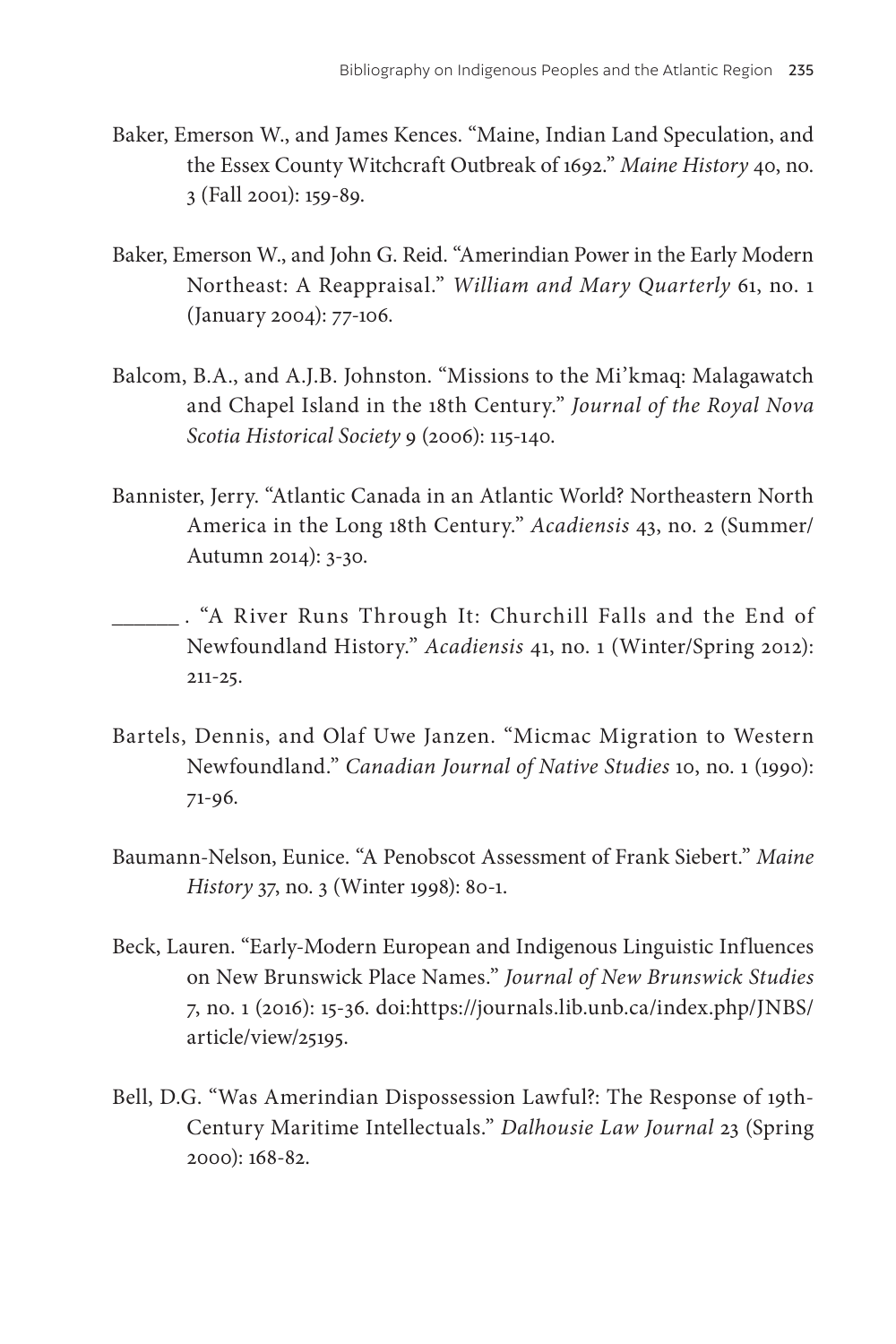- Bell, David G., John G. Reid, Stephen E. Patterson, and William C. Wicken. "History, Native Issues, and the Courts: A Forum." *Acadiensis* 28, no. 1 (Fall 1998): 3-26.
- Bell, Trevor, and M.A.P. Renouf. "The Domino Effect: Culture Change and Environmental Change in Newfoundland, 1500-1100 cal BP." *Northern Review* 28 (Winter 2008): 72-94.
- Bennett, Zachary M. "'A Means of Removing Them Further from Us': The Struggle for Waterpower on New England's Eastern Frontier." *New England Quarterly* 90, no. 4 (December 2017): 540-560.
- Bigon, Liora, and Ambe J. Njoh. "Power and Social Control in Settler and Exploitation Colonies: The Experience of New France and French Colonial Africa." *Journal of Asian and African Studies* 53, no. 6 (September 2018): 932-51.
- Bilodeau, Christopher J. "Understanding Ritual in Colonial Wabanakia." *French Colonial History* 14 (2013): 1-32.
- Bourque, Bruce J. "Ethnicity on the Maritime Peninsula, 1600-1759." *Ethnohistory* 36, no. 3 (Summer 1989): 257-84.
- Bryant, Rachel. "The Last of the Wabanakis: Absolution Writing in Atlantic Canada." *Settler Colonial Studies* 10, no. 1 (2020): 1-14.
- Budgell, Richard. "The Beothuks and the Newfoundland Mind." *Newfoundland Studies* 8, no. 1 (January 1992): 15-33.
- Burke, Adrian L. "Archetypal Landscapes and Seascapes: Coastal versus Interior in the Archaeology of the Maritime Peninsula." *Northeast Anthropology/Man in the Northeast* 66 (Fall 2003): 41-55.
- Carroll, Brian D. "'Savages' in the Service of Empire: Native American Soldiers in Gorham's Rangers, 1744-1762." *New England Quarterly* 85, no. 3 (September 2012): 383-429.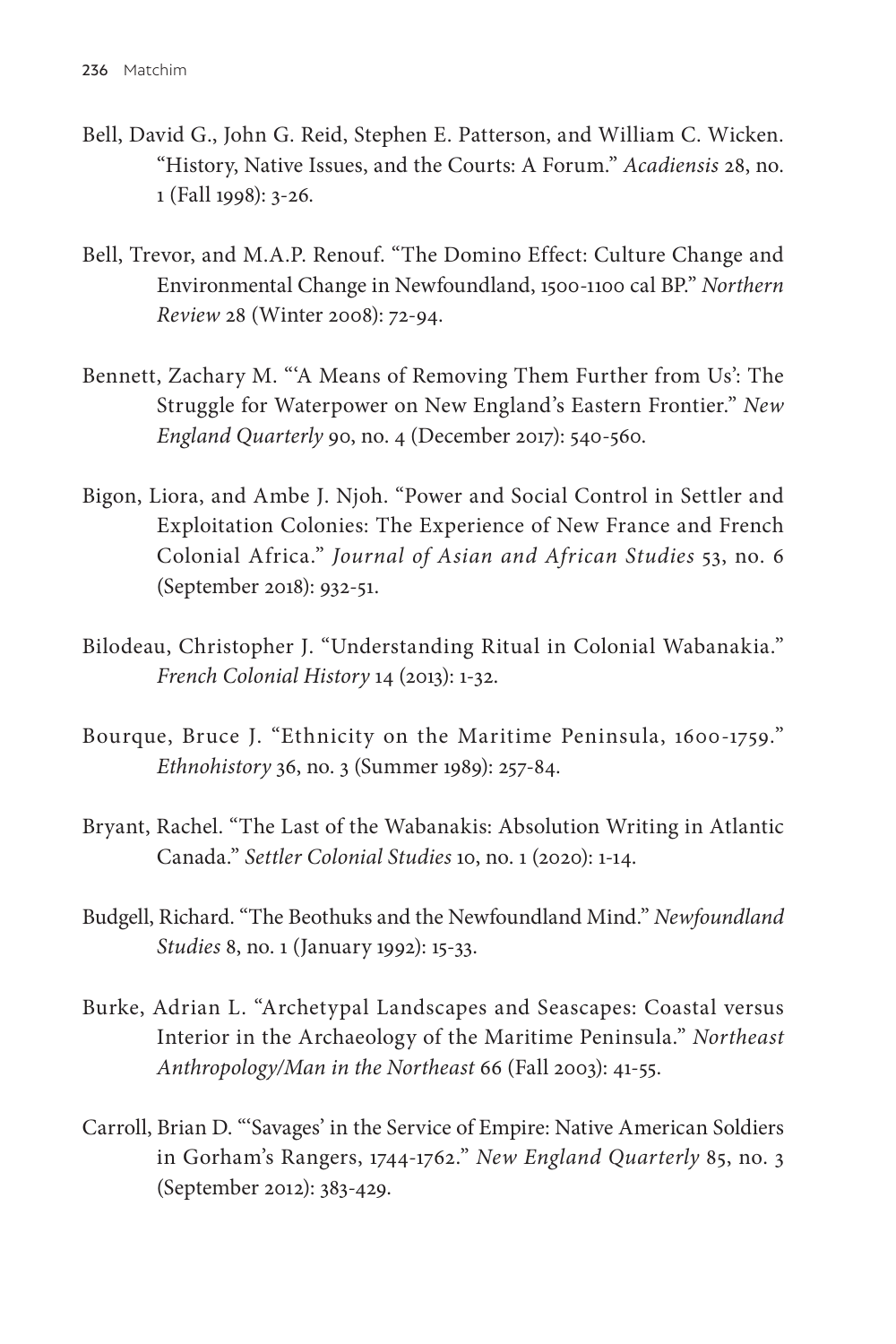- Cavanagh, Edward. "Possession and Dispossession in Corporate New France, 1600-1663: Debunking a 'Juridical History' and Revisiting Terra Nullius." *Law and History Review* 32, no. 1 (February 2014): 97-125.
- Chapdelaine, Claude. "The Maritime Adaptation of the Saint Lawrence Iroquoians." *Northeast Anthropology/Man in the Northeast* 45 (Spring 1993): 3-20.
- Chopra, Ruma. "Maroons and Mi'kmaq in Nova Scotia, 1796-1800." *Acadiensis*  46, no. 1 (Winter 2017): 5-23.
- Chute, Janet E. "Frank G. Speck's Contributions to the Understanding of Mi'kmaq Land Use, Leadership, and Land Management." *Ethnohistory*  46, no. 3 (Summer 1999): 481-540.
- Couture, Andréanne, Najat Bhiry, James Woollett, and Yves Monette. "Géoarchéologie de maisons multifamiliales inuit de la période de contact au Labrador." *Études Inuit Studies* 39, no. 2 (2015): 233-58.
- Cox, Steven L. "Palaeoeskimo Structures in the Okak Region of Labrador." *Études Inuit Studies* 27, no. 1-2 (2003): 417-33.
- Dalton, Mary. "Shadow Indians: The Beothuk Motif in Newfoundland Literature." *Newfoundland Studies* 20, no. 1 (January 1992): 135-46.
- Dana-Sacco, Gail. "The Indigenous Researcher as Individual and Collective: Building a Research Practice Ethic within the Context of Indigenous Languages." *American Indian Quarterly* 34, no. 1 (Winter 2010): 61-82.
- Davis, Anthony, John Wagner, Kerry Prosper, and Mary Jane Paulette. "The Paq'tnkek Mi'kmaq and Ka't (American Eel): A Case Study of Cultural Relations, Meanings, and Prospects." *Canadian Journal of Native Studies* 24, no. 2 (2004): 357-88.
- Déléage, Pierre. "L'écriture attachée des Mi'kmaq, 1677-1912." *Acadiensis* 42, no. 1 (Winter/Spring 2013): 3-36.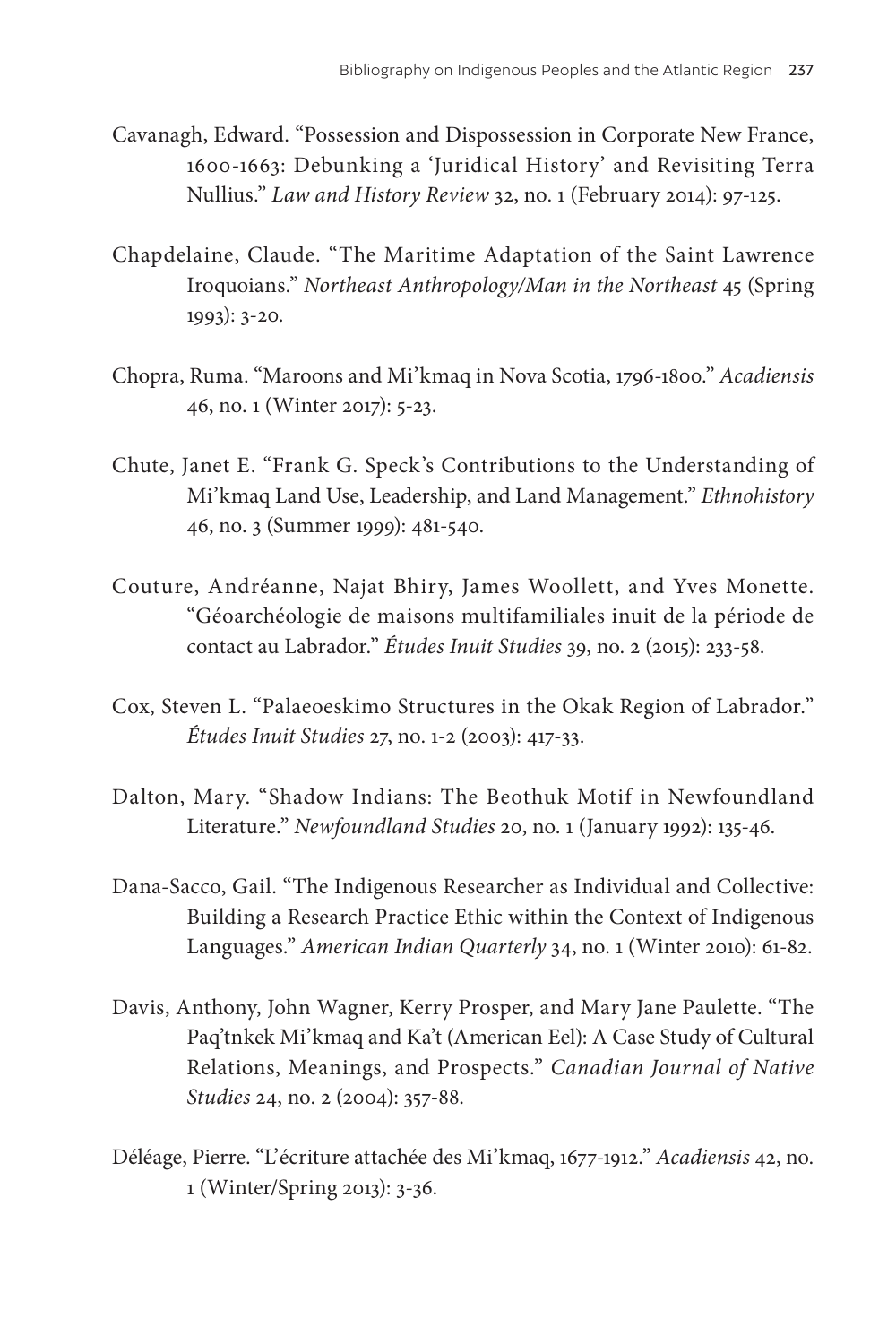- Delucia, Christine. "Terrapolitics in the Dawnland: Relationality, Resistance, and Indigenous Futures in the Native and Colonial Northeast." *New England Quarterly* 92, no. 4 (December 2019): 548-83.
- Dickenson, Victoria. "Cartier, Champlain, and the Fruits of the New World: Botanical Exchange in the 16th and 17th Centuries." *Scientia Canadensis: Canadian Journal of the History of Science, Technology, and Medicine* 31, no. 1-2 (2008): 27-47.
- Dippold, Steffi. "A Prince Went Up a Tree and Climbed into Colonial Typography: Or Reversing Lettered and Unlettered in the Wampanoag Bible." *New England Quarterly* 92, no. 1 (March 2019): 6-45.
- Donovan, Kenneth Joseph. "Slaves in Ile Royale, 1713-1758." *French Colonial History* 5 ( 2004): 25-42.
- Eastaugh, Edward J.H. "A Middle Dorset Semi-Subterranean Dwelling at Point Riche, Newfoundland." *Études Inuit Studies* 27, no. 1-2 (2003): 451-71.
- Engler, Nate J., Teresa Scassa, and D.R. Fraser Taylor. "Mapping Traditional Knowledge: Digital Cartography in the Canadian North." *Cartographica: The International Journal for Geographic Information and Geovisualization* 48, no. 3 (Fall 2013): 189-99.
- Erwin, John C. "Dorset Palaeoeskimo Settlement Patterns in White Bay, Newfoundland." *Northeast Anthropology/Man in the Northeast* 66 (Spring 2003): 5-14.

 . "A Groswater Palaeoeskimo Feature from Coachman's Cove, Newfoundland." *Études Inuit Studies* 27, no. 1-2 (2003): 435-49.

Ferland, Jacques. "Tribal Dissent or White Aggression?: Interpreting Penobscot Indian Dispossession Between 1808 and 1835." *Maine History* 43, no. 2 (August 2007): 124-70.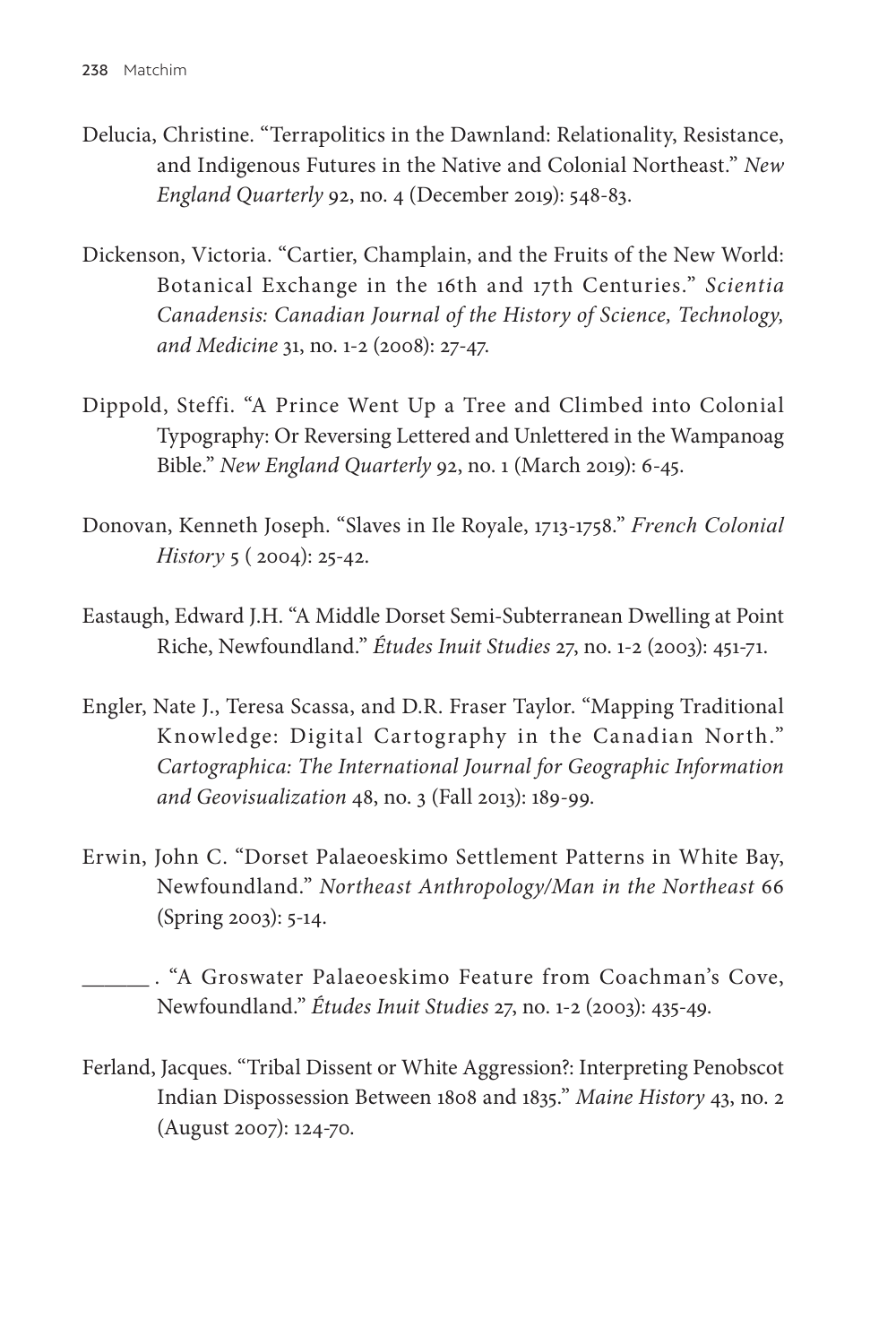- Fingard, Judith. "The New England Company and the New Brunswick Indians, 1786-1826: A Comment on the Colonial Perversion of British Benevolence." *Acadiensis* 1, no. 2 (Spring 1972): 29-42.
- Fitzhugh, William W. "The Prehistory of Port au Choix: History, Cultures, and Landscapes." *Newfoundland and Labrador Studies* 27, no. 1 (2012): 131-9.

 . "The Tuuvaluk and Torngat Archaeological Projects: Review and Assessment." *Études Inuit Studies* 39, no. 2 (2015): 27-60.

- Francis, James Eric. "Burnt Harvest: Penobscot People and Fire." *Maine History*  44, no. 1 (October 2008): 4- 18.
- Gaudry, Adam. "'Communing with the Dead': The 'New Métis,' Métis Identity Appropriation, and the Displacement of Living Métis Culture." *American Indian Quarterly* 42, no. 2 (Spring 2018): 162-90.
- Gaudry, Adam, and Darryl Leroux. "White Settler Revisionism and Making Métis Everywhere: The Evocation of Métissage in Quebec and Nova Scotia." *Critical Ethnic Studies Journal* 3, no. 1 (Spring 2017): 116-42.
- George, Chris. "Exploring Wabanaki Concepts of Holism and Longhouse Knowledges." *Antistasis* 9, no. 2 (2019): 1-14. doi: https://journals.lib. unb.ca/index.php/antistasis/article/view/28745/1882524545.
- Ghere, David L. "Eastern Abenaki Autonomy and French Frustrations, 1745- 1760." *Maine History* 34, no. 1 (Summer 1994): 2-21.
- . "Mistranslations and Misinformation: Diplomacy on the Maine Frontier, 1725-1755." *American Indian Culture and Research Journal* 8, no. 4 (1984): 3-26.

. "Searching for Justice on the Maine Frontier: Legal Concepts, Treaties, and the 1749 Wiscasset Incident." *American Indian Quarterly* 25, no. 3 (Summer 2001): 378-99.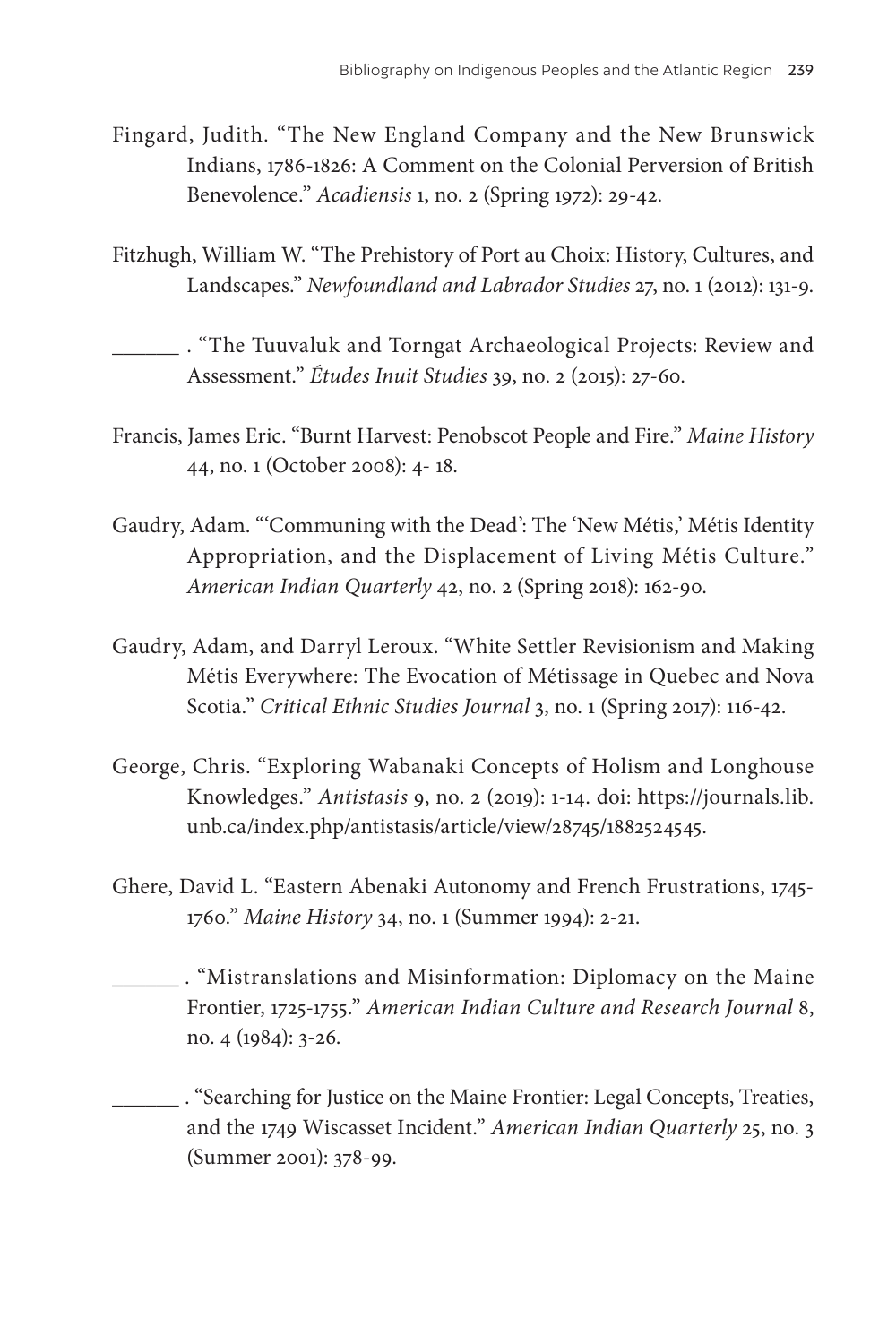- Gilbert, William. "Beothuk-European Contact in the 16th Century: A Re-Evaluation of the Documentary Evidence." *Acadiensis* 40, no. 1 (Winter/Spring 2011): 24-44.
- Gordon, Tom. "Found in Translation: The Inuit Voice in Moravian Music." *Newfoundland and Labrador Studies* 22, no. 1 (2007): 287-314.
- Green, Richard. "Gifts from the Dawn Land: 19th Century Wabanaki Souvenir Beadwork." *Whispering Wind* 47, no. 1 (February/March 2019): 6-15.
- Griffiths, Naomi. "Mating and Marriage in Early Acadia." *Renaissance and Modern Studies* 35, no. 1 (1992): 109-27.
- Gwyn, Julian. "The Mi'kmaq, Poor Settlers, and the Nova Scotia Fur Trade, 1783-1853." *Journal of the Canadian Historical Association* 14, no. 1  $(2003): 65-91.$
- Haigh, Elizabeth. "They Must Cultivate the Land: Abraham Gesner as Indian Commissioner, 1847-1853." *Journal of the Royal Nova Scotia Historical Society* 3 (2000): 54-71.
- Hall, Jason. "Maliseet Cultivation and Climatic Resilience on the Wəlastəkw/St. John River During the Little Ice Age." *Acadiensis* 44, no. 2 (Summer/ Autumn 2015): 3-25.
- Hallett, Vicki S. "Against Prevailing Currents: The History of *Them Days*  Magazine in Labrador." *Acadiensis* 48, no. 2 (Autumn 2019): 146-76.
- . "Fluid Possibilities: Theorizing Life Writing at the Confluence of Decolonial and Post-Colonial Approaches in Newfoundland and Labrador." *Newfoundland and Labrador Studies* 31, no. 2 (2016): 316-28.
	- . "Reading (for) Decolonization: Engaging with Life Writing in Labrador's *Them Days* Magazine." *Cultural Studies – Critical Methodologies* 18, no. 5 (October 2018): 326-38.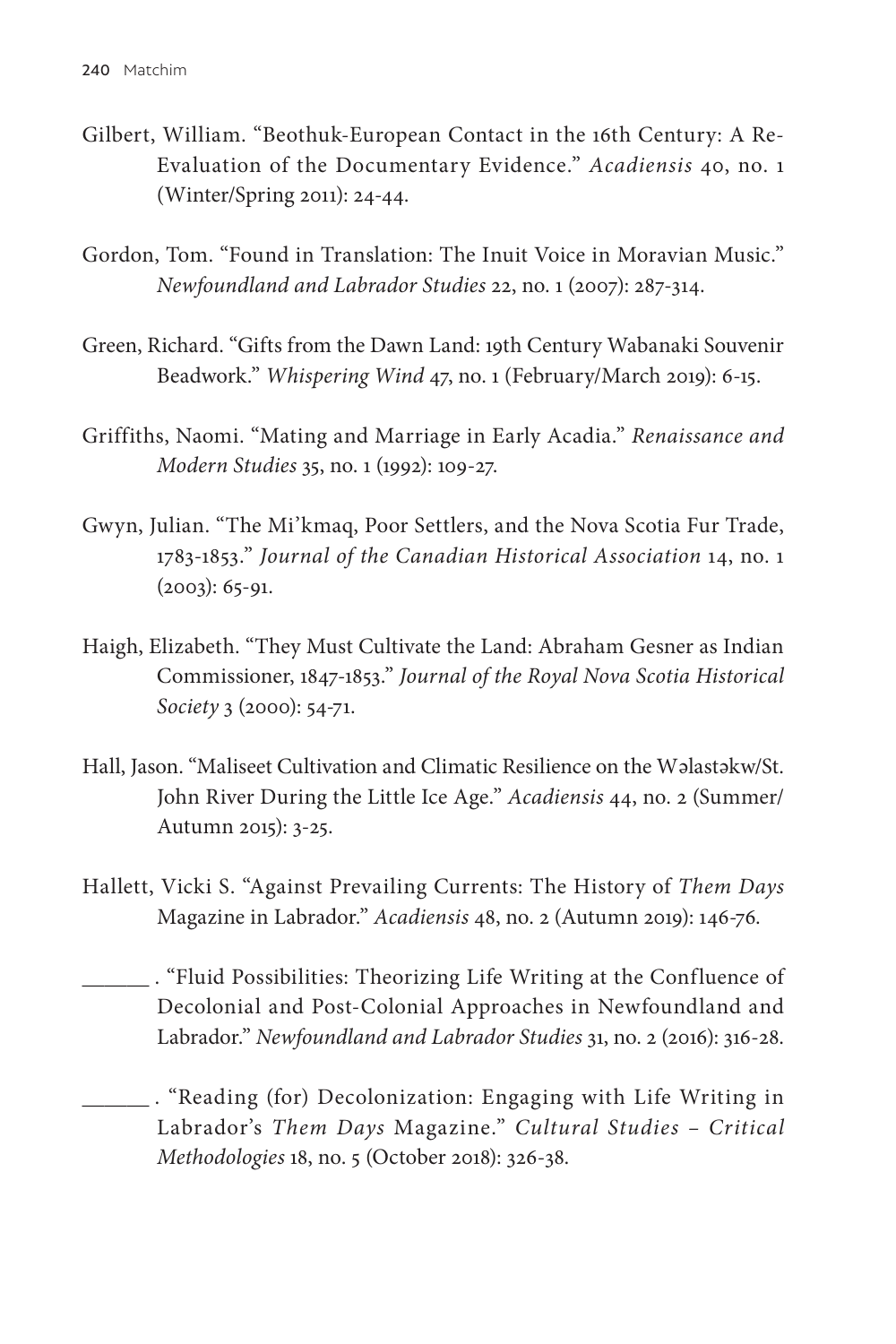. "Seafaring Cowboys and Ersatz Indians: Settler Colonialism Meets Reality Television in Newfoundland." *Canadian Journal of Cultural Studies* 38 (Fall 2017): 5-24.

- Hanrahan, Maura. "Industrialization and the Politicization of Health in Labrador Métis Society." *Canadian Journal of Native Studies* 20, no. 2 (2000): 231-50.
- Hartery, Latonia J., and Timothy L. Rast. "A Middle Dorset Palaeoeskimo Structure at Peat Garden North, northwest Newfoundland." *Études Inuit Studies* 27, no. 1-2 (2003): 473-92.
- Hay, Stephen. "How to Win Friends and Trade with People: Southern Inuit, George Cartwright, and Labrador Households, 1763 to 1809." *Acadiensis* 46, no. 2 (Summer/Autumn 2017): 35-58.
- Henderson, James (Sakej) Youngblood. "First Nations Legal Inheritances in Canada: The Mi'kmaq Model." *Manitoba Law Journal* 23 (1995): 1-31.
- Hodgetts, Lisa M., M.A.P. Renouf, Maribeth S. Murray, Darlene McCuaig-Balkwill, and Lesley Howse. "Changing Subsistence Practices at the Dorset Paleoeskimo Site of Phillip's Garden, Newfoundland." *Arctic Anthropology* 40, no. 1 (2003): 106-20.
- Holly, Donald H. "A Historiography of an Ahistoricity: On the Beothuk Indians." *History and Anthropology* 14, no. 2 (June 2003): 127-40.
- Hornborg, Anne-Christine. "Visiting the Six Worlds: Shamanistic Journeys in Canadian Mi'kmaq Cosmology." *Journal of American Folklore* 119, no. 473 (Summer 2006): 312-36.
- Inglis, Stephanie. "400 Years of Linguistic Contact Between the Mi'kmaq and the English and the Interchange of Two World Views." *Canadian Journal of Native Studies* 24, no. 2 (2004): 389-402.
- Irving-Stonebraker, Sarah. "From Little Gidding to Virginia: The Seventeenth Century Ferrar Family and in the Atlantic Colonial Context." *Seventeenth Century* 33, no. 2 (2018): 183-94.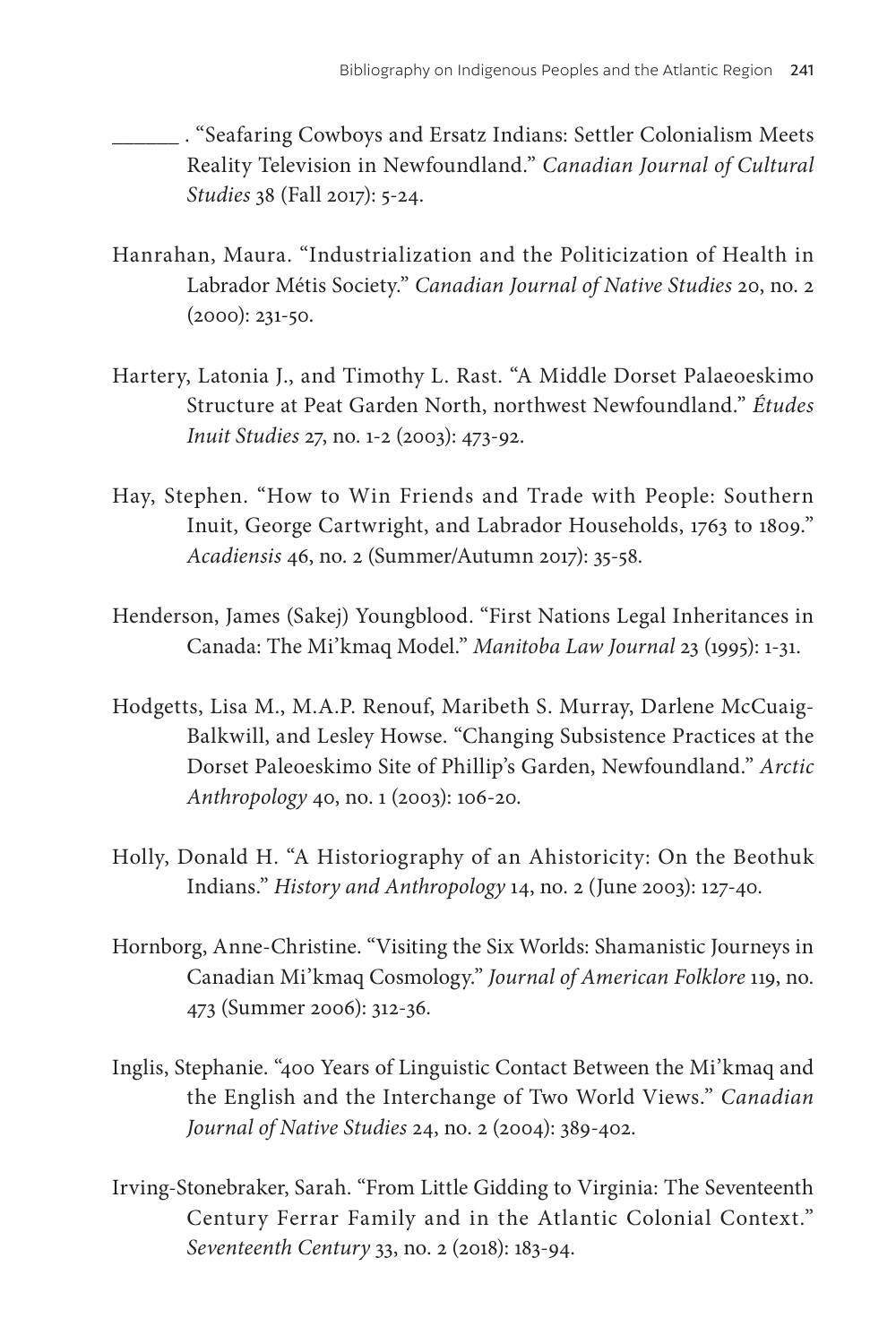- Kelm, Mary-Ellen. "Living as a Treaty People: Lessons from the Mi'kmai'ki and Beyond." *Acadiensis* 43, no. 1 (Winter/Spring 2014): 185-93.
- Kennedy, Gregory. "Marshland Colonization in Acadia and Poitou During the 17th Century." *Acadiensis* 42, no. 1 (Winter/Spring 2013): 37-66.
- Kennedy, Gregory, Thomas Peace, and Stephanie Pettigrew. "Social Networks Across Chignecto: Applying Social Network Analysis to Acadie, Mi'kma'ki, and Nova Scotia, 1670-1751." *Acadiensis* 47, no. 1 (Winter/ Spring 2018): 8-40.
- Kennedy, John. "Being and Becoming Inuit in Labrador." *Études/Inuit/Studies* 39, no. 1 (2015): 225-42.
- Kenney, James, and Bill Parenteau. "'Each year the Indians flexed their muscles a little more': The Maliseet Defence of Aboriginal Fishing Rights on the St. John River, 1945-1990." *Canadian Historical Review* 95, no. 2 (June 2014): 187-216.
- Klain, John Andrew, and Mario Levesque. "Revisiting the Labrador Boundary Decision to Include Indigenous Interpretations of the Region." *Journal of Canadian Studies* 53, no. 1 (Winter 2019): 123-51.
- Kolopenuk, Jessica. "'Pop-Up' Métis and the Rise of Canada's Post-Indigenous Formation." *American Anthropologist* 120, no. 2 (June 2018): 333-7.
- Korneski, Kurt. "'A Great Want of Loyalty to Themselves': The Franco-Newfoundland Trade, Informal Empire, and Settler Colonialism in the Nineteenth Century." *Journal of World History* 29, no. 2 (June 2018): 145-83.
	- . "Planters, Eskimos, and Indians: Race and the Organization of Trade under the Hudson's Bay Company in Labrador, 1830-50." *Journal of Social History* 50, no. 2 (Winter 2016): 307-35.
- Kress, Margaret, Imelda Perley, David Perley, Evie Plaice, and Allan Sabattis-Atwin. "'Ktuhkelokepon' Awakening our Indigeneity: A Wabanaki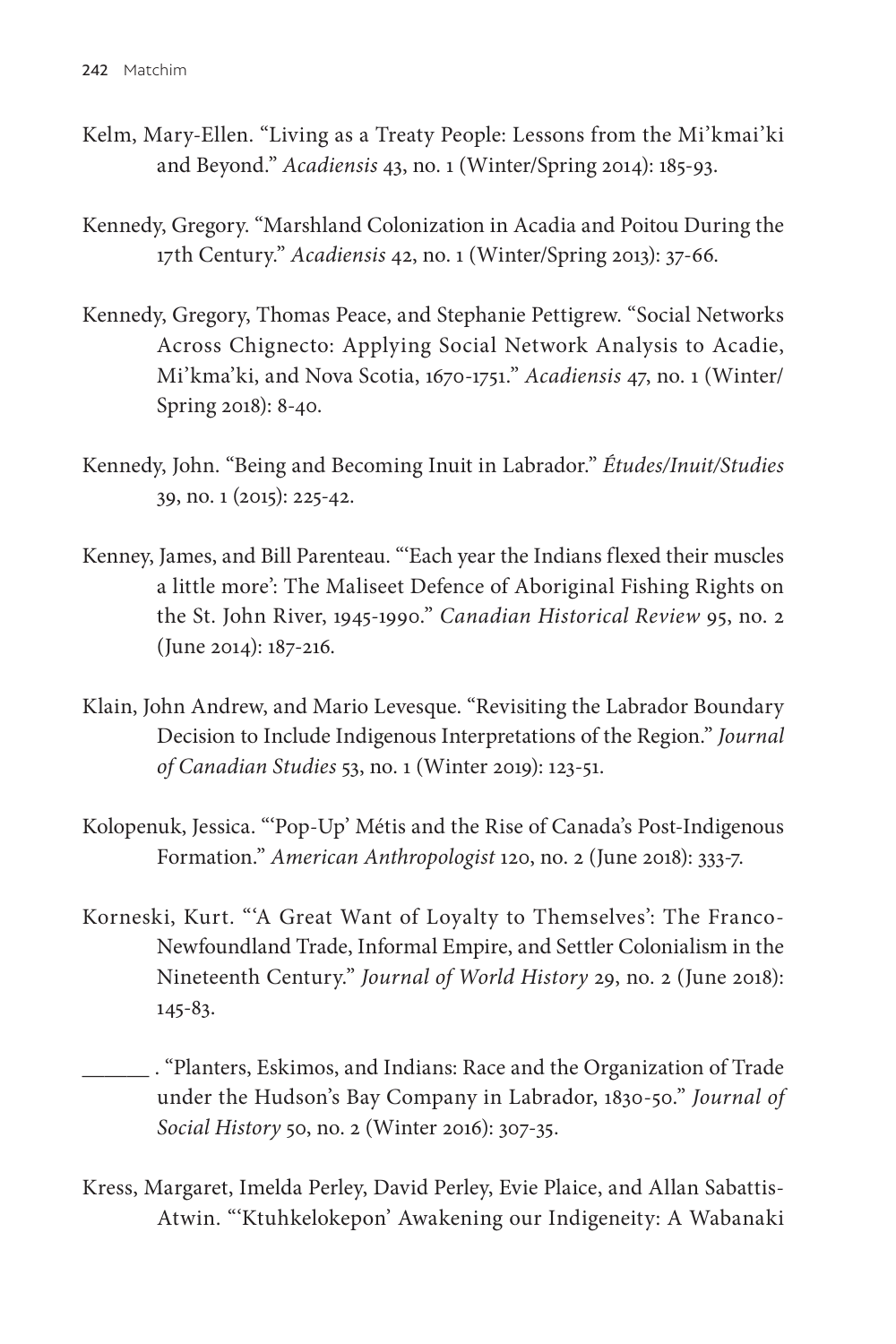Story of Truth, Justice and Reconciliation." *Antistasis* 9, no. 1 (2019): 1-12, doi: https://journals.lib.unb.ca/index.php/antistasis/article/ view/29315/1882524507

- Labrèche, Yves. "Introduction: Patrick Plumet and the Archaeology of Nunavik and Labrador." *Études Inuit Studies* 39, no. 2 (2015): 5-25.
- . "Relecture critique des interpretations relatives aux interactions entre Thuléens et Dorsétiens au Nunavik at au Nunatsiavut." *Études Inuit Studies* 39, no. 2 (2015): 205-31.
- LeBlanc, Sylvie. "A Middle Dorset Dwelling in Trinity Bay, Newfoundland." *Études Inuit Studies* 27, no. 1-2 (2003): 493-513.
- Lelièvre, Michelle A. "Constructing a Sacred Chronology: How the Nova Scotia Institute of Science Made Mi'kmaq a People without History." *Ethnohistory* 64, no. 3 (July 2017): 401-26.
- Lennox, Jeffers. "Nova Scotia Lost and Found: The Acadian Boundary Negotiation and Imperial Envisioning, 1750-1755." *Acadiensis* 40, no. 2 (Summer/Autumn 2011): 3-31.
	- . "A Time and a Place: The Geography of the British, French, and Aboriginal Interactions in Early Nova Scotia, 1726-44." *William and Mary Quarterly* 72, no. 3 (July 2015): 423-60.
- Leroux, Darryl. "'Eastern Métis' Studies and White Settler Colonialism Today." *Aboriginal Policy Studies* 8, no. 1 (2019): 104-14.
- . "Le Grand Livre De Champlain: Cartography, Colonialism and Commemoration in the French Atlantic." *Interventions* 18, no. 3 (2016): 404-21.
- MacDougall, Pauleena. "The Historian's Dilemma: Choosing, Weighing, and Interpreting Sources." *Maine History* 43, no. 2 (August 2007): 171-86.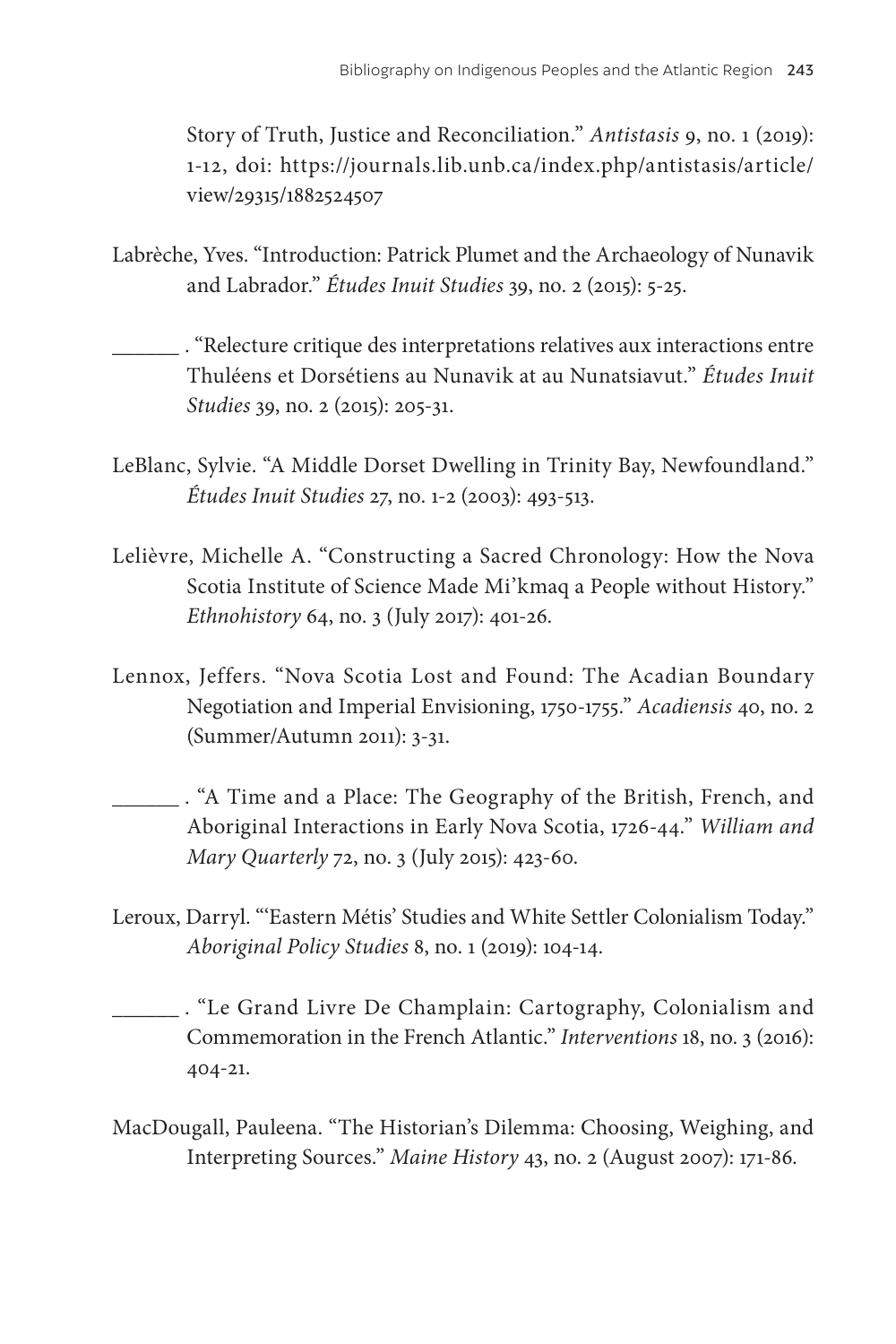- MacKenzie, David. "The Indian Act and the Aboriginal Peoples of Newfoundland at the Time of Confederation." *Newfoundland and Labrador Studies* 25, no. 2 (2010): 161-81.
- Mancke, Elizabeth. "Another British America: A Canadian Model for the Early Modern British Empire." *Journal of Imperial and Commonwealth History* 25, no. 1 (January 1997): 1-36.
- Manning, Susan M. "Contrasting Colonisations: (Re)storying Newfoundland/ Ktaqmkuk as Place." *Settler Colonial Studies* 8, no. 3 (August 2018): 314-31.
- Martijn, Charles A. "Early Mi'kmaq Presence in Southern Newfoundland: An Ethnohistorical Perspective, c.1500-1763." *Newfoundland and Labrador Studies* 19, no. 1 (2003): 44-102.
	- . "Les Mi'kmaqs dans les registres paroissiaux des Iles Saint-Pierre et Miquelon, 1763-1830." *Recherches amérindiennes du Québec* 26, no. 2 (Automne 1996): 49-77.
- Martijn, Charles A., Selma Barkham, and Michael A. Barkham. "Basques? Beothuk? Innu? Inuit? Or St. Lawrence Iroquoians? The Whalers on the 1546 Desceliers Map, Seen Through the Eyes of Different Beholders." *Newfoundland and Labrador Studies* 19, no. 1 (2003): 187-206.
- Martijn, Charles A. and Louis-Jacques Dorais. "Eighteenth Century Innu (Montagnais) and Inuit Toponyms in the Northern Peninsula of Newfoundland." *Newfoundland Studies* 17, no. 1 (2001): 319-30.
- McCarthy, Mary Louise. "Mixed-Race Identity Black and Maliseet: My Personal Narrative." *Acadiensis* 43, no. 1 (Winter/Spring 2014): 117-24.
- Miller, Virginia P. "Aboriginal Micmac Population: A Review of the Evidence." *Ethnohistory* 23, no. 2 (Spring 1976): 117-27.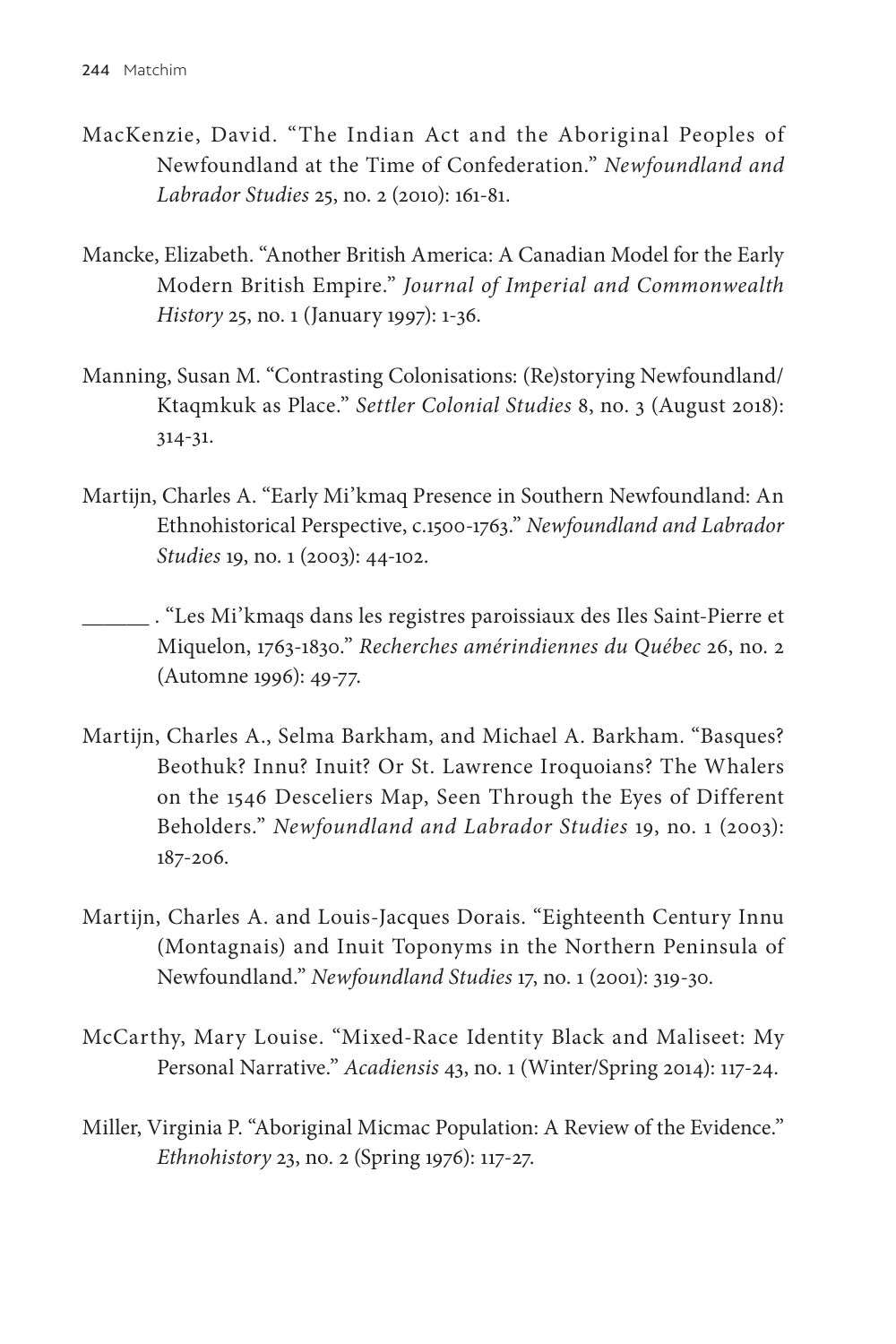- Miller, Virginia. "The Decline of Nova Scotia Micmac Population, A.D. 1600- 1850." *Culture* 2, no. 3 (1982): 107-20.
- Morrison, Kenneth M. "The Bias of Colonial Law: English Paranoia and the Abenaki Arena of King Philip's War, 1675-1678." *New England Quarterly* 53, no. 3 (September 1980): 363-87.
- Mrazek, Courtney. "'After planting their few potatoes they wander about the island': The Mi'kmaq and British Agricultural Policies in Nineteenth-Century Nova Scotia." *Journal of the Royal Nova Scotia Historical Society* 20 (2017): 18-36.
- Nicholas, Andrea Bear. "The Role of Colonial Artists in the Dispossession and Displacement of the Maliseet, 1790s-1850s." *Journal of Canadian Studies* 49, no. 2 (Spring 2015): 25-86.
- Nicholas, Mark A. "Mashpee Wampanoags of Cape Cod, the Whalefishery, and Seafaring's Impact on Community Development." *American Indian Quarterly* 26, no. 2 (Spring 2002): 165-97.
- Olsthoorn, Thea. "Labrador Inuit on the Hunt: Seasonal Patterns, Techniques, and Animals as They Appear in the Early Moravian Diaries." *Études Inuit Studies* 41, no. 1-2 (2017): 125-49.
- Parenteau, Bill. "Care, Control, and Supervision: Native People in the Canadian Atlantic Salmon Fishery, 1867-1900." *Canadian Historical Review* 79, no. 1 (March 1998): 1-35.
- Parenteau, Bill, and James Kenney. "Survival, Resistance, and the Canadian State: The Transformation of New Brunswick Native Economy, 1867- 1930." *Journal of the Canadian Historical Association* 13, no. 1 (2002): 9-71.
- Parnaby, Andrew. "The Cultural Economy of Survival: The Mi'kmaq of Cape Breton in the Mid-Nineteenth Century." *Labour/Le Travail* 61 (Spring 2008): 69-98.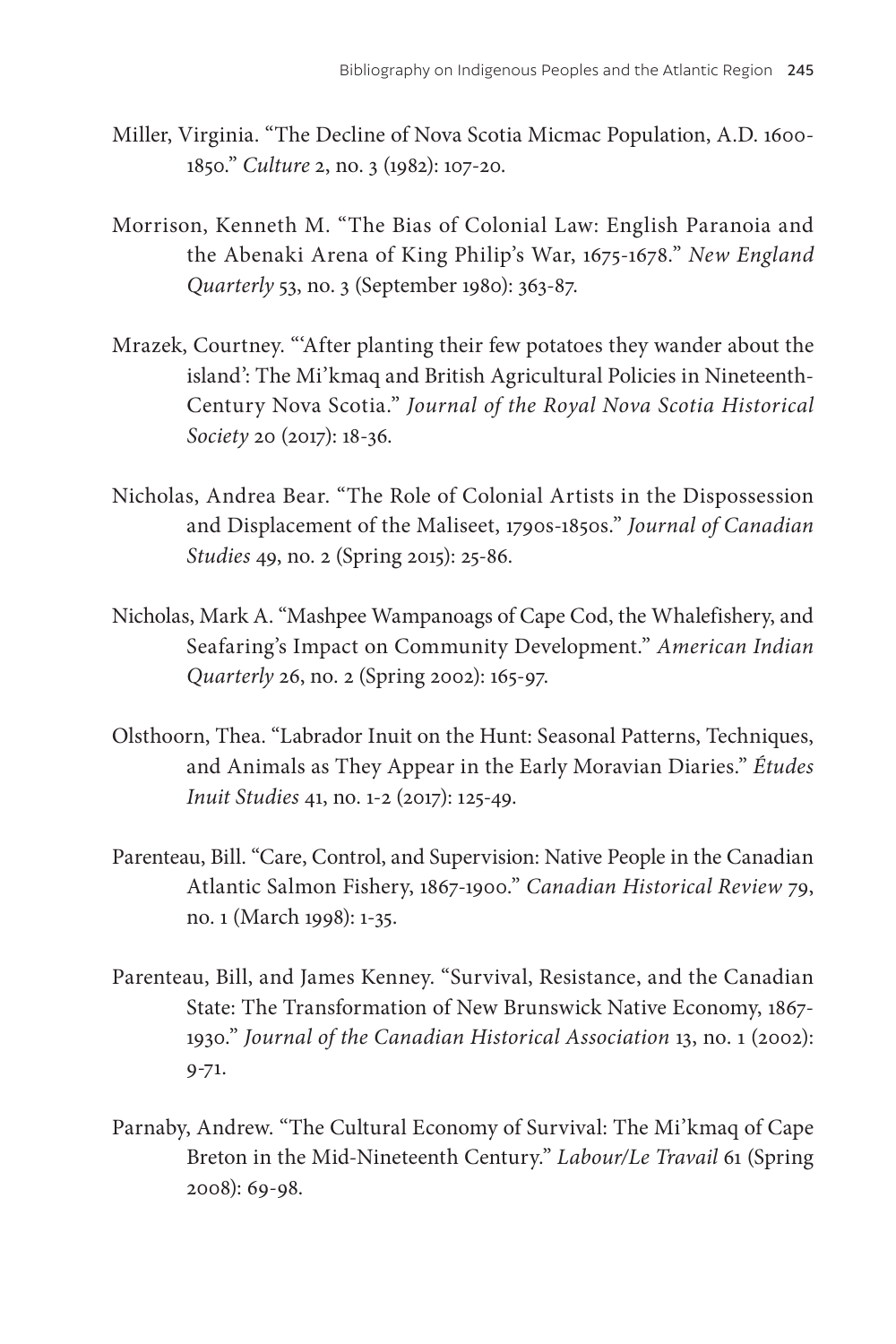- Paterson, John M. "The Maine Indian Land Claim Settlement: A Personal Recollection." *Maine History* 46, no. 2 (June 2012): 195-225.
- Patterson, Stephen. "Eighteenth-Century Treaties: The Mi'kmaq, Maliseet, and Passamaquoddy Experience." *Native Studies Review* 18, no. 1 (2009): 25-52.

 . "Indian-White Relations in Nova Scotia, 1749-61: A Study in Political Interaction." *Acadiensis* 23, no. 1 (Autumn 1993): 23-59.

Pastore, Ralph T. "Archaeology, History and the Beothuks." *Newfoundland Studies* 9, no. 2 (1993): 260-78.

 . "The Collapse of the Beothuk World." *Acadiensis* 19, no. 1 (Fall 1989): 52-71.

Pawling, Micah A. "A 'Labyrinth of Uncertainties': Penobscot River Islands, Land Assignments, and Indigenous Women Proprietors in Nineteenth-Century Maine." *American Indian Quarterly* 42, no. 4 (Fall 2018): 454-87.

 . "Wabanaki Homeland and Mobility: Concepts of Home in Nineteenth Century Maine." *Ethnohistory* 63, no. 4 (October 2016): 621-43.

 . "*W <sup>e</sup> last <sup>e</sup> kwey* (Maliseet) Homeland: Waterscapes and Continuity within the Lower St. John River Valley, 1784-1900." *Acadiensis* 46, no. 2 (Summer/Autumn 2017): 5-34.

Peace, Thomas G.M. "Deconstructing the Sauvage/Savage in the Writing of Samuel de Champlain and Captain John Smith." *French Colonial History* 7 (2006): 1-20.

 . "Immigration and Sovereignty: Lessons from the Distant Past." *Journal of the Royal Nova Scotia Historical Society* 19 (2016): 54-66.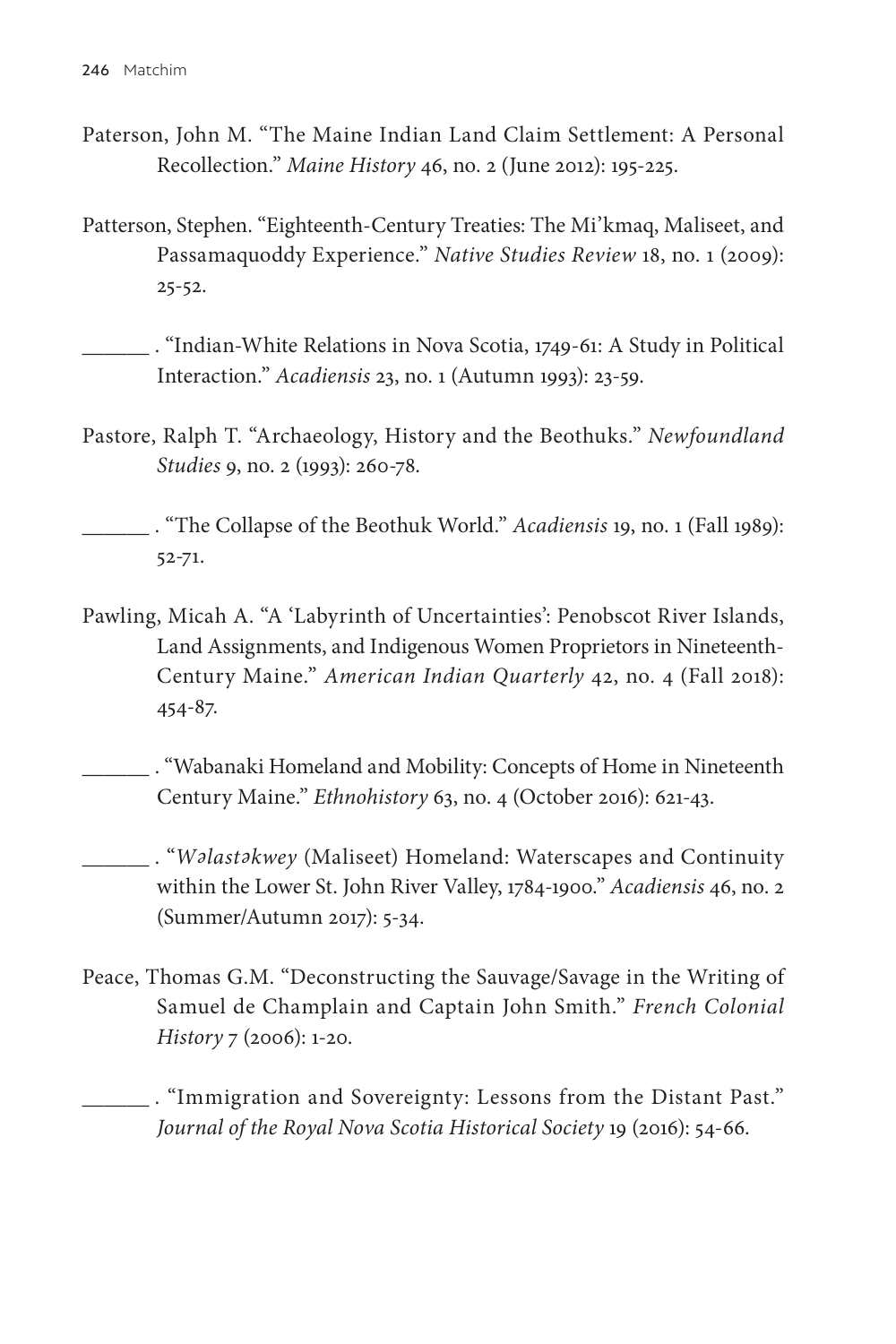- Peters, Mercedes. "The Future is Mi'kmaq: Exploring the Merits of Nationbased Histories as the Future of Indigenous History in Canada." *Acadiensis* 48, no. 2 (Summer/Autumn 2019): 206-16.
- Pictou, Sherry M. "Small 't' Treaty Relationships Without Borders: Bear River First Nation, Clam Harvesters, the Bay of Fundy Marine Resource Centre and the World Forum of Fisher Peoples." *Anthropologica* 57, no. 2 (2015): 457-67.
- Polack, Fiona. "Reading Shanawdithit's Drawings: Transcultural Texts in the North American Colonial World." *Journal of Colonialism and Colonial History* 14, no. 3 (2013). doi:10.1353/cch.2013.0035.
- Pope, Peter E. "Bretons, Basques, and Inuit in Labrador and Northern Newfoundland: The Control of Maritime Resources in the 16th and 17th Centuries." *Études Inuit Studies* 39, no. 1 (2015): 15-36.
- Potts, Dale. "Henry Red Eagle, Popular Literature, and the Native American Connection to the Maine Woods." *Maine History* 43, no. 2 (August 2007): 187-217.
- Prins, Harald E.L. "Chief Big Thunder (1827-1906): The Life History of a Penobscot Trickster." *Maine History* 37, no. 3 (Winter 1998): 140-58.

 . "Cornfields at Meductic: Ethnic and Territorial Reconfigurations in Colonial Acadia." *Northeast Anthropology/Man in the Northeast* 44 (Fall 1992): 55-72.

- Pulla, Siomonn. "Resisting Regulation: Conservation, Control, and Controversy over Aboriginal Land and Resource Rights in Eastern Canada." *International Journal of Canadian Studies* 45-46 (2012): 467-94.
- Pulsipher, Jenny Hale. "'Dark Cloud Rising from the East': Indian Sovereignty and the Coming of King William's War in New England." *New England Quarterly* 80, no. 4 (December 2007): 588-613.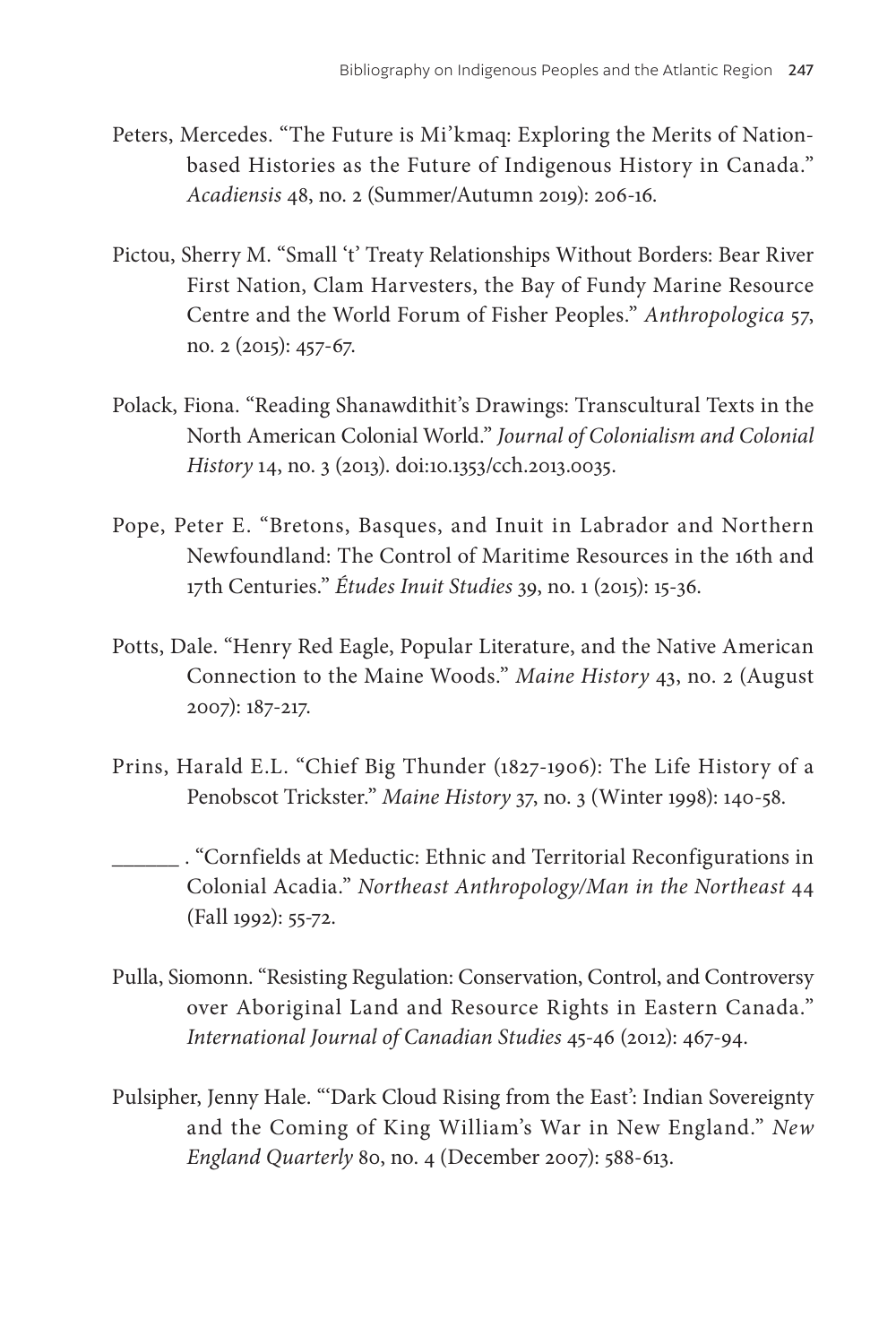- Rast, Tim, M.A.P. Renouf, and Trevor Bell. "Patterns in Precontact Site Location on the Southwest Coast of Newfoundland." *Northeast Anthropology/Man in the Northeast* 68 (Fall 2004): 41-55.
- Reid, Jennifer M. "Angels of Light: A Mi'kmaq Myth in a New Archê." *Canadian Journal of Native Studies* 25, no. 2 (2005): 463-75.
- Reid, John G. "Empire, the Maritime Colonies, and the Supplanting of Mi'kma'ki/Wulstukwik, 1780-1820." *Acadiensis* 38, no. 2 (Summer/ Autumn 2009): 78-97.
	- . "*Pax Britannica* or *Pax Indigena*? Planter Nova Scotia (1762-1782) and Competing Strategies of Pacification." *Canadian Historical Review* 95, no. 4 (December 2014): 669-92.
- . "Scots, Settler Colonization, and Indigenous Displacement: Mi'kma'ki, 1770-1820, in Comparative Context." *Journal of Scottish Historical Studies* 38, no. 1 (May 2018): 178-96.
- . "Space, Environment, and Appropriation: Sport and Settler Colonialism in Mi'kma'ki." *Journal of Sport History* 46, no. 2 (Summer 2019): 242-54.
- Remes, Jacob. "Mi'kmaq in the Halifax Explosion of 1917: Leadership, Transience, and the Struggle for Land Rights." *Ethnohistory* 61, no. 3  $(2014): 445-66.$
- Renouf, M.A. Priscilla. "A Review of Palaeoeskimo Dwelling Structures in Newfoundland and Labrador." *Études Inuit Studies* 27, no. 1-2 (2003): 375-416.
- Renouf, M.A.P., and Trevor Bell. "Dorset Palaeoeskimo Skin Processing at Phillip's Garden, Port au Choix, Northwestern Newfoundland." *Arctic*  61, no. 1 (March 2008): 35-47.
- Rivet, France. "Objets ethnographiques associés aux Inuit du Labrador exhibés en Europe en 1880." *Études Inuit Studies* 42, no. 1 (2018): 137-59.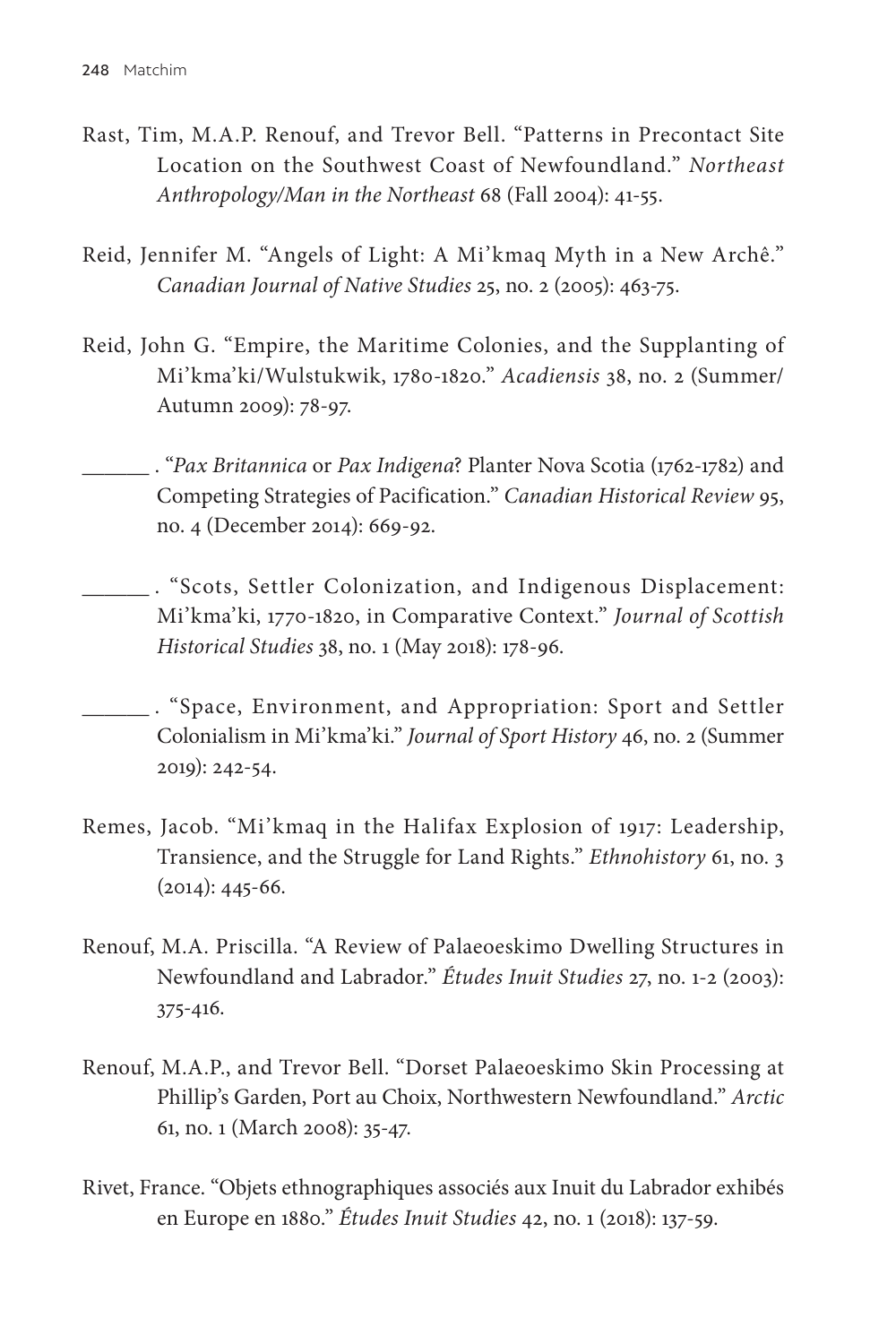- Robinson, Angela. "'Being and Becoming Indian': Mi'kmaw Cultural Revival in the Western Newfoundland Region." *Canadian Journal of Native Studies* 12, no. 1 (2012): 1-31.
- . "Enduring Pasts and Denied Presence: Mi'kmaw Challenges to Continued Marginalization in Western Newfoundland." *Anthropologica* 56, no. 2 (2014): 383-89.
- Rollmann, Hans J. "The Adoption of Christian Names and Surnames in the Moravian Communities of Nunatsiavut, Labrador." *Journal of Moravian History* 18, no. 2 (Fall 2018): 145-58.
	- . "Christian Gottlob Barth and the Moravian Inuktitut Book Culture of Labrador." *Newfoundland and Labrador Studies* 32, no. 2 (2017): 397-428.
		- . "Hopedale: Inuit Gateway to the South and Moravian Settlement." *Newfoundland and Labrador Studies* 28, no. 2 (2013): 153-92.
		- . "Moravians in Central Labrador: The Indigenous Inuit Mission of Jacobus and Salome at Snooks Cove." *Journal of Moravian History* 9 (October 2010): 6-40.
			- . "The Origin of Fog: A Labrador Inuit Folk Tale." *Newfoundland and Labrador Studies* 23, no. 1 (2008): 79-84.
	- . "'So fond of the pleasure to shoot': The Sale of Firearms to Inuit on Labrador's North Coast in the Late Eighteenth Century." *Newfoundland and Labrador Studies* 26, no. 1 (2011): 5-24.
	- . "'So that in this part you should not lag behind other missionary congregations…': The Introduction of National Helpers in the Moravian Mission among the Labrador Inuit." *Journal of Moravian History* 17, no. 2 (Fall 2017): 138-59.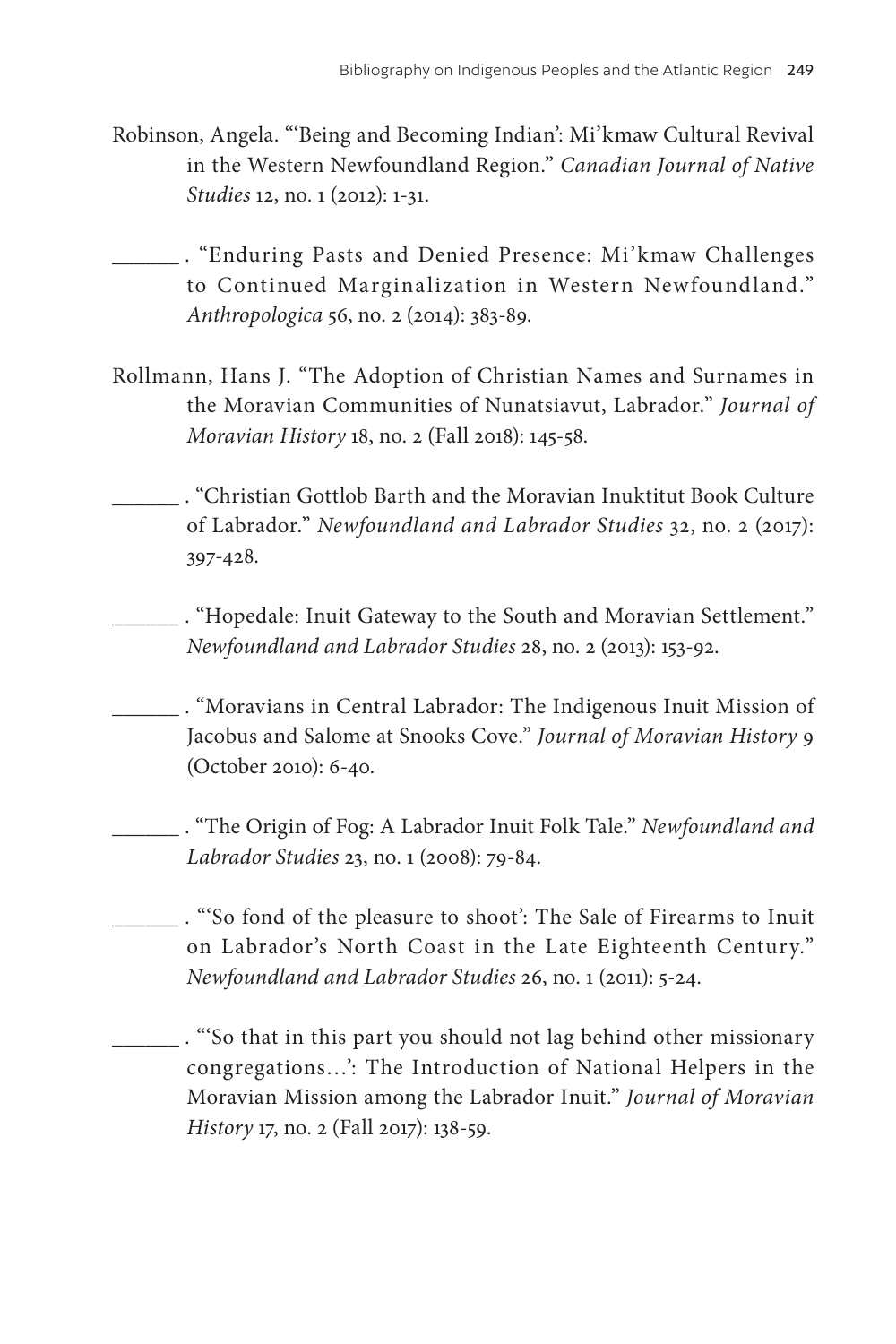- Sanger, David. "Who Lived in Pre-European Maine?: A Cosmology Approach to Social Patterning on the Landscape." *Northeast Anthropology/Man in the Northeast* 66 (Fall 2003): 29-39.
- Saxine, Ian. "The Performance of Peace: Indians, Speculators, and the Politics of Property on the Maine Frontier, 1735-1737." *New England Quarterly*  87, no. 3 (September 2014): 379-411.
- Scott, Tod. "Mi'kmaw Armed Resistance to British Expansion in Northern New England (1676-1761)." *Journal of the Royal Nova Scotia Historical Society* 19 (2016): 1-18.
- Sharpe, Erin. "The Invisible Mi'kmaq." *Culture and Tradition* 29 (2007): 81-91.
- Shields, Rob. "Lifelong Sorrow: Settler Affect, State and Trauma at *Anne of Green Gables*." *Settler Colonial Studies* 8, no. 4 (2018): 518-36.
- Stanwood, Owen. "Unlikely Imperialist: The Baron of Saint-Castin and the Transformation of the Northeastern Borderlands." *French Colonial History* 5 (2004): 43-61.
- Stopp, Marianne P. "Across the Straits from Port-au-Choix: Mobility, Connection, and the Dorset of Southern Labrador." *Arctic* 69, no. 5 (December 2016): 1-10.

 . "Eighteenth Century Labrador Inuit in England." *Arctic* 62, no. 1 (March 2009): 45-65.

- . "Faceted Inuit-European Contact in Southern Labrador." *Études Inuit Studies* 39, no. 1 (2015): 63-89.
- . "Reconsidering Inuit Presence in Southern Labrador." *Études Inuit Studies* 26, no. 2 (2002): 71-106.
- Tanner, Adrian. "The Aboriginal Peoples of Newfoundland and Labrador and Confederation." *Newfoundland and Labrador Studies* 14, no. 2 (1998): 238-52.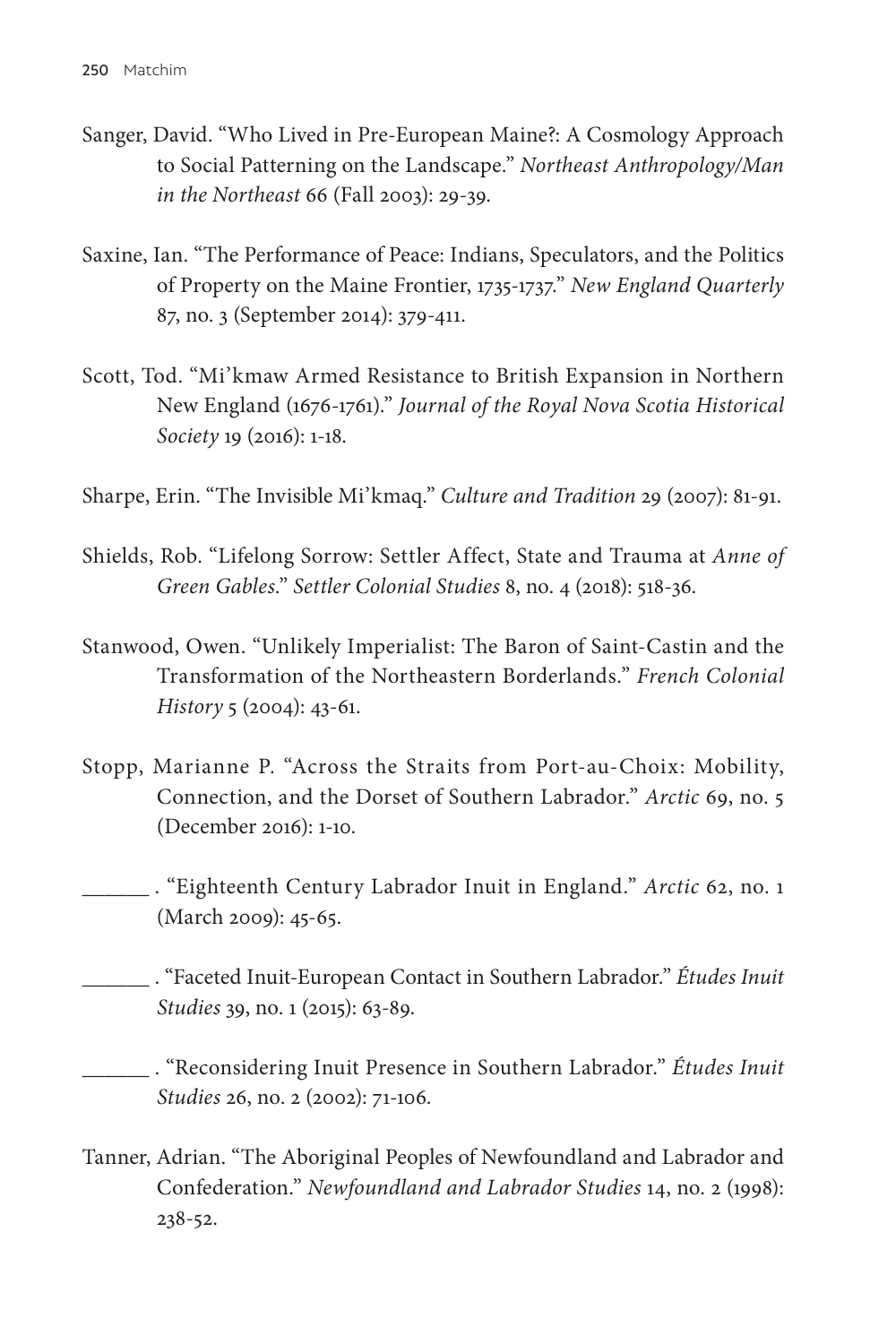- Tulk, Janice Esther. "Cultural Revitalization and Mi'kmaq Music-Making: Three Newfoundland Drum Groups." *Newfoundland and Labrador Studies* 22, no. 1 (2007): 259-85.
- . "Traditional, Contest, or Something-in-Between: A Case Study of Two Mi'kmaq Powwows." *Canadian Journal for Traditional Music* 33 (2006): 15-31.
- Walker, Willard. "The Wabanaki Confederacy." *Maine History* 37, no. 3 (Winter 1998): 110-39.
- Walls, Martha Elizabeth. "Confederation and Maritime First Nations." *Acadiensis* 46, no. 2 (Summer/Autumn 2017): 155-76.
	- . "Countering the 'Kingsclear Blunder': Maliseet Resistance to the Kingsclear Relocation Plan, 1945-1949." *Acadiensis* 37, no. 1 (Winter/ Spring 2008): 3-30.
	- . "The Disposition of the Ladies: Mi'kmaw Women and the Removal of the King's Road Reserve, Sydney, Nova Scotia." *Journal of Canadian Studies* 50, no. 3 (Fall 2017): 538-65.
	- . "Mi'kmaw Politicism and the Origins of the Micmac Community Development Program, 1899-1957." *Journal of the Royal Nova Scotia Historical Society* 20 (2017): 1-17.
		- . "Mi'kmaw Women and St. Francis Xavier University's Micmac Community Development Program, 1958-1970." *Acadiensis* 44, no. 2 (Summer/Autumn 2015): 51-74.
- . "'Part of That Whole System': Maritime Day and Residential Schooling and Federal Culpability." *Canadian Journal of Native Studies*  30, no. 2 (2010): 361-85.
- Webb, Jeff A. "A Few Fabulous Fragments: Historical Methods in James P. Howley's *The Beothuks*." *Histoire sociale / Social History* 50, no. 101 (May 2017): 89-111.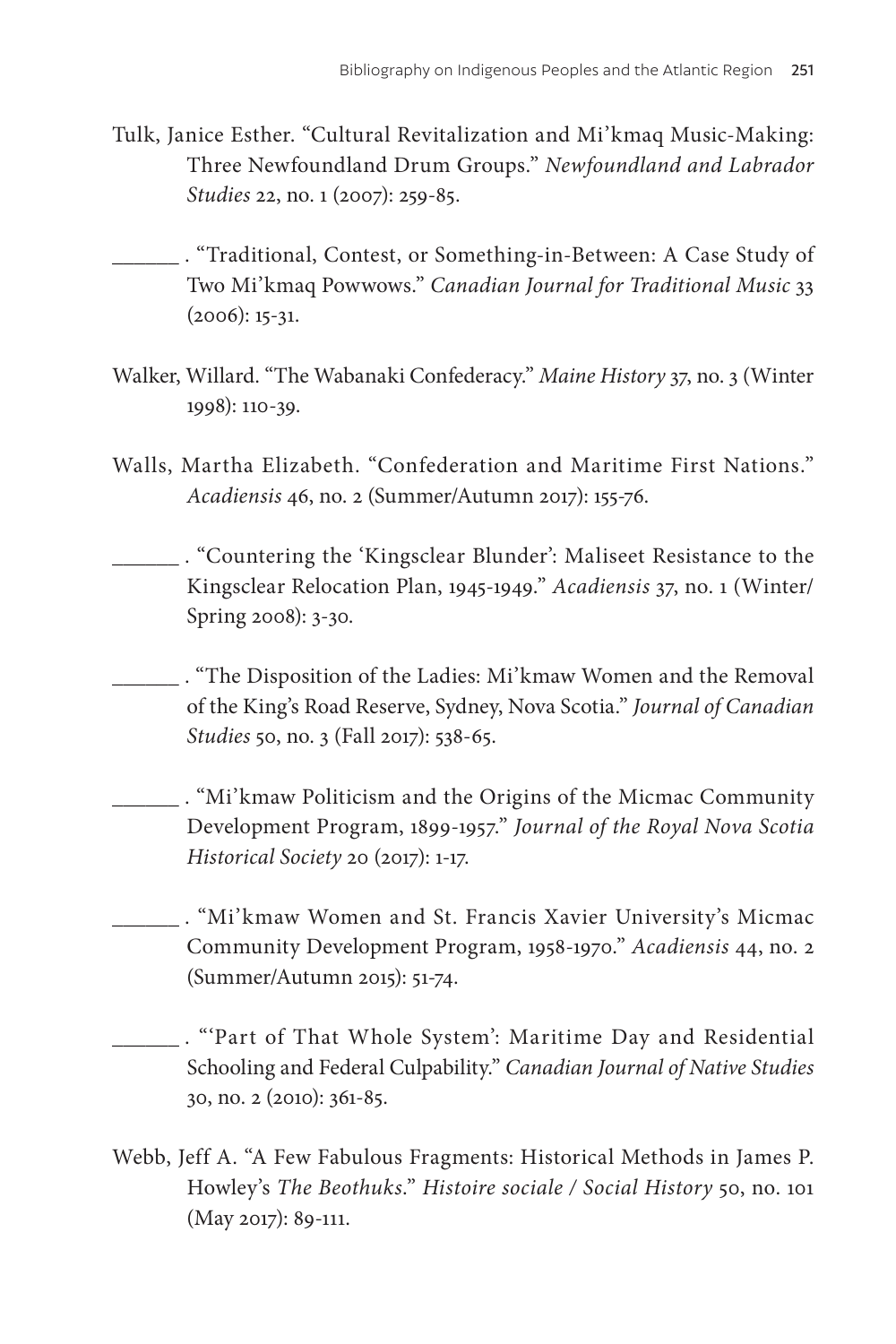- Wetzel, Jerry. "The Hidden Term of Union: Executive Summary Confederation and Federal Abandonment of the Newfoundland Mi'kmaq." *Newfoundland Quarterly* 92, no. 4 (Spring/Summer 1999): 23-8.
- Wicken, Bill. "26 August 1726: A Case Study in Mi'kmaq-New England Relations in the Early 18th Century." *Acadiensis* 23, no. 1 (Autumn 1993): 5-22.
- Wicken, William C. "'Heard it from Our Grandfathers': Mi'kmaq Treaty Tradition and the *Syliboy* Case of 1928." *University of New Brunswick Law Journal* 44 (1995): 145-61.
- Wickman, Thomas. "'Winter Embittered with Hardship': Severe Cold, Wabanaki Power, and English Adjustments, 1690-1710." *William and Mary Quarterly* 42, no. 1 (January 2015): 57-98.
- Will, Richard. "Bone Artifacts: Continuity in Technology and Form in Pre-European Archaeological Sites Along the Maine Coast." *Northeast Anthropology/Man in the Northeast* 64 (Fall 2002): 5-16.
- Wonderley, Anthony. "Representational Art of the St. Lawrence Iroquoians and Eastern Iroquois." *Northeast Anthropology/Man in the Northeast* 79-80 (Spring-Fall 2013): 139-61.
- Woollett, James. "Labrador Inuit Subsistence in the Context of Environmental Change: An Initial Landscape History Perspective." *American Anthropologist* 109, no. 1 (March 2007): 69-84.
- Wysote, Travis, and Erin Morton. "'The Depth of the Plow': White Settler Tautologies and Pioneer Lies." *Settler Colonial Studies* 9, no. 4 (2019): 479-504.

# **Chapters**

Abler, Thomas. "A Mi'kmaq Missionary Among the Mohawks: Silas T. Rand and his Attitudes toward Race and 'Progress.'" In *With Good Intentions: Euro-Canadian and Aboriginal Relations in Colonial*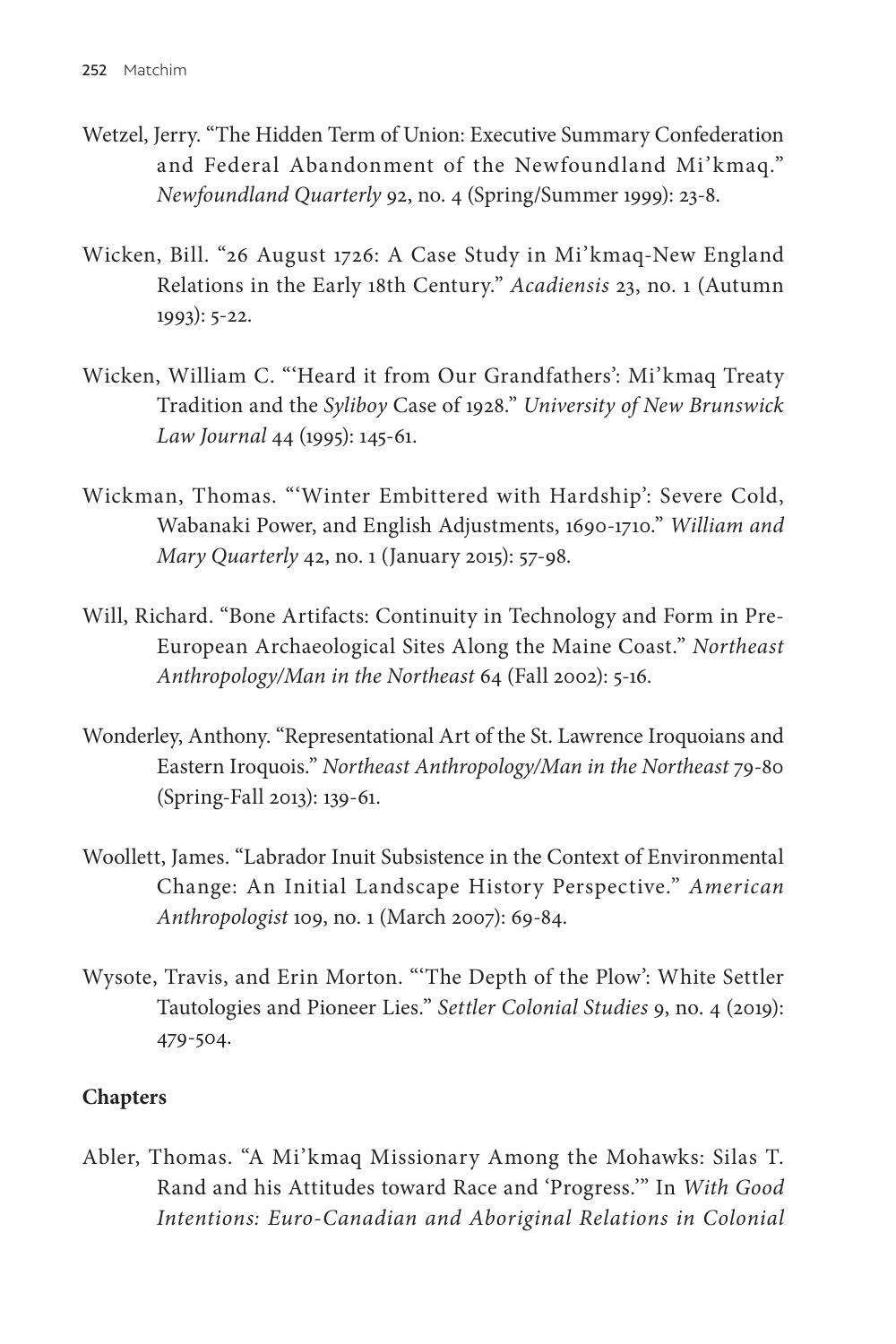*Canada*, edited by Celia Haig-Brown and David Nock, 72-86. Vancouver: UBC Press, 2006.

- Baker, Emerson, and John G. Reid. "Sir William Phips and the Decentring of Empire in Northeastern North America, 1690-1694." In *Decentring the Renaissance: Canada and Europe in Multidisciplinary Perspective, 1500- 1700*, edited by Carolyn Podruchny and Germaine Warkentin, 287-304. Toronto and Buffalo: University of Toronto Press, 2001.
- Banks, Kenneth J. "Mi'kmaq Decisions: Antoine Tecouenemac, the Conquest and the Treaty of Utrecht." In *Foundations: Readings in Pre-Confederation Canadian History*, edited by Margaret Conrad and Alvin Finkel, 86-100. Toronto: Pearson Longman, 2008.
- Bartels, Dennis. "Ktaqamkuk Ilnui Saqimawoutie: Aboriginal Rights and the Myth of the Micmac Mercenaries in Newfoundland." In *Native People Native Lands: Canadian Indians, Inuit, and Metis*, edited by Bruce Alden Cox, 32-6. Ottawa: Carleton University Press, 1987.
- Bourque, Bruce J. "Evidence for Prehistoric Exchange on the Maritime Peninsula." In *Prehistoric Exchange Systems in North America*, edited by Timothy Baugh and John E. Ericson, 17-46. New York: Plenum Press, 1994.
- Chute, Janet E. "Mi'kmaq Fishing in the Maritimes: A Historical Overview." In *Earth, Water, Air and Fire: Studies in Canadian Ethnohistory*, edited by David T. McNab, 95-114. Waterloo, ON: Wilfrid Laurier University Press, 1998.
- Connor, Jennifer J. "'We Are Anglo-Saxons': Grenfell, Race, and Mission Movements." In *The Grenfell Medical Mission and American Support in Newfoundland and Labrador, 1890s-1940s*, edited by Jennifer J. Connor and Katherine Side, 45-68. Montreal and Kingston: McGill-Queen's University Press, 2019.
- Crow, Matthew. "Atlantic North America from Contact to the Late Nineteenth Century." In *The Routledge Handbook of the History of Settler*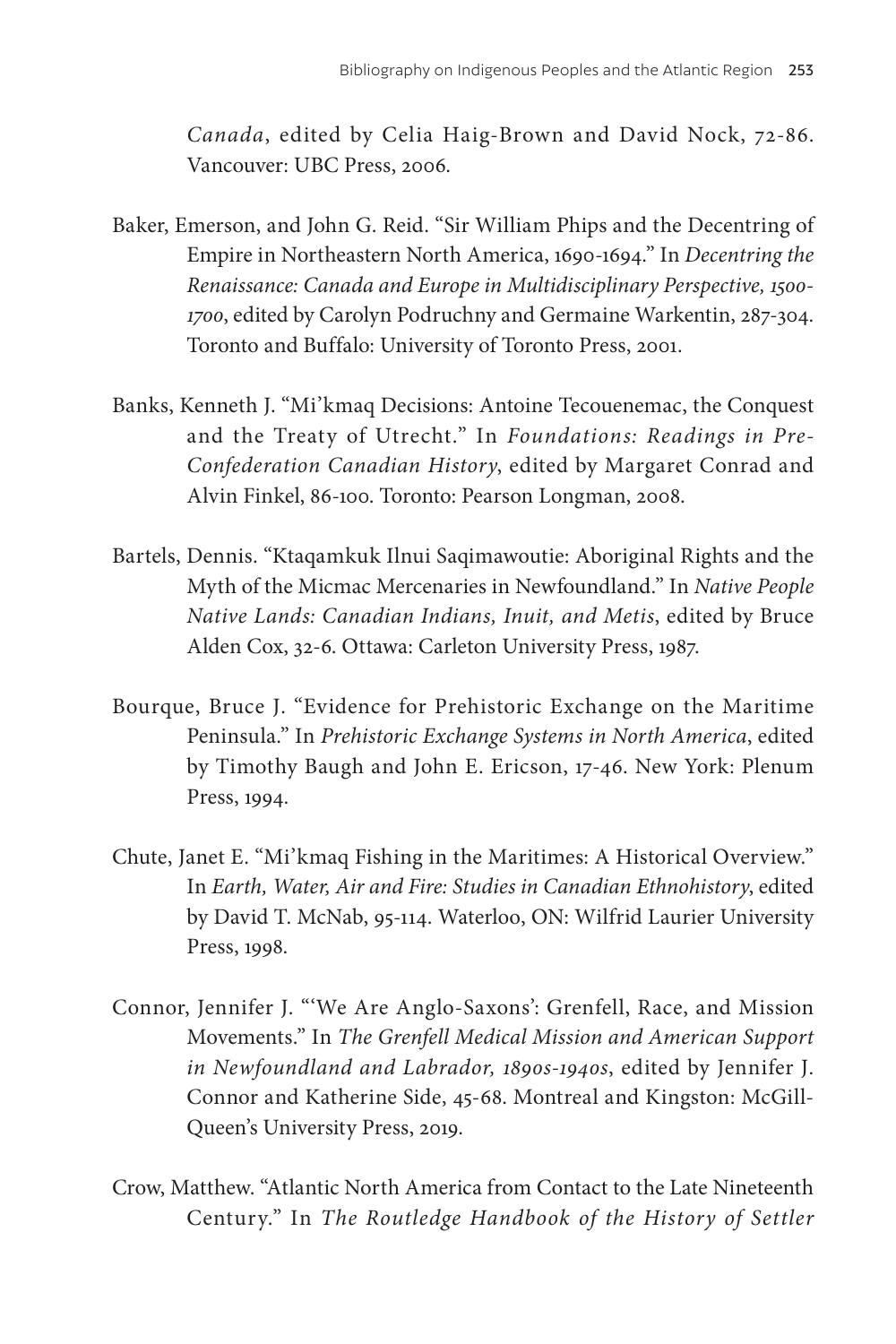*Colonialism*, edited by Edward Cavanagh and Lorenzo Veracini, 95- 108. London and New York: Routledge, 2017.

- Davis, Stephen A. "Early Societies: Sequences of Change." In Buckner and Reid, *Atlantic Region to Confederation*, 31-41.
- Fossett, Renée. "Mapping Inuktut: Inuit Views of the Real World." In *Reading Beyond Words: Contexts for Native History*, edited by Jennifer S.H. Brown and Elizabeth Vibert, 74-94. Peterborough, ON: Broadview Press, 1996.
- Ghere, David L. "The 'Disappearance' of the Abenaki in Western Maine: Political Organization and Ethnocentric Assumptions." In *After King Philip's War: Presence and Persistence in Indian New England*, edited by John G. Calloway, 72-89. Hanover, NH: University Press of New England, 1997.
- Lawrence, Bonita. "Rewriting Histories of the Land: Colonization and Indigenous Resistance in Eastern Canada." In *Race, Space, and the Law: Unmapping a White Settler Society*, edited by Sherene H. Razack, 21-46. Toronto: Between the Lines, 2002.
- Lewis, Roger, and Trudy Sable. "The Mi'kmaq: *T'an Mi'kmaqik Telo'ltipni'k Mi'kma'kik*: How the People Lived in Mi'kma'ki." In *Native Peoples: The Canadian Experience*, edited by C. Roderick Wilson and Christopher Fletcher, 273-96. Don Mills, ON: Oxford University Press, 2014.
- Mancke, Elizabeth. "Spaces of Power in the Early Modern Northeast." In *New England and the Maritime Provinces: Connections and Comparisons*, edited by Stephen J. Hornsby and John G. Reid, 32-49. Montreal and Kingston: McGill-Queen's University Press, 2005.
- Mancke, Elizabeth, and John G. Reid "Elites, States, and the Imperial Contest for Acadia." In Reid, Basque, Mancke, Moody, Plank, and Wicken, *'Conquest' of Acadia,* 25-47.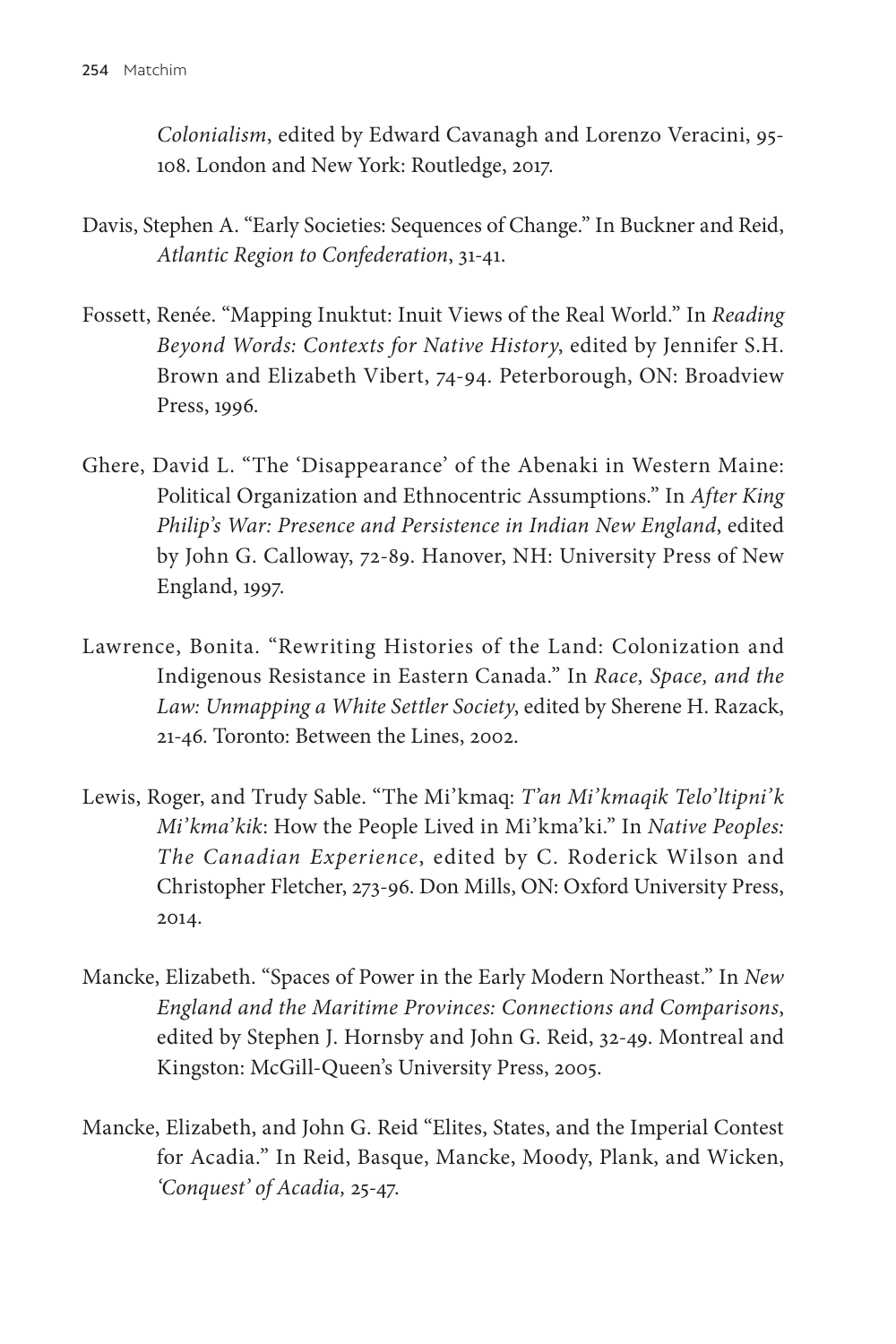- McGee, Harold Franklin. "The Micmac Indians: The Earliest Migrants." In *Banked Fires: The Ethnics of Nova Scotia*, edited by Douglas F. Campbell, 17-25. Port Credit, ON: Scribbler's Press, 1978.
- Neis, Barbara. "A Collage Within a Collage: Original Traces of First Nations Women." In *Their Lives and Times: Women in Newfoundland and Labrador*, edited by Carmelita McGrath, Barbara Neis, and Marilyn Porter, 1-18. St. John's: Killick Press, 1995.
- Nicholas, Andrea Bear. "Settler Imperialism and the Dispossession of the Maliseet, 1758-1765." In *Shaping an Agenda for Atlantic Canada*, edited by John G. Reid and Donald J. Savoie, 21-57. Halifax: Fernwood Publishing, 2011.
- Pastore, Ralph. "The Sixteenth Century: Aboriginal Peoples and European Contact." In Buckner and Reid, *Atlantic Region to Confederation*, 22-39.
- Pawling, Micah A. "Maine Indian Land Claims Settlement Act of 1980." In *Treaties with American Indians: An Encyclopedia of Rights, Conflict, and Sovereignty*, edited by Donald L. Fixico, 243-50. Santa Barbara, CA: ABC-CLIO, 2008.
- Pawling, Micah A., and Donald G. Soctomah. "Defining Native Spaces." In *Historical Atlas of Maine*, edited by Stephen J. Hornsby and Richard W. Judd, plate 23. Orono, ME: University of Maine Press, 2015.
- Pawling, Micah A., and Donald G. Soctomah. "Wabanaki Mapping." In Hornsby and Judd, *Historical Atlas of Maine*, plate 39.
- Peace, Thomas, and John G. Reid. "Settlement and Settler Colonialism in Northeastern North America, 1450-1850." In *Routledge History of Settler Colonialism*, edited by Edward Cavanagh and Lorenzo Veracini, 79-94. London: Routledge, 2017.
- Pictou, Sherry M. "What is Decolonization? Mi'kmaw Ancestral Relational Understandings and Anthropological Perspectives on Treaty Relations." In *Transcontinental Dialogues: Activist Alliances with*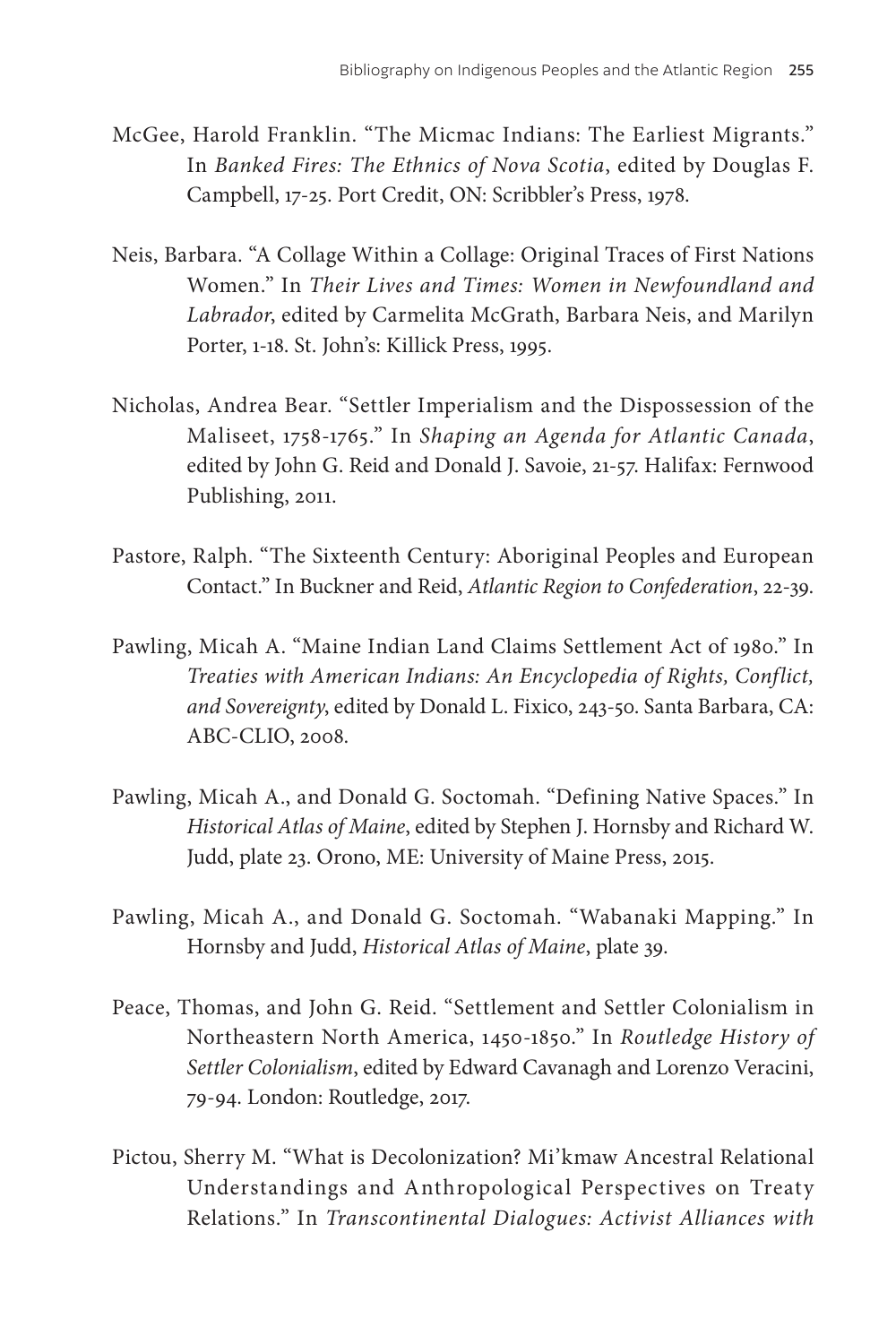*Indigenous Peoples of Canada, Mexico, and Australia*, edited by R. Aída Hernández Castillo, Suzi Hutchings, and Brian Noble, 37-64. Tucson: University of Arizona Press, 2019.

- Plank, Geoffrey. "Deploying Tribes and Clans: Mohawks in Nova Scotia and Scottish Highlanders in Georgia." In *Empires and Indigenes: Intercultural Alliance, Imperial Expansion, and Warfare in the Early Modern World*, edited by Wayne E. Lee, 221-49. New York and London: New York University Press, 2011.
- Procter, Andrea. "Uranium, Inuit Rights, and Emergent Neoliberalism in Labrador, 1956-2012." In *Mining Communities in Northern Canada: History, Politics, and Memory*, edited by Arn Keeling and John Sandlos, 233-58. Calgary: University of Calgary Press, 2015.
- Redmond, Theresa. "'We Cannot Work Without Food': Nova Scotia Indian Policy and Mi'kmaq Agriculture, 1783-1867. In *Earth, Water, Air and Fire: Studies in Canadian Ethnohistory*, edited by David T. McNab, 115- 26. Waterloo, ON: Wilfrid Laurier University Press, 1998.
- Reid, John G. "Empire, Settler Colonialism, and the Role of Violence in Indigenous Dispossession in British North America, 1749-1830." In *Violence, Order, and Unrest: A History of British North America, 1749- 1876*, edited by Elizabeth Mancke, Jerry Bannister, Denis McKim, and Scott W. See, 117-34. Toronto: University of Toronto Press, 2019.

 . "Environmental Change, War, and Neutrality in Imperial-Indigenous Relations in the Maritime Colonies, 1793-1815." In *The Greater Gulf: Essays on the Environmental History of the Gulf of St. Lawrence*, edited by Claire Campbell, Edward MacDonald, and Brian Payne, 137-60. Montreal and Kingston: McGill-Queen's University Press, 2020.

 . "Imperial-Aboriginal Friendship in Eighteenth-Century Mi'kma'ki/ Wulstukwik." In *The Loyal Atlantic: Remaking the British Atlantic in the Revolutionary Era*, edited by Jerry Bannister and Liam Riordan, 75-102. Toronto: University of Toronto Press, 2002.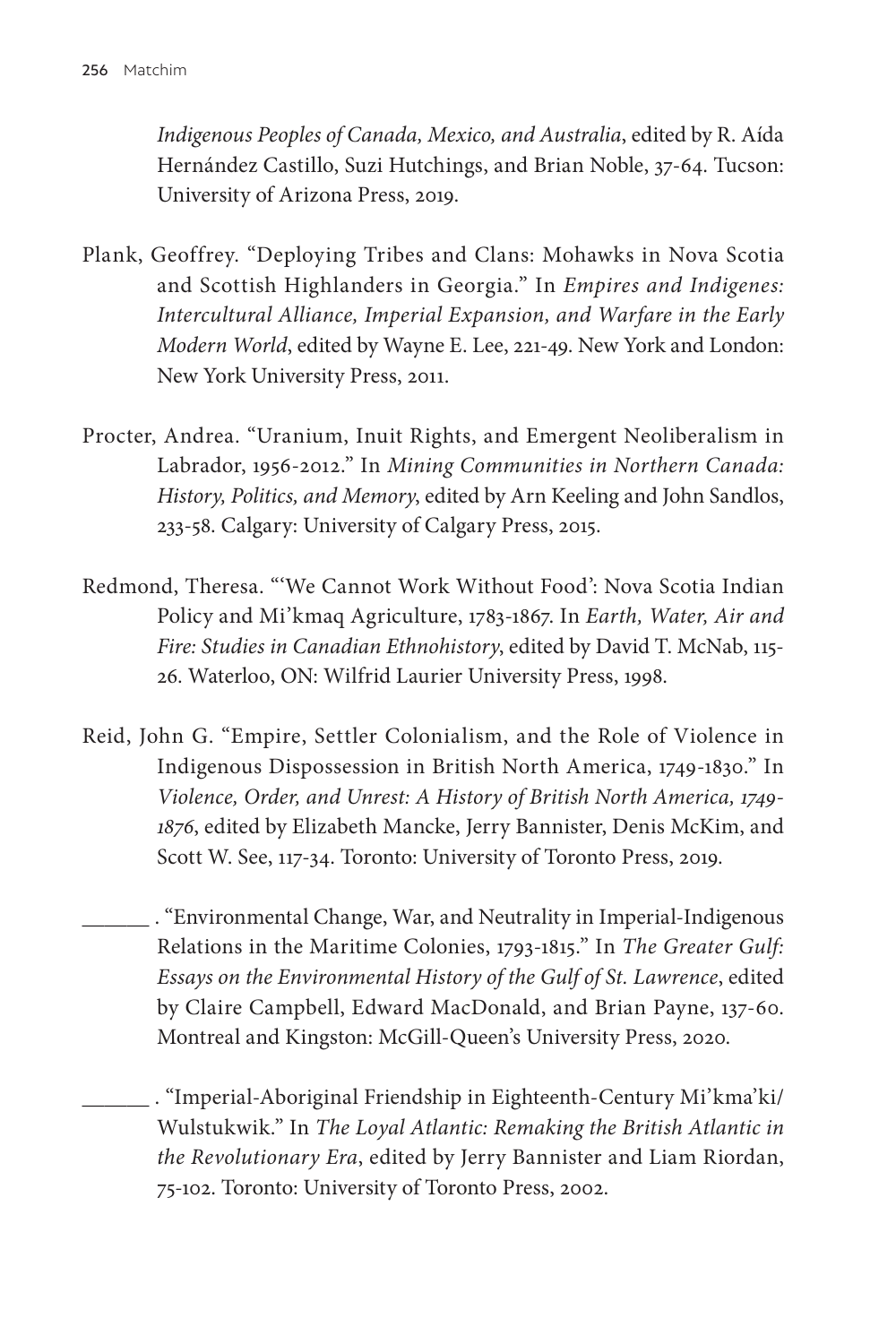. "Response – Historical Analysis and Indigenous Dispossession." In Reid and Savoie, *Shaping an Agenda for Atlantic Canada*, 58-61.

- Smith, Gordon E. "Lee Cremo: Narratives about a Micmac Fiddler." In *Canadian Music: Issues of Hegemony and Identity*, edited by Beverly Diamond and Robert Witmer, 540-56. Toronto: Canadian Scholars' Press, 1998.
- Snow, Dean R. "The Dynamics of Ethnicity in a Tribal Society: A Penobscot Case Study." In *The Archaeology of Tribal Societies*, edited by William A. Parkinson, 97-108. Ann Arbor, MI: International Monographs in Prehistory, 2002.
- Tanner, Adrian, and Sakej Henderson. "Aboriginal Land Claims in the Atlantic Provinces." In *Aboriginal Land Claims in Canada: A Regional Perspective*, edited by Ken Coates, 131-65. Toronto: Copp Clark Pitman, 1992.
- Watson, Patty Jo, and Mary C. Kennedy. "The Development of Horticulture in the Eastern Woodlands of North America: Women's Role." In *Engendering Anthropology: Women and Prehistory*, edited by Joan M. Gero and Margaret W. Conkey, 255-75. Oxford: Blackwell, 1992.
- Wicken, William. "Mi'kmaq Decisions: Antoine Tecouenemac, the Conquest, and the Treaty of Utrecht." In Reid, Basque, Mancke, Moody, Plank, and Wicken, *'Conquest' of Acadia*, 86-100.
- . "Mi'kmaq Land in Southwestern Nova Scotia, 1771-1823." In *Making Adjustments: Change and Continuity in Planter Nova Scotia, 1759-1800*, edited by Margaret Conrad, 113-22. Fredericton: Acadiensis Press, 1991.

 . "Passamaquoddy Identity and the Marshall Decision." In Hornsby and Reid, *New England and the Maritime Provinces: Comparisons and Connections*, 53-7.

 . "Re-examining Mi'kmaq-Acadian Relations, 1635-1755." In *Vingt Ans après Habitants et Marchands Twenty Years Later*, edited by Louise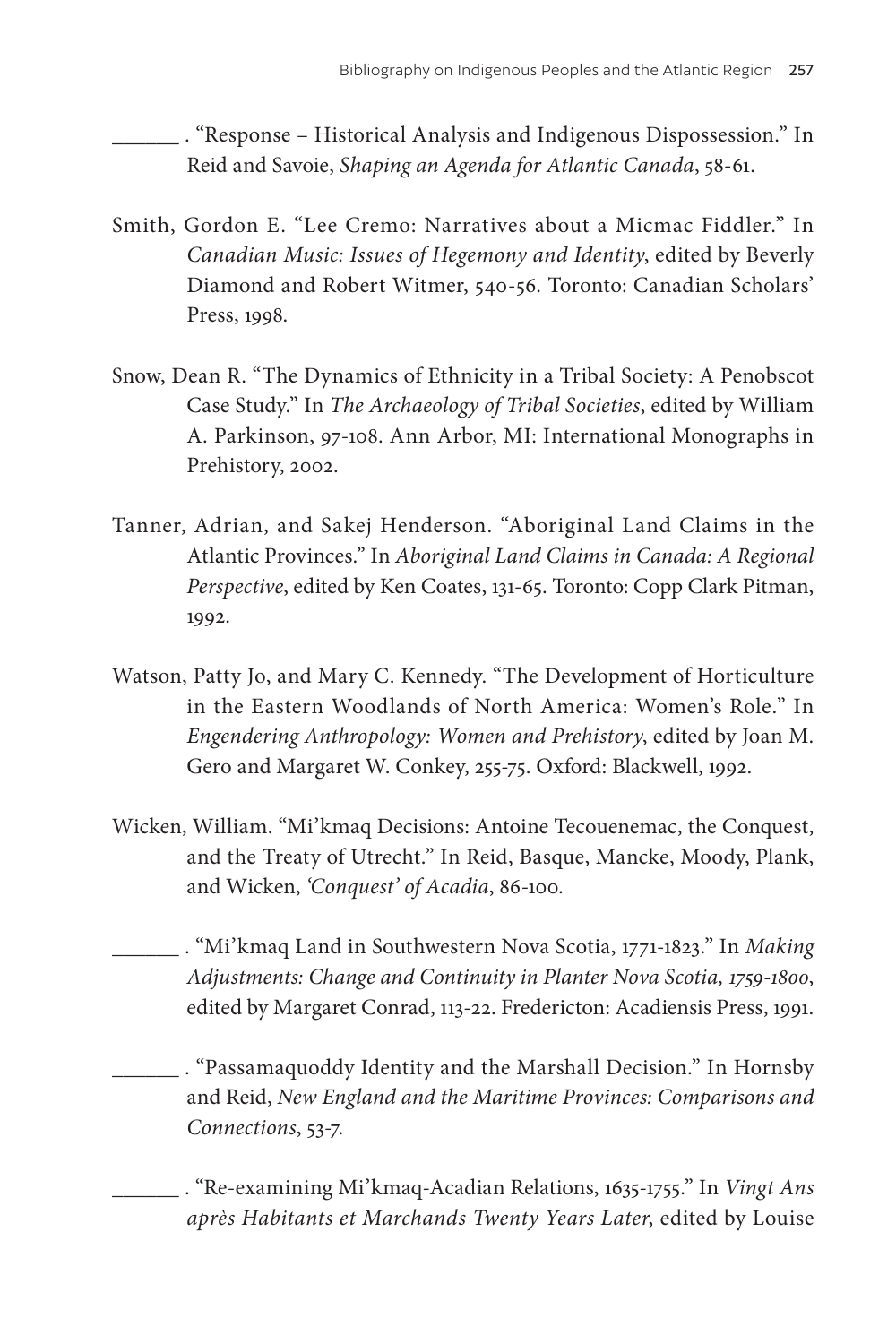Dechêne and Sylvie Dépatie, 93-114. Montreal and Kingston: McGill-Queen's University Press, 1998.

#### **Dissertations and Theses**

- Arendt, Beatrix Joy Yvonne Michelle. "Gods, Goods, and Big Game: The Archaeology of Labrador Inuit Choices in an Eighteenth- and Nineteenth-Century Mission Context." PhD diss., University of Virginia, 2011.
- Aylward, Christopher. "The Beothuk Story: European and First Nations Narratives of the Beothuk People of Newfoundland." PhD diss., Memorial University of Newfoundland and Labrador, 2014.
- Baker, Emerson W. "Trouble to the Eastward: The Failure of Anglo-Indian Relations in Early Maine." PhD diss., College of William and Mary, 1986.
- Barker, Oriana. "Mi'kmaq-Basque Contact in the 16th Century." MA thesis, Carleton University, 2001.
- Bilodeau, Christopher. "The Economy of War: Violence, Religion, and the Wabanaki Indians in the Maine Borderlands." PhD diss., Cornell University, 2006.
- Blair, Susan Elizabeth. "Ancient Wolastoq'kew Landscapes: Settlement and Technology in the Lower Saint John River Valley, Canada." PhD diss., University of Toronto, 2004.
- Brennan, Sarah. "Revisiting the 'Proverbial Tin Cup': A Study of the Political Resistance of the Mi'kmaq of Nova Scotia, 1900-1969." MA thesis, Saint Mary's University, 2000.
- Coffin, Michelle. "United They Stood, Divided They Didn't Fall: Culture and Politics in Mi'kmaq Nova Scotia, 1969-1988." MA thesis, Saint Mary's University, 2003.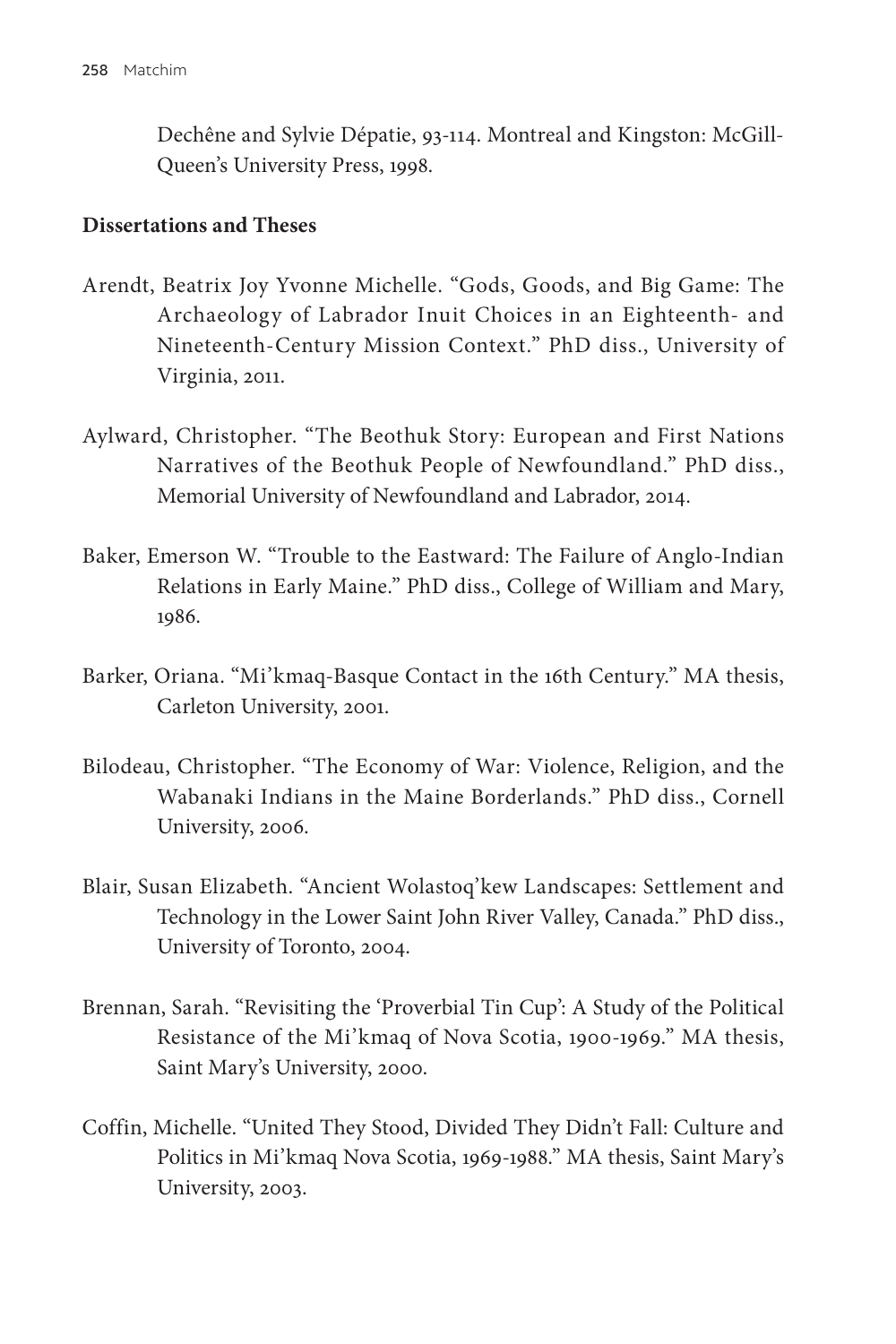- Dutcher, Stephen. "Power Theory and the Historical Record: Aboriginal-European Relations Revisited." MA thesis, University of New Brunswick, 1988.
- Dwyer, Allan. "Atlantic Borderland: Fishers, Natives, Planters and Merchants in Notre Dame Bay, 1713-1802." PhD diss., Memorial University of Newfoundland, 2012.
- Erwin, John Christopher. "A Prehistoric Soapstone Quarry in Fleur-de-Lys, Newfoundland." PhD diss., University of Calgary, 2001.
- Francis, Rosalie M. "The Mi'kmaq Nation and the Embodiment of Political Ideologies: Ni'kmaq, Protocol, and Treaty Negotiations of the Eighteenth Century." MA thesis, Saint Mary's University, 2003.
- Girouard, Maria L. "The Original Meaning and Intent of the Maine Indian Land Claims: Penobscot Perspectives." MA thesis, University of Maine, 2012.
- Hall, Jason. "River of Three Peoples: An Environmental and Cultural History of the Walastaw/rivière St. Jean/St. John River, c. 1550-1850" PhD diss., University of New Brunswick, 2015.
- Hibbert, Stephen. "Mapping and Documenting the First Nations Traditional Activities in Grand Lake Meadows." MA report, University of New Brunswick, 2008.
- LeBlanc, Sylvie. "Middle Dorset Variability and Regional Cultural Traditions: A Case Study from Newfoundland and Saint-Pierre and Miquelon." PhD diss., University of Alberta, 2009.
- Lennox, Jeffers. "*L'Adadie Trouvée*: Mapping, Geographic Knowledge, and Imagining Northeastern North America, 1710-1763." PhD diss., Dalhousie University, 2010.
- McGee, Harold Franklin, Jr. "Ethnic Boundaries and Strategies of Ethnic Interaction: A History of Micmac-White Relations in Nova Scotia." PhD diss., Southern Illinois University, 1973.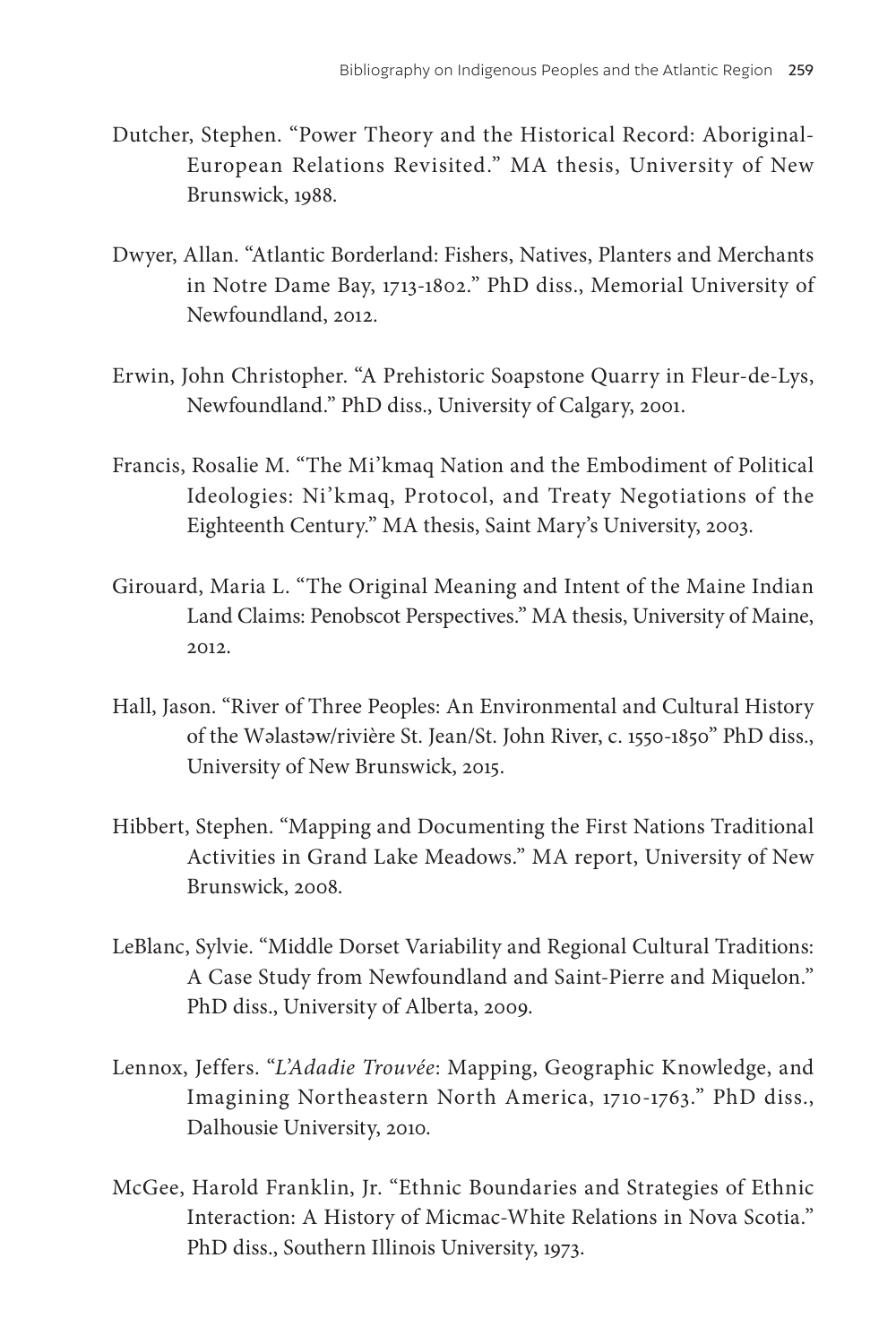McMillan, Leslie Jane. "*Koqqwaja'ltimk*: Mi'kmaq Legal Consciousness." PhD diss., University of British Columbia, 2002.

 . "*Mikmawey Mawio'mi*: Changing Roles of the Mi'kmaq Grand Council from the Early Seventeenth Century to the Present." MA thesis, Dalhousie University, 1997.

- Miller, Andrew. "Abenakis and Colonists in Northern New England, 1675-1725." PhD diss., Johns Hopkins University, 2005.
- Morrison, Alvin Hamblen. "Dawnland Decisions: Seventeenth-Century Wabanaki Leaders and Their Responses to the Differential Contact Stimuli in the Overlap Area of New France and New England." PhD diss., State University of New York at Buffalo, 1974.
- Nash, Alice N. "'The Abiding Frontier: Family, Gender and Religion in Wabanaki History, 1600-1763." PhD diss., Columbia University, 1997.
- Nietfeld, Patricia. "Determinants of Aboriginal Micmac Political Structure." PhD diss., University of New Mexico, 1981.
- Patterson, Lisa Lynn. "Indian Affairs and the Nova Scotia Centralization Policy." MA thesis, Dalhousie University, 1985.
- Pawling, Micah A. "Petitions and the Reconfiguration of Homeland: Persistence and Tradition among Wabanaki Peoples in the Nineteenth Century." PhD diss., University of Maine, 2010.
- Peace, Thomas G.M. "Two Conquests: Aboriginal Experiences of the Fall of New France and Acadia." PhD diss., University of Toronto, 2011.
- Peters, Mercedes. "We've Always Been Here: Tracing Shifts in the Portrayal of Status, Agency, and Mi'kmaw Women's Activism in the Micmac News, 1971-1979." MA thesis, Dalhousie University, 2018.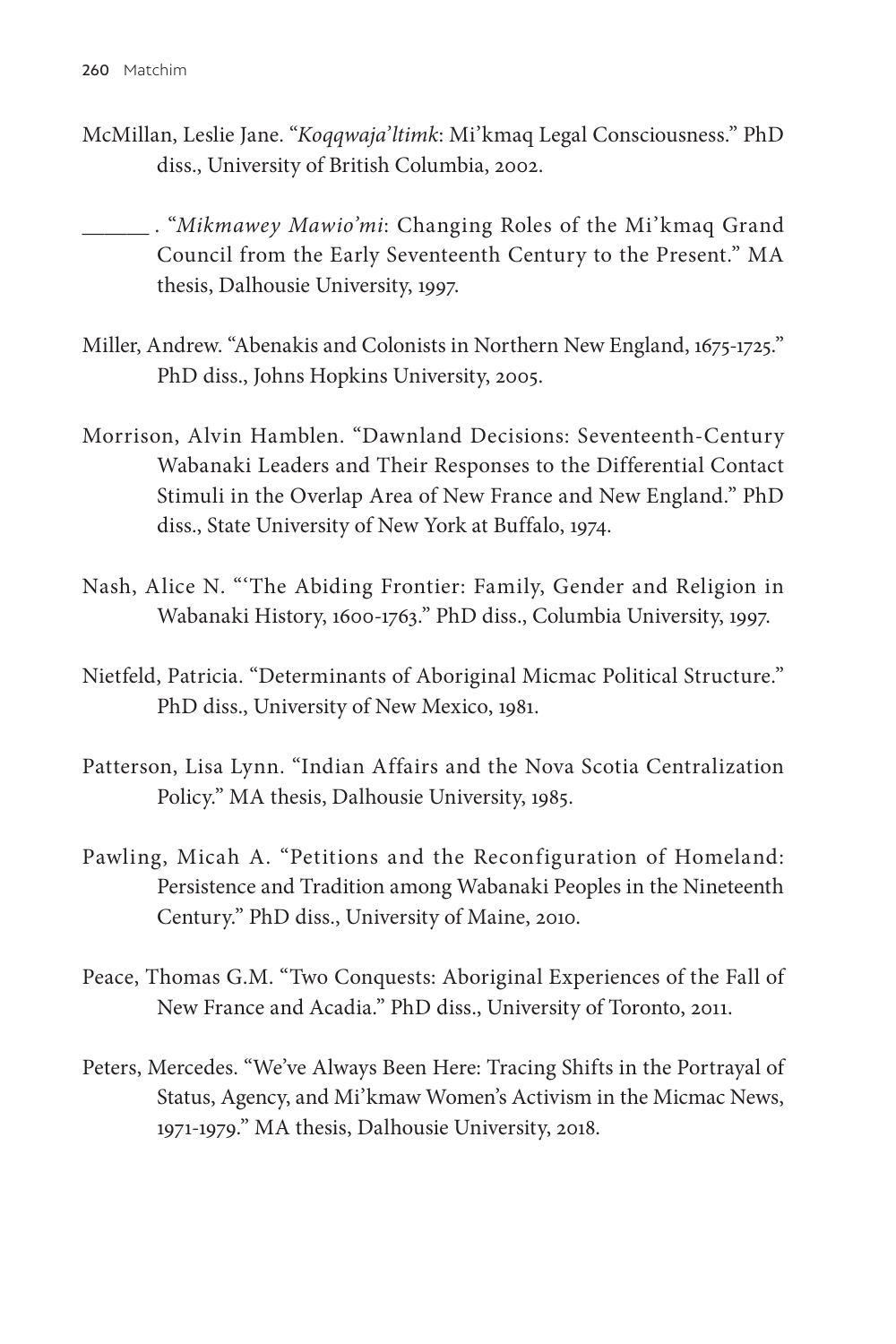- Pictou, Sherry Mae. "Decolonizing Mi'kmaw Memory of Treaty: L'sitkuk's Learning with Allies in Struggle for Food and Lifeways." PhD diss., Dalhousie University, 2017.
- Robinson, Brian S. "Burial Ritual, Groups, and Boundaries on the Gulf of Maine: 8600-3800BP." PhD diss., Brown University, 2001.
- Rushforth, Brett. "Savage Bonds: Indian Slavery and Alliance in New France." PhD diss., University of California-Davis, 2003.
- Stewart-Smith, David. "The Pennacook Indians and the New England Frontier, 1604-1733." PhD diss., Union Institute and University, 1998.
- Tompkins, Edward. "The Impact of Confederation on the Aboriginal Peoples of Newfoundland and Labrador." MA research essay, Carleton University, 1998.
- Tozer, Angela. "Universal Nation: The Colonial Public Debt over Mi'kma'ki, 1820-1873." PhD diss., McGill University, 2020.
- Twohig, Peter. "Health and the Health Care Delivery System: The Micmac in Nova Scotia." MA thesis, Saint Mary's University, 1991.
- Walls, Martha. "'The maximum, the minimum, or something in between': The Mi'kmaq and Federal Electoral Legislation, 1899-1951." PhD diss., University of New Brunswick, 2006.
- Wetzel, Michael G. "Decolonizing Ktaqmkuk Mi'kmaw History." LLM thesis, Dalhousie University, 1995.
- Wherry, Leah. "Wabanaki Women Religious Practitioners." MA thesis, University of New Brunswick, 2003.
- Wicken, William C. "Encounters with Tall Ships and Tall Tales: Mi'kmaq Society, 1500-1760." PhD diss., McGill University, 1994.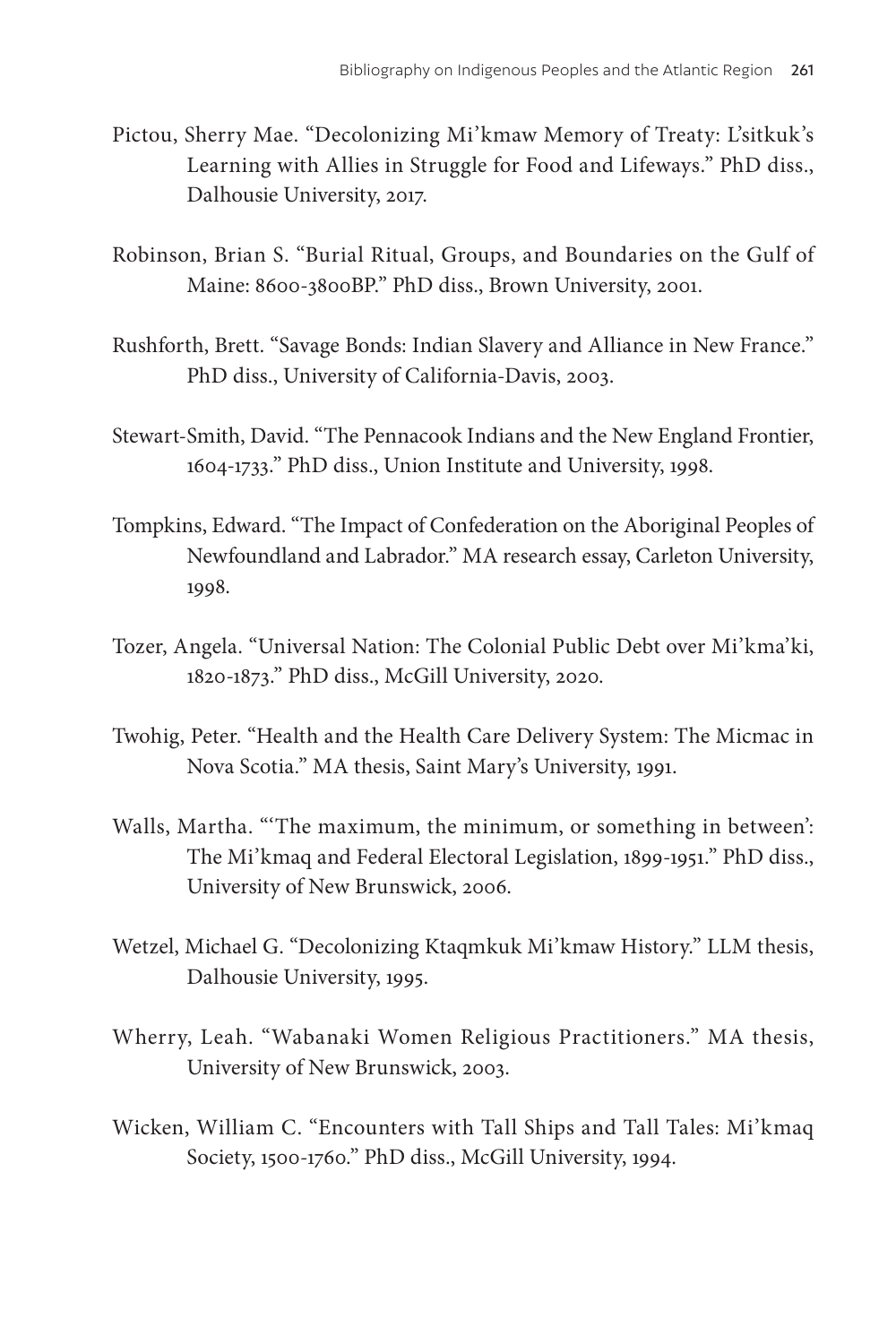Woollett, James Malcolm. "An Historical Ecology of Labrador Inuit Culture Change." PhD diss., City University of New York, 2003.

# **Reports, Papers, and Proceedings**

- Augustine, Stephen. "*Lsipogtog*, 'River of Fire': A Historical Analysis." Report to the Big Cove Band, 2003.
- Becker, Marshell J. "Penobscot Wampum Belt Use during the 1722-1727 Conflict in Maine." In *Papers of the Thirty-Sixth Algonquian Conference*, edited by H.C. Wolfart, 23-51. Winnipeg: University of Manitoba Press, 2005.
- Blair, Susan, ed. *Wolastoquyik Ajemseg: The People of the Beautiful River at Jemseg*. Fredericton: Archaeological Services, Heritage Branch, 2004.
- Hanrahan, Maura. *The Lasting Breach: The Omission of Aboriginal People from the Terms of the Union Between Newfoundland and Canada and Its Ongoing Impacts*. St. John's: Royal Commission on Renewing and Strengthening Our Place in Canada, 2003, https://www.gov.nl.ca/ publicat/royalcomm/research/Hanrahan.pdf.
- Indian and Inuit Support Group of Newfoundland and Labrador. *The Newfoundland Government's Rejection of the Micmac Land Claim*. St. John's: Indian and Inuit Support Group of Newfoundland and Labrador, 1982.
- Lyon, Noel. *The Micmacs of Newfoundland*. Ottawa: Canadian Human Rights Commission, 1997.
- MacDonald, Tammy. "Mi'kmaq History." Charlottetown: Mi'kmaq Confederacy of PEI, 2009, http://mcpei.ca/wp-content/ uploads/2019/08/Mikmaq-History-on-PEI-June-2019.pdf.
- Marquis, Greg. "The Story of a Map: W.F. Ganong and Tribal Boundaries in New Brunswick." In *Papers of the Thirty-Ninth Algonquian Conference*, edited by Karl S. Hele and Regna Darnell, 479-517. London, ON: University of Western Ontario, 2008.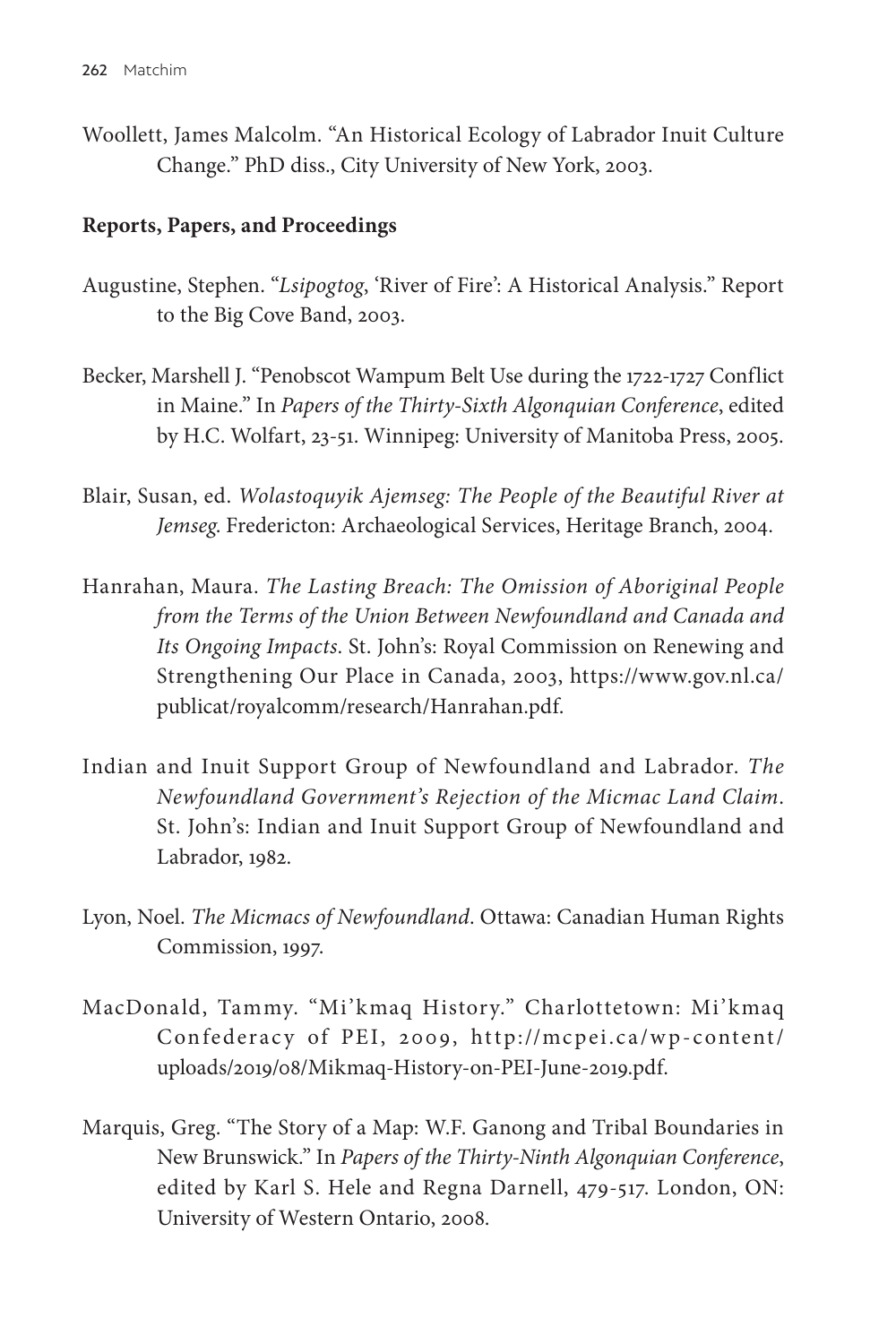- Nicholas, Andrea Bear. "Maliseet Aboriginal Rights and Mascarene's Treaty, Not Dummer's Treaty." In *Papers of the Sixteenth Algonquin Conference*, edited by William Cowan, 215-30. Ottawa: Carleton University, 1986.
- Pastore, Ralph. "Indian Summer: Newfoundland Micmacs in the Nineteenth Century." In *Papers from the 4th Congress*, edited by Richard Preston, Canadian Ethnology Society, 167-78. Ottawa: National Museums of Canada Mercury Series #40, 1978.
- Prins, Harald E.L. "The Crooked Path of Dummer's Treaty: Anglo-Wabanaki Diplomacy and the Quest for Aboriginal Rights." In *Papers of the Thirty-Third Algonquian Conference*, edited by H.C. Wolfart, 360-77. Winnipeg: University of Manitoba, 2002.
- Rollmann, Hans, ed. *Moravian Beginnings in Labrador: Papers from a Symposium held in Makkovik and Hopedale*. St. John's: Memorial University of Newfoundland Faculty of Arts Publications, 2009.
- Simon, Natasha. "Towards a Just Relationship: The Role of Treaty Negotiations in Mi'kmaq Reserve Formation in New Brunswick." Canadian Historical Association Annual Meeting, Saskatoon, SK, 2007.
- Sip'kop Mi'kmaw Band. *Changing Course: A Time to Being Reversing the Injustice Against the Mi'kmaw Families of Sip'kop. Newfoundland*. St. Alban's, NL: Sip'kop Mi'kmaw Band, 1998.
- Smith, Nicholas N. "The Wabanaki-Mohawk Conflict: A Folkhistory Tradition." In *Papers of the Fourteenth Algonquian Conference*, edited by William Cowan, 49-56. Ottawa: Carlton University Press, 1983.
- Tanner, Adrian, Gordon Inglis, John C. Kennedy, and Susan McCorquodale. *Aboriginal Peoples and Governance in Newfoundland and Labrador: A Report for the Government Project, Royal Commission on Aboriginal Peoples*. St. John's: Royal Commission on Aboriginal Peoples Governance Project, 1994.